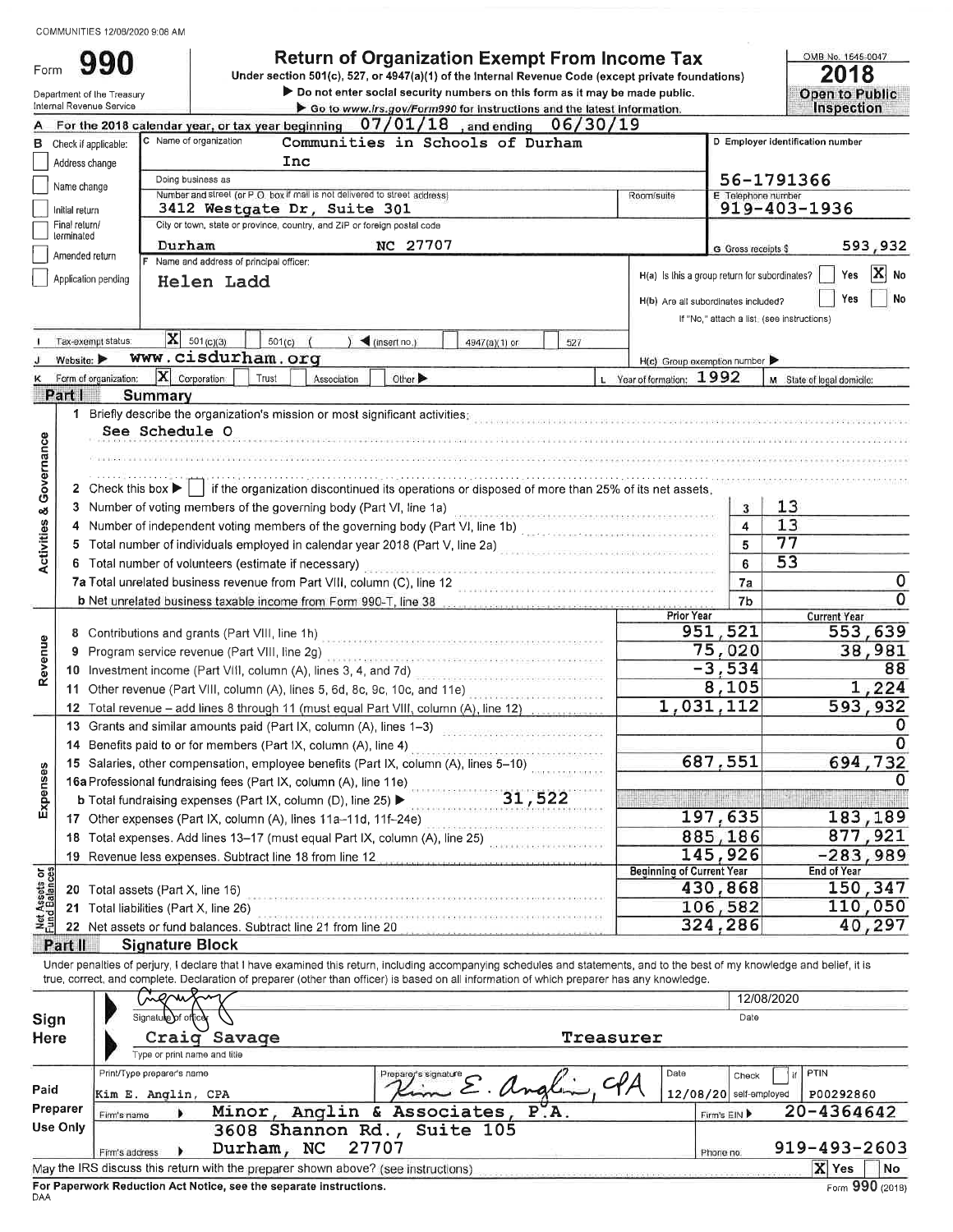|           | <b>Statement of Program Service Accomplishments</b>                                                                                                              |                       |
|-----------|------------------------------------------------------------------------------------------------------------------------------------------------------------------|-----------------------|
|           |                                                                                                                                                                  | $ \mathbf{X} $        |
|           | 1 Briefly describe the organization's mission:                                                                                                                   |                       |
|           | See Schedule O                                                                                                                                                   |                       |
|           |                                                                                                                                                                  |                       |
|           |                                                                                                                                                                  |                       |
|           | Did the organization undertake any significant program services during the year which were not listed on the                                                     |                       |
|           | prior Form 990 or 990-EZ?                                                                                                                                        | Yes $\overline{X}$ No |
|           | If "Yes," describe these new services on Schedule O.                                                                                                             |                       |
|           | Did the organization cease conducting, or make significant changes in how it conducts, any program                                                               |                       |
| services? |                                                                                                                                                                  | Yes $\overline{X}$ No |
|           | If "Yes," describe these changes on Schedule O.                                                                                                                  |                       |
|           | Describe the organization's program service accomplishments for each of its three largest program services, as measured by                                       |                       |
|           | expenses. Section 501(c)(3) and 501(c)(4) organizations are required to report the amount of grants and allocations to others,                                   |                       |
|           | the total expenses, and revenue, if any, for each program service reported.                                                                                      |                       |
|           |                                                                                                                                                                  |                       |
| 4a (Code: | $\overline{738}$ , $725$ including grants of \$<br>) (Expenses \$<br>) (Revenue \$<br>GRADUATION/SUCCESS COACHES- GRADUATION AND SUCCESS COACHES WORK ONE-ON-ONE | 38,981                |
|           | WITH SUTDENTS AT RISK OF DROPPING OUT OF HIGH SCHOOL. COACHES ALSO DELIVER                                                                                       |                       |
|           | SCHOOL-WIDE SERVICES DESIGNED TO MITIGATE BARRIERS TO STUDENT SUCCESS. OUR                                                                                       |                       |
|           | AREAS OF FOCUS INCLUDE IMPROVING ATTENDANCE, ADDRESSING ISSUES-BEHIND                                                                                            |                       |
|           | PROBLEMATIC BEHAVIOR, IMPROVING COURSEWORK (GRADES), AND EDUCATING AND                                                                                           |                       |
|           |                                                                                                                                                                  |                       |
|           | ENGAGING PARENTS TO SUPPORT STUDENT SUCCESS. IN 2018-19 FISCAL YEAR, WE                                                                                          |                       |
|           | CASE MANAGED 332 STUDENTS AND SPENT OVER 20,000 HOURS PROVIDING TIERED                                                                                           |                       |
|           | SUPPORTS TO SIX SCHOOLS IN DURHAM. FOR THE STUDENTS WE SERVE, SUSTAINED                                                                                          |                       |
|           |                                                                                                                                                                  |                       |
|           | IMPROVEMENTS ARE THE MOST IMPORTANT INDICATOR OF THEIR LONG-TERM SUCCESS                                                                                         |                       |
|           | SCHOOL. OVER 40% OF OUR STUDENTS SHOWED SUSTAINED ACADEMIC IMPROVEMENTS IN                                                                                       |                       |
|           | THEIR CORE SUBJECTS (MATH, ESL, SCIENCE) LAST YEAR.                                                                                                              |                       |
| 4b (Code: | including grants of\$<br>) (Expenses \$<br>) (Revenue \$                                                                                                         |                       |

DISCIPLINE, POSITIVE PARENTING, AND SETTING CLEAR EXPECTATIONS FOR BEHAVIOR. IN THE 2018-19 FISCAL YEAR, INCREDIBLE YEARS PARENTING PROGRAM GRADUATED OVER 50 ENGLISH AND SPANISH SPEAKING PARENTS AND CARETAKERS IN DURHAM.

4c (Code: ) (Expenses \$ including grants of\$ ) (Revenue \$  $\lambda$ EXTENDED DAY & SUMMER LEARNING PROGRAMS- COMMUNIITES IN SCHOOLS OF DURHAM OFFERS EXTENDED DAY AND SUMMER LEARNING PROGRAMS AT E K POWE, ENO VALLEY, AND MERRICK-MOORE ELEMENTARY SCHOOLS. FUNDED BY THE 21ST CENTURY COMMUNITY LEARNING CENTERS OF THE U S DEPARTMENT OF EDUCATION. THE SITES ARE OPEN TO 2ND-5TH GRADERS. OUR AFTER SCHOOL PROGRAMS PROVIDE STUDENTS WITH INDIVIDUALIZED GOAL SETTING, MENTORING AND TUTORING, SERVICE LEARNING PROJECTS, EXPERIMENTAL LEARNING, EDUCATIONAL FIELD TRIPS, AND MORE. STUDENTS WHO PARTICIAPTED IN OUR AFTER SCHOOL PROGRAMS WERE 40% MORE LIKELY TO SHOW AND SUSTAIN ACADEMIC IMPROVEMENTS.  $\overline{A}$  Other pregram convices (Describe in Sebedule O)

| Other program services (Describe in Schedule O.)<br>4d     |                       |             |  |  |  |  |  |  |  |
|------------------------------------------------------------|-----------------------|-------------|--|--|--|--|--|--|--|
| (Expenses                                                  | including grants of\$ | (Revenue \$ |  |  |  |  |  |  |  |
| Total program service expenses $\blacktriangleright$<br>4e |                       |             |  |  |  |  |  |  |  |
|                                                            |                       |             |  |  |  |  |  |  |  |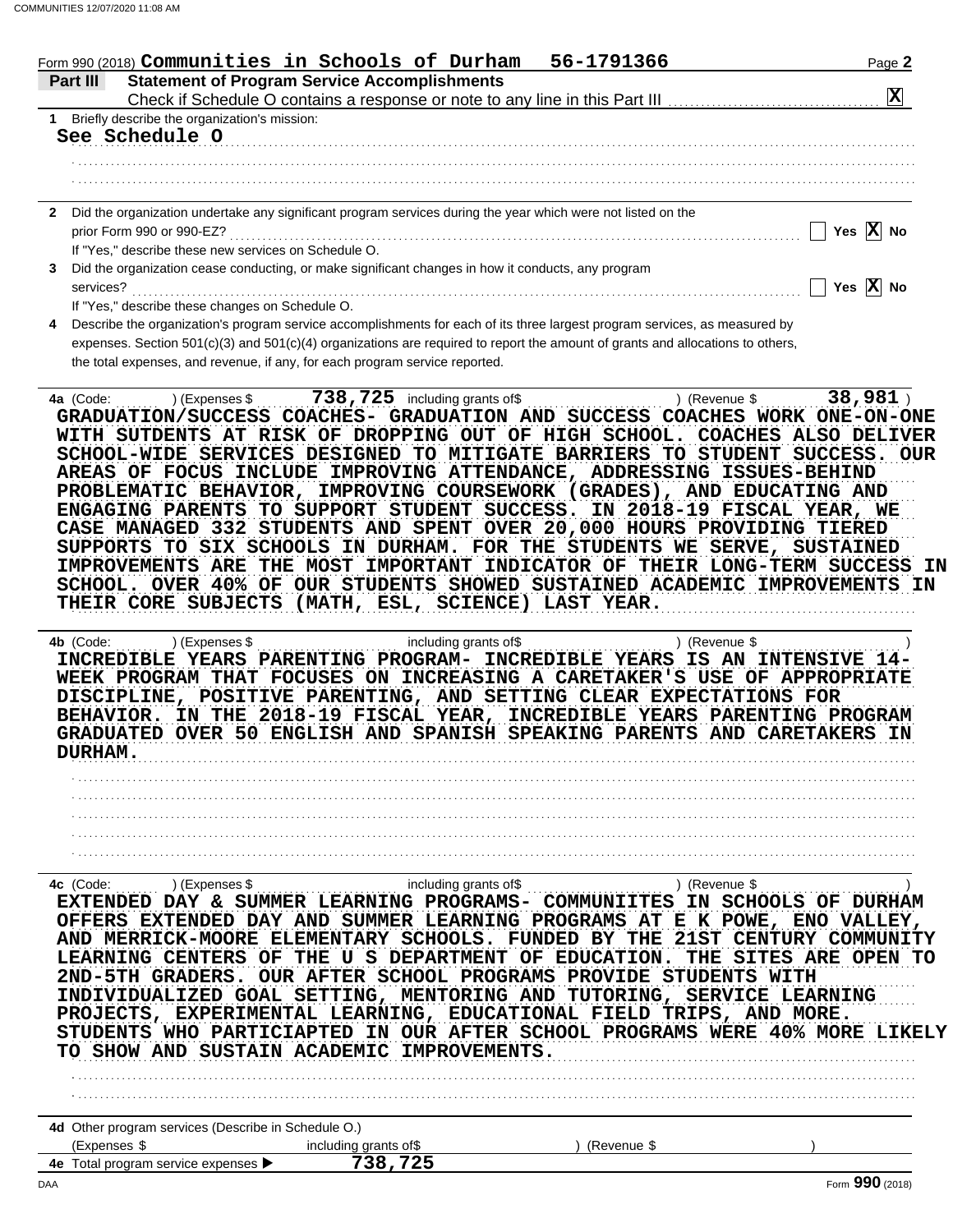#### **Part IV Checklist of Required Schedules** Form 990 (2018) **Communities in Schools of Durham 56-1791366** Page 3

|     |                                                                                                                                                                                                               |                 | <b>Yes</b>  | No |
|-----|---------------------------------------------------------------------------------------------------------------------------------------------------------------------------------------------------------------|-----------------|-------------|----|
| 1   | Is the organization described in section $501(c)(3)$ or $4947(a)(1)$ (other than a private foundation)? If "Yes,"                                                                                             |                 |             |    |
|     | complete Schedule A                                                                                                                                                                                           | 1               | $\mathbf x$ |    |
| 2   | Is the organization required to complete Schedule B, Schedule of Contributors (see instructions)?                                                                                                             | $\mathbf{2}$    |             | X  |
| 3   | Did the organization engage in direct or indirect political campaign activities on behalf of or in opposition to                                                                                              |                 |             |    |
|     | candidates for public office? If "Yes," complete Schedule C, Part I                                                                                                                                           | 3               |             | X  |
| 4   | Section 501(c)(3) organizations. Did the organization engage in lobbying activities, or have a section 501(h)                                                                                                 |                 |             |    |
|     |                                                                                                                                                                                                               | 4               |             | X  |
| 5   | Is the organization a section $501(c)(4)$ , $501(c)(5)$ , or $501(c)(6)$ organization that receives membership dues,                                                                                          |                 |             |    |
|     | assessments, or similar amounts as defined in Revenue Procedure 98-19? If "Yes," complete Schedule C, Part III                                                                                                | 5               |             | X  |
| 6   | Did the organization maintain any donor advised funds or any similar funds or accounts for which donors                                                                                                       |                 |             |    |
|     | have the right to provide advice on the distribution or investment of amounts in such funds or accounts? If                                                                                                   |                 |             |    |
|     | "Yes," complete Schedule D, Part I                                                                                                                                                                            | 6               |             | x  |
| 7   | Did the organization receive or hold a conservation easement, including easements to preserve open space,                                                                                                     |                 |             |    |
|     | the environment, historic land areas, or historic structures? If "Yes," complete Schedule D, Part II                                                                                                          | 7               |             | X  |
| 8   | Did the organization maintain collections of works of art, historical treasures, or other similar assets? If "Yes,"                                                                                           |                 |             |    |
|     | complete Schedule D, Part III                                                                                                                                                                                 | 8               |             | X  |
| 9   | Did the organization report an amount in Part X, line 21, for escrow or custodial account liability, serve as a                                                                                               |                 |             |    |
|     | custodian for amounts not listed in Part X; or provide credit counseling, debt management, credit repair, or<br>debt negotiation services? If "Yes," complete Schedule D, Part IV                             |                 |             | X  |
| 10  | Did the organization, directly or through a related organization, hold assets in temporarily restricted                                                                                                       | 9               |             |    |
|     | endowments, permanent endowments, or quasi-endowments? If "Yes," complete Schedule D, Part V                                                                                                                  | 10              |             | X  |
| 11  | If the organization's answer to any of the following questions is "Yes," then complete Schedule D, Parts VI,                                                                                                  |                 |             |    |
|     | VII, VIII, IX, or X as applicable.                                                                                                                                                                            |                 |             |    |
| a   | Did the organization report an amount for land, buildings, and equipment in Part X, line 10? If "Yes,"                                                                                                        |                 |             |    |
|     | complete Schedule D, Part VI                                                                                                                                                                                  | 11a l           | x           |    |
|     | <b>b</b> Did the organization report an amount for investments—other securities in Part X, line 12 that is 5% or more                                                                                         |                 |             |    |
|     | of its total assets reported in Part X, line 16? If "Yes," complete Schedule D, Part VII [[[[[[[[[[[[[[[[[[[[[                                                                                                | 11b             |             | X  |
| c   | Did the organization report an amount for investments—program related in Part X, line 13 that is 5% or more                                                                                                   |                 |             |    |
|     |                                                                                                                                                                                                               | 11c             |             | X  |
| d   | Did the organization report an amount for other assets in Part X, line 15 that is 5% or more of its total assets                                                                                              |                 |             |    |
|     | reported in Part X, line 16? If "Yes," complete Schedule D, Part IX                                                                                                                                           | 11d             |             | X  |
|     | Did the organization report an amount for other liabilities in Part X, line 25? If "Yes," complete Schedule D, Part X                                                                                         | 11e             | X           |    |
| f   | Did the organization's separate or consolidated financial statements for the tax year include a footnote that addresses                                                                                       |                 |             |    |
|     | the organization's liability for uncertain tax positions under FIN 48 (ASC 740)? If "Yes," complete Schedule D, Part X                                                                                        | 11f             |             | X  |
|     | 12a Did the organization obtain separate, independent audited financial statements for the tax year? If "Yes," complete                                                                                       |                 |             |    |
|     |                                                                                                                                                                                                               | 12a             |             | X  |
|     | Was the organization included in consolidated, independent audited financial statements for the tax year? If                                                                                                  |                 |             |    |
|     | "Yes," and if the organization answered "No" to line 12a, then completing Schedule D, Parts XI and XII is optional                                                                                            | 12 <sub>b</sub> |             | X  |
| 13  |                                                                                                                                                                                                               | 13              |             | X  |
| 14a |                                                                                                                                                                                                               | 14a             |             | X  |
| b   | Did the organization have aggregate revenues or expenses of more than \$10,000 from grantmaking,<br>fundraising, business, investment, and program service activities outside the United States, or aggregate |                 |             |    |
|     | foreign investments valued at \$100,000 or more? If "Yes," complete Schedule F, Parts I and IV [[[[[[[[[[[[[[[                                                                                                | 14b             |             | x  |
| 15  | Did the organization report on Part IX, column (A), line 3, more than \$5,000 of grants or other assistance to or                                                                                             |                 |             |    |
|     | for any foreign organization? If "Yes," complete Schedule F, Parts II and IV                                                                                                                                  | 15              |             | x  |
| 16  | Did the organization report on Part IX, column (A), line 3, more than \$5,000 of aggregate grants or other                                                                                                    |                 |             |    |
|     |                                                                                                                                                                                                               | 16              |             | X  |
| 17  | Did the organization report a total of more than \$15,000 of expenses for professional fundraising services on                                                                                                |                 |             |    |
|     |                                                                                                                                                                                                               | 17              |             | X  |
| 18  | Did the organization report more than \$15,000 total of fundraising event gross income and contributions on                                                                                                   |                 |             |    |
|     | Part VIII, lines 1c and 8a? If "Yes," complete Schedule G, Part II                                                                                                                                            | 18              |             | X  |
| 19  | Did the organization report more than \$15,000 of gross income from gaming activities on Part VIII, line 9a?                                                                                                  |                 |             |    |
|     |                                                                                                                                                                                                               | 19              |             | x  |
| 20a |                                                                                                                                                                                                               | <b>20a</b>      |             | Χ  |
| b   |                                                                                                                                                                                                               | 20b             |             |    |
| 21  | Did the organization report more than \$5,000 of grants or other assistance to any domestic organization or                                                                                                   |                 |             |    |
|     |                                                                                                                                                                                                               | 21              |             | X  |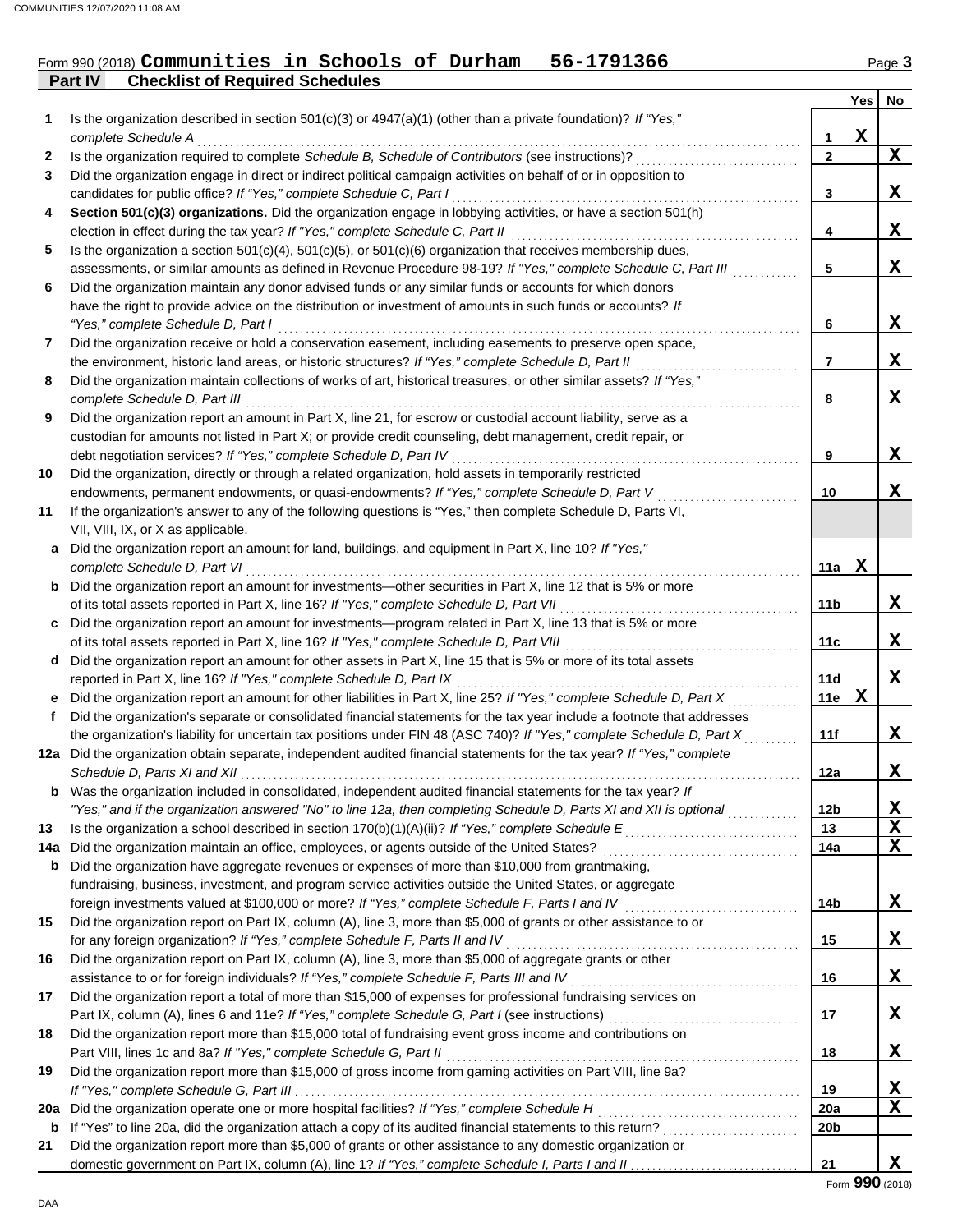#### Form 990 (2018) Page **4 Communities in Schools of Durham 56-1791366**

**Part IV Checklist of Required Schedules** *(continued)*

|     |                                                                                                                                                                                         |                 | Yes | No          |
|-----|-----------------------------------------------------------------------------------------------------------------------------------------------------------------------------------------|-----------------|-----|-------------|
| 22  | Did the organization report more than \$5,000 of grants or other assistance to or for domestic individuals on                                                                           |                 |     |             |
|     | Part IX, column (A), line 2? If "Yes," complete Schedule I, Parts I and III                                                                                                             | 22              |     | X           |
| 23  | Did the organization answer "Yes" to Part VII, Section A, line 3, 4, or 5 about compensation of the                                                                                     |                 |     |             |
|     | organization's current and former officers, directors, trustees, key employees, and highest compensated                                                                                 |                 |     |             |
|     | employees? If "Yes," complete Schedule J                                                                                                                                                | 23              |     | X           |
|     | 24a Did the organization have a tax-exempt bond issue with an outstanding principal amount of more than                                                                                 |                 |     |             |
|     | \$100,000 as of the last day of the year, that was issued after December 31, 2002? If "Yes," answer lines 24b                                                                           |                 |     |             |
|     | through 24d and complete Schedule K. If "No," go to line 25a<br>Did the organization invest any proceeds of tax-exempt bonds beyond a temporary period exception?                       | 24a             |     | X           |
| b   |                                                                                                                                                                                         | 24b             |     |             |
|     | Did the organization maintain an escrow account other than a refunding escrow at any time during the year<br>to defease any tax-exempt bonds?                                           | 24c             |     |             |
| d   | Did the organization act as an "on behalf of" issuer for bonds outstanding at any time during the year?                                                                                 | 24d             |     |             |
|     | 25a Section 501(c)(3), 501(c)(4), and 501(c)(29) organizations. Did the organization engage in an excess benefit                                                                        |                 |     |             |
|     | transaction with a disqualified person during the year? If "Yes," complete Schedule L, Part I                                                                                           | 25a             |     | X           |
| b   | Is the organization aware that it engaged in an excess benefit transaction with a disqualified person in a prior                                                                        |                 |     |             |
|     | year, and that the transaction has not been reported on any of the organization's prior Forms 990 or 990-EZ?                                                                            |                 |     |             |
|     | If "Yes," complete Schedule L, Part I                                                                                                                                                   | 25b             |     | X           |
| 26  | Did the organization report any amount on Part X, line 5, 6, or 22 for receivables from or payables to any                                                                              |                 |     |             |
|     | current or former officers, directors, trustees, key employees, highest compensated employees, or                                                                                       |                 |     |             |
|     | disqualified persons? If "Yes," complete Schedule L, Part II                                                                                                                            | 26              |     | X           |
| 27  | Did the organization provide a grant or other assistance to an officer, director, trustee, key employee,                                                                                |                 |     |             |
|     | substantial contributor or employee thereof, a grant selection committee member, or to a 35% controlled                                                                                 |                 |     |             |
|     | entity or family member of any of these persons? If "Yes," complete Schedule L, Part III                                                                                                | 27              |     | X           |
| 28  | Was the organization a party to a business transaction with one of the following parties (see Schedule L,                                                                               |                 |     |             |
|     | Part IV instructions for applicable filing thresholds, conditions, and exceptions):                                                                                                     |                 |     |             |
| a   | A current or former officer, director, trustee, or key employee? If "Yes," complete Schedule L, Part IV                                                                                 | 28a             |     | X           |
| b   | A family member of a current or former officer, director, trustee, or key employee? If "Yes," complete                                                                                  |                 |     |             |
|     | Schedule L, Part IV                                                                                                                                                                     | 28b             |     | X           |
| c   | An entity of which a current or former officer, director, trustee, or key employee (or a family member thereof)                                                                         |                 |     |             |
|     | was an officer, director, trustee, or direct or indirect owner? If "Yes," complete Schedule L, Part IV                                                                                  | 28c             |     | x           |
| 29  | Did the organization receive more than \$25,000 in non-cash contributions? If "Yes," complete Schedule M                                                                                | 29              |     | $\mathbf x$ |
| 30  | Did the organization receive contributions of art, historical treasures, or other similar assets, or qualified                                                                          |                 |     |             |
|     | conservation contributions? If "Yes," complete Schedule M                                                                                                                               | 30              |     | X           |
| 31  | Did the organization liquidate, terminate, or dissolve and cease operations? If "Yes," complete Schedule N, Part I                                                                      | 31              |     | $\mathbf x$ |
| 32  | Did the organization sell, exchange, dispose of, or transfer more than 25% of its net assets? If "Yes,"                                                                                 |                 |     |             |
|     | complete Schedule N, Part II                                                                                                                                                            | 32              |     | X           |
| 33  | Did the organization own 100% of an entity disregarded as separate from the organization under Regulations<br>sections 301.7701-2 and 301.7701-3? If "Yes," complete Schedule R, Part I |                 |     | X           |
|     | Was the organization related to any tax-exempt or taxable entity? If "Yes," complete Schedule R, Part II, III,                                                                          | 33              |     |             |
| 34  | or IV, and Part V, line 1                                                                                                                                                               | 34              |     | X           |
| 35a |                                                                                                                                                                                         | 35a             |     | $\mathbf x$ |
| b   | If "Yes" to line 35a, did the organization receive any payment from or engage in any transaction with a                                                                                 |                 |     |             |
|     | controlled entity within the meaning of section 512(b)(13)? If "Yes," complete Schedule R, Part V, line 2                                                                               | 35 <sub>b</sub> |     |             |
| 36  | Section 501(c)(3) organizations. Did the organization make any transfers to an exempt non-charitable                                                                                    |                 |     |             |
|     | related organization? If "Yes," complete Schedule R, Part V, line 2                                                                                                                     | 36              |     | X           |
| 37  | Did the organization conduct more than 5% of its activities through an entity that is not a related organization                                                                        |                 |     |             |
|     | and that is treated as a partnership for federal income tax purposes? If "Yes," complete Schedule R, Part VI                                                                            | 37              |     | x           |
| 38  | Did the organization complete Schedule O and provide explanations in Schedule O for Part VI, lines 11b and                                                                              |                 |     |             |
|     | 19? Note. All Form 990 filers are required to complete Schedule O.                                                                                                                      | 38              | X   |             |
|     | <b>Statements Regarding Other IRS Filings and Tax Compliance</b><br>Part V                                                                                                              |                 |     |             |
|     | Check if Schedule O contains a response or note to any line in this Part V                                                                                                              |                 |     |             |
|     |                                                                                                                                                                                         |                 | Yes | No          |
| 1a  | 1<br>Enter the number reported in Box 3 of Form 1096. Enter -0- if not applicable<br>1a                                                                                                 |                 |     |             |
| b   | 0<br>1 <sub>b</sub><br>Enter the number of Forms W-2G included in line 1a. Enter -0- if not applicable                                                                                  |                 |     |             |
| c   | Did the organization comply with backup withholding rules for reportable payments to vendors and                                                                                        |                 |     |             |
|     |                                                                                                                                                                                         | 1c              |     |             |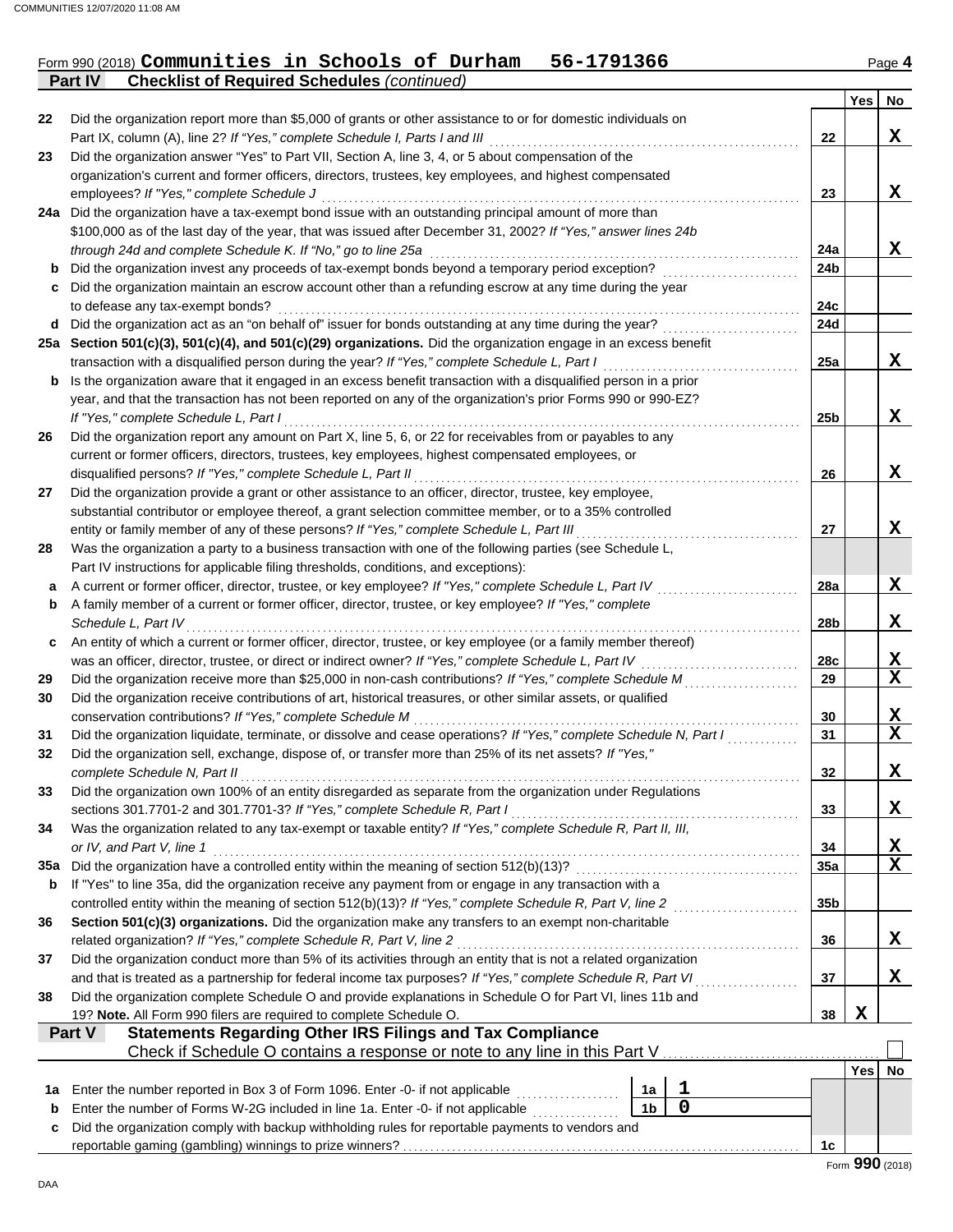|     | Statements Regarding Other IRS Filings and Tax Compliance (continued)<br>Part V                                                    |    |                | Yes | No                      |
|-----|------------------------------------------------------------------------------------------------------------------------------------|----|----------------|-----|-------------------------|
|     | 2a Enter the number of employees reported on Form W-3, Transmittal of Wage and Tax                                                 |    |                |     |                         |
|     | Statements, filed for the calendar year ending with or within the year covered by this return<br>2a                                | 77 |                |     |                         |
| b   | If at least one is reported on line 2a, did the organization file all required federal employment tax returns?                     |    | 2b             | X   |                         |
|     | Note. If the sum of lines 1a and 2a is greater than 250, you may be required to e-file (see instructions)                          |    |                |     |                         |
| За  | Did the organization have unrelated business gross income of \$1,000 or more during the year?                                      |    | 3a             |     | X                       |
| b   | If "Yes," has it filed a Form 990-T for this year? If "No" to line 3b, provide an explanation in Schedule O                        |    | 3b             |     |                         |
| 4a  | At any time during the calendar year, did the organization have an interest in, or a signature or other authority over,            |    |                |     |                         |
|     | a financial account in a foreign country (such as a bank account, securities account, or other financial account)?                 |    | 4a             |     | X                       |
| b   | If "Yes," enter the name of the foreign country: ▶                                                                                 |    |                |     |                         |
|     | See instructions for filing requirements for FinCEN Form 114, Report of Foreign Bank and Financial Accounts (FBAR).                |    |                |     |                         |
| 5а  | Was the organization a party to a prohibited tax shelter transaction at any time during the tax year?                              |    | 5a             |     | <u>x</u>                |
| b   | Did any taxable party notify the organization that it was or is a party to a prohibited tax shelter transaction?                   |    | 5 <sub>b</sub> |     | $\overline{\mathbf{x}}$ |
| c   | If "Yes" to line 5a or 5b, did the organization file Form 8886-T?                                                                  |    | 5c             |     |                         |
| 6a  | Does the organization have annual gross receipts that are normally greater than \$100,000, and did the                             |    |                |     |                         |
|     | organization solicit any contributions that were not tax deductible as charitable contributions?                                   |    | 6a             |     | X                       |
| b   | If "Yes," did the organization include with every solicitation an express statement that such contributions or                     |    |                |     |                         |
|     | gifts were not tax deductible?                                                                                                     |    | 6b             |     |                         |
| 7   | Organizations that may receive deductible contributions under section 170(c).                                                      |    |                |     |                         |
| a   | Did the organization receive a payment in excess of \$75 made partly as a contribution and partly for goods                        |    |                |     |                         |
|     | and services provided to the payor?                                                                                                |    | 7a             |     |                         |
| b   |                                                                                                                                    |    | 7b             |     |                         |
| c   | Did the organization sell, exchange, or otherwise dispose of tangible personal property for which it was                           |    |                |     |                         |
|     | required to file Form 8282?                                                                                                        |    | 7c             |     |                         |
| d   | 7d                                                                                                                                 |    |                |     |                         |
| е   | Did the organization receive any funds, directly or indirectly, to pay premiums on a personal benefit contract?                    |    | 7e             |     |                         |
| f   | Did the organization, during the year, pay premiums, directly or indirectly, on a personal benefit contract?                       |    | 7f             |     |                         |
| g   | If the organization received a contribution of qualified intellectual property, did the organization file Form 8899 as required?   |    | 7g             |     |                         |
| h   | If the organization received a contribution of cars, boats, airplanes, or other vehicles, did the organization file a Form 1098-C? |    | 7h             |     |                         |
| 8   | Sponsoring organizations maintaining donor advised funds. Did a donor advised fund maintained by the                               |    |                |     |                         |
|     | sponsoring organization have excess business holdings at any time during the year?                                                 |    | 8              |     |                         |
| 9   | Sponsoring organizations maintaining donor advised funds.                                                                          |    |                |     |                         |
| a   | Did the sponsoring organization make any taxable distributions under section 4966?                                                 |    | 9а             |     |                         |
| b   | Did the sponsoring organization make a distribution to a donor, donor advisor, or related person?                                  |    | 9b             |     |                         |
| 10  | Section 501(c)(7) organizations. Enter:                                                                                            |    |                |     |                         |
| a   | Initiation fees and capital contributions included on Part VIII, line 12<br>10a                                                    |    |                |     |                         |
|     | 10 <sub>b</sub><br>Gross receipts, included on Form 990, Part VIII, line 12, for public use of club facilities                     |    |                |     |                         |
| 11  | Section 501(c)(12) organizations. Enter:                                                                                           |    |                |     |                         |
| a   | 11a<br>Gross income from members or shareholders                                                                                   |    |                |     |                         |
| b   | Gross income from other sources (Do not net amounts due or paid to other sources                                                   |    |                |     |                         |
|     | 11 <sub>b</sub><br>against amounts due or received from them.)                                                                     |    |                |     |                         |
|     | 12a Section 4947(a)(1) non-exempt charitable trusts. Is the organization filing Form 990 in lieu of Form 1041?                     |    | 12a            |     |                         |
| b   | If "Yes," enter the amount of tax-exempt interest received or accrued during the year<br>12b                                       |    |                |     |                         |
| 13  | Section 501(c)(29) qualified nonprofit health insurance issuers.                                                                   |    |                |     |                         |
| a   | Is the organization licensed to issue qualified health plans in more than one state?                                               |    | 13а            |     |                         |
|     | Note. See the instructions for additional information the organization must report on Schedule O.                                  |    |                |     |                         |
| b   | Enter the amount of reserves the organization is required to maintain by the states in which                                       |    |                |     |                         |
|     | 13 <sub>b</sub>                                                                                                                    |    |                |     |                         |
| c   | 13 <sub>c</sub><br>Enter the amount of reserves on hand                                                                            |    |                |     |                         |
| 14a | Did the organization receive any payments for indoor tanning services during the tax year?                                         |    | 14a            |     | X                       |
| b   | If "Yes," has it filed a Form 720 to report these payments? If "No," provide an explanation in Schedule O                          |    | 14b            |     |                         |
| 15  | Is the organization subject to the section 4960 tax on payment(s) of more than \$1,000,000 in remuneration or                      |    |                |     |                         |
|     | excess parachute payment(s) during the year?                                                                                       |    | 15             |     | X                       |
|     | If "Yes," see instructions and file Form 4720, Schedule N.                                                                         |    |                |     |                         |
| 16  | Is the organization an educational institution subject to the section 4968 excise tax on net investment income?                    |    | 16             |     | х                       |
|     | If "Yes," complete Form 4720, Schedule O.                                                                                          |    |                |     |                         |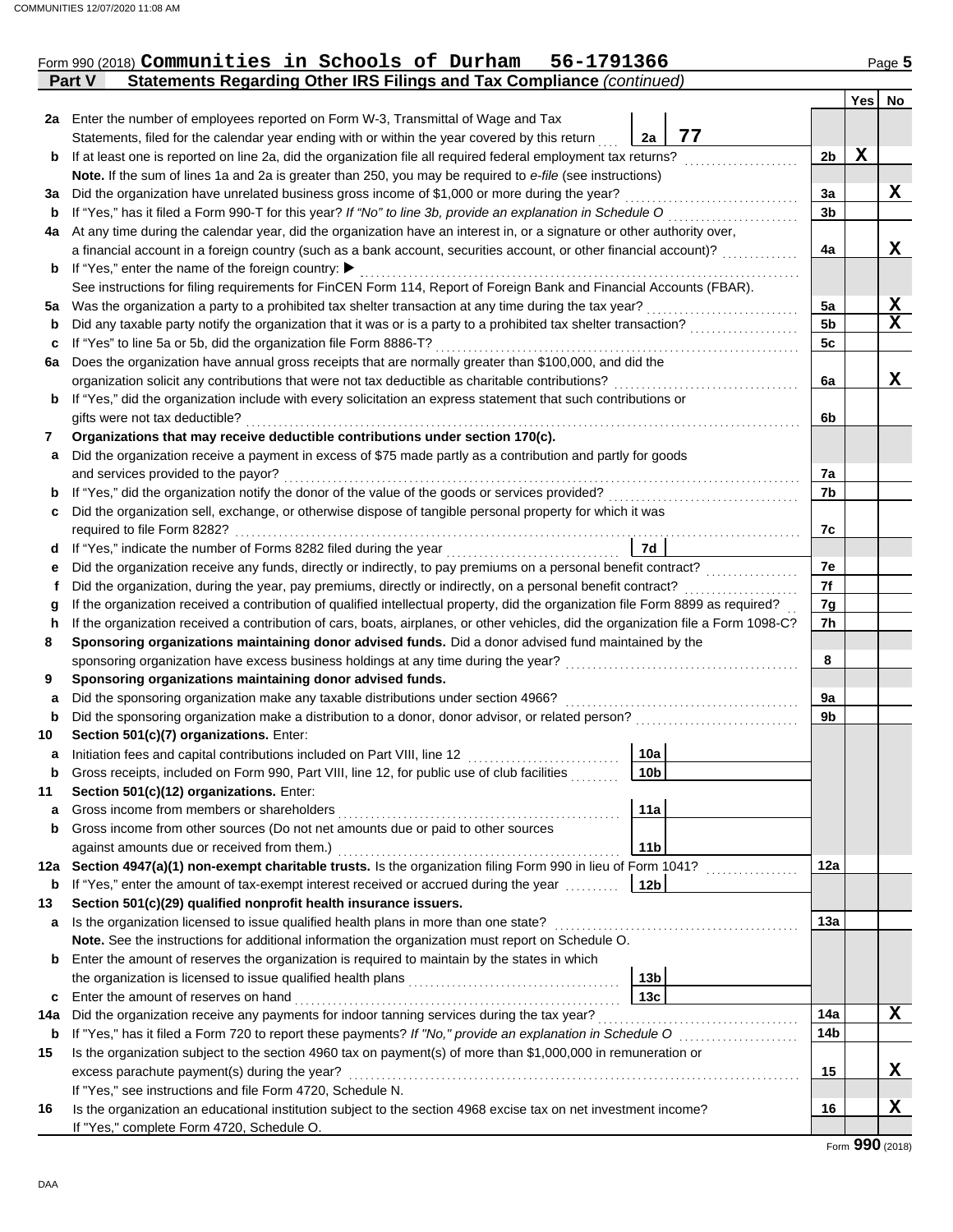## Form 990 (2018) **Communities in Schools of Durham 56-1791366** Page 6

**Part VI Governance, Management, and Disclosure** *For each "Yes" response to lines 2 through 7b below, and for a "No" response to line 8a, 8b, or 10b below, describe the circumstances, processes, or changes in Schedule O. See instructions.* Check if Schedule O contains a response or note to any line in this Part VI . . . . . . . . . . . . . . . . . . . . . . . . . . . . . . . . . . . . . . . . . . . . . . . . . **X**

|              | <b>Section A. Governing Body and Management</b>                                                                                     |    |    |                 |             |                         |
|--------------|-------------------------------------------------------------------------------------------------------------------------------------|----|----|-----------------|-------------|-------------------------|
|              |                                                                                                                                     |    |    |                 | Yes         | No                      |
|              | 1a Enter the number of voting members of the governing body at the end of the tax year                                              | 1a | 13 |                 |             |                         |
|              | If there are material differences in voting rights among members of the governing body, or                                          |    |    |                 |             |                         |
|              | if the governing body delegated broad authority to an executive committee or similar                                                |    |    |                 |             |                         |
|              | committee, explain in Schedule O.                                                                                                   |    |    |                 |             |                         |
| b            | Enter the number of voting members included in line 1a, above, who are independent                                                  | 1b | 13 |                 |             |                         |
| $\mathbf{2}$ | Did any officer, director, trustee, or key employee have a family relationship or a business relationship with                      |    |    |                 |             |                         |
|              | any other officer, director, trustee, or key employee?                                                                              |    |    | $\mathbf{2}$    |             | X                       |
| 3            | Did the organization delegate control over management duties customarily performed by or under the direct                           |    |    |                 |             |                         |
|              | supervision of officers, directors, or trustees, or key employees to a management company or other person?                          |    |    | 3               |             | X                       |
| 4            | Did the organization make any significant changes to its governing documents since the prior Form 990 was filed?                    |    |    | 4               |             | $\mathbf x$             |
| 5            | Did the organization become aware during the year of a significant diversion of the organization's assets?                          |    |    | 5               |             | $\overline{\mathbf{x}}$ |
| 6            | Did the organization have members or stockholders?                                                                                  |    |    | 6               |             | X                       |
| 7a           | Did the organization have members, stockholders, or other persons who had the power to elect or appoint                             |    |    |                 |             |                         |
|              | one or more members of the governing body?                                                                                          |    |    | 7a              |             | X                       |
| b            | Are any governance decisions of the organization reserved to (or subject to approval by) members,                                   |    |    |                 |             |                         |
|              | stockholders, or persons other than the governing body?                                                                             |    |    | 7b              |             | X,                      |
| 8            | Did the organization contemporaneously document the meetings held or written actions undertaken during the year by the following:   |    |    |                 |             |                         |
| а            | The governing body?                                                                                                                 |    |    | 8a              | X           |                         |
| b            | Each committee with authority to act on behalf of the governing body?                                                               |    |    | 8b              | $\mathbf x$ |                         |
| 9            | Is there any officer, director, trustee, or key employee listed in Part VII, Section A, who cannot be reached at                    |    |    |                 |             |                         |
|              |                                                                                                                                     |    |    | 9               |             | X                       |
|              | Section B. Policies (This Section B requests information about policies not required by the Internal Revenue Code.)                 |    |    |                 |             |                         |
|              |                                                                                                                                     |    |    |                 | Yes         | No                      |
|              | 10a Did the organization have local chapters, branches, or affiliates?                                                              |    |    | 10a             |             | X                       |
| b            | If "Yes," did the organization have written policies and procedures governing the activities of such chapters,                      |    |    |                 |             |                         |
|              | affiliates, and branches to ensure their operations are consistent with the organization's exempt purposes?                         |    |    | 10 <sub>b</sub> |             |                         |
| 11a          | Has the organization provided a complete copy of this Form 990 to all members of its governing body before filing the form?         |    |    | 11a             | $\mathbf X$ |                         |
| b            | Describe in Schedule O the process, if any, used by the organization to review this Form 990.                                       |    |    |                 |             |                         |
| 12a          | Did the organization have a written conflict of interest policy? If "No," go to line 13                                             |    |    | 12a             | X           |                         |
| b            | Were officers, directors, or trustees, and key employees required to disclose annually interests that could give rise to conflicts? |    |    | 12 <sub>b</sub> | X           |                         |
| c            | Did the organization regularly and consistently monitor and enforce compliance with the policy? If "Yes,"                           |    |    |                 |             |                         |
|              | describe in Schedule O how this was done                                                                                            |    |    | 12c             | X           |                         |
| 13           | Did the organization have a written whistleblower policy?                                                                           |    |    | 13              | $\mathbf x$ |                         |
| 14           | Did the organization have a written document retention and destruction policy?                                                      |    |    | 14              | $\mathbf x$ |                         |
| 15           | Did the process for determining compensation of the following persons include a review and approval by                              |    |    |                 |             |                         |
|              | independent persons, comparability data, and contemporaneous substantiation of the deliberation and decision?                       |    |    |                 |             |                         |
|              | The organization's CEO, Executive Director, or top management official                                                              |    |    | 15a             | X           |                         |
| b            | Other officers or key employees of the organization                                                                                 |    |    | 15b             |             | X                       |
|              | If "Yes" to line 15a or 15b, describe the process in Schedule O (see instructions).                                                 |    |    |                 |             |                         |
|              | 16a Did the organization invest in, contribute assets to, or participate in a joint venture or similar arrangement                  |    |    |                 |             |                         |
|              | with a taxable entity during the year?                                                                                              |    |    | 16a             |             | X                       |
| b            | If "Yes," did the organization follow a written policy or procedure requiring the organization to evaluate its                      |    |    |                 |             |                         |
|              | participation in joint venture arrangements under applicable federal tax law, and take steps to safeguard the                       |    |    |                 |             |                         |
|              |                                                                                                                                     |    |    | 16 <sub>b</sub> |             |                         |
|              | <b>Section C. Disclosure</b>                                                                                                        |    |    |                 |             |                         |
| 17           | List the states with which a copy of this Form 990 is required to be filed > None                                                   |    |    |                 |             |                         |

| 18 | Section 6104 requires an organization to make its Forms 1023 (1024 or 1024-A if applicable), 990, and 990-T (Section 501(c)          |
|----|--------------------------------------------------------------------------------------------------------------------------------------|
|    | (3) sonly) available for public inspection. Indicate how you made these available. Check all that apply.                             |
|    | $\overline{X}$ Own website $\overline{X}$ Another's website $\overline{X}$ Upon request $\overline{X}$ Other (explain in Schedule O) |
| 19 | Describe in Schedule O whether (and if so, how) the organization made its governing documents, conflict of interest policy, and      |
|    | financial statements available to the public during the tax year.                                                                    |

**20** State the name, address, and telephone number of the person who possesses the organization's books and records  $\blacktriangleright$ 

**The Organization 3412 Westgate Dr**

**Durham NC 27707 919-403-1936**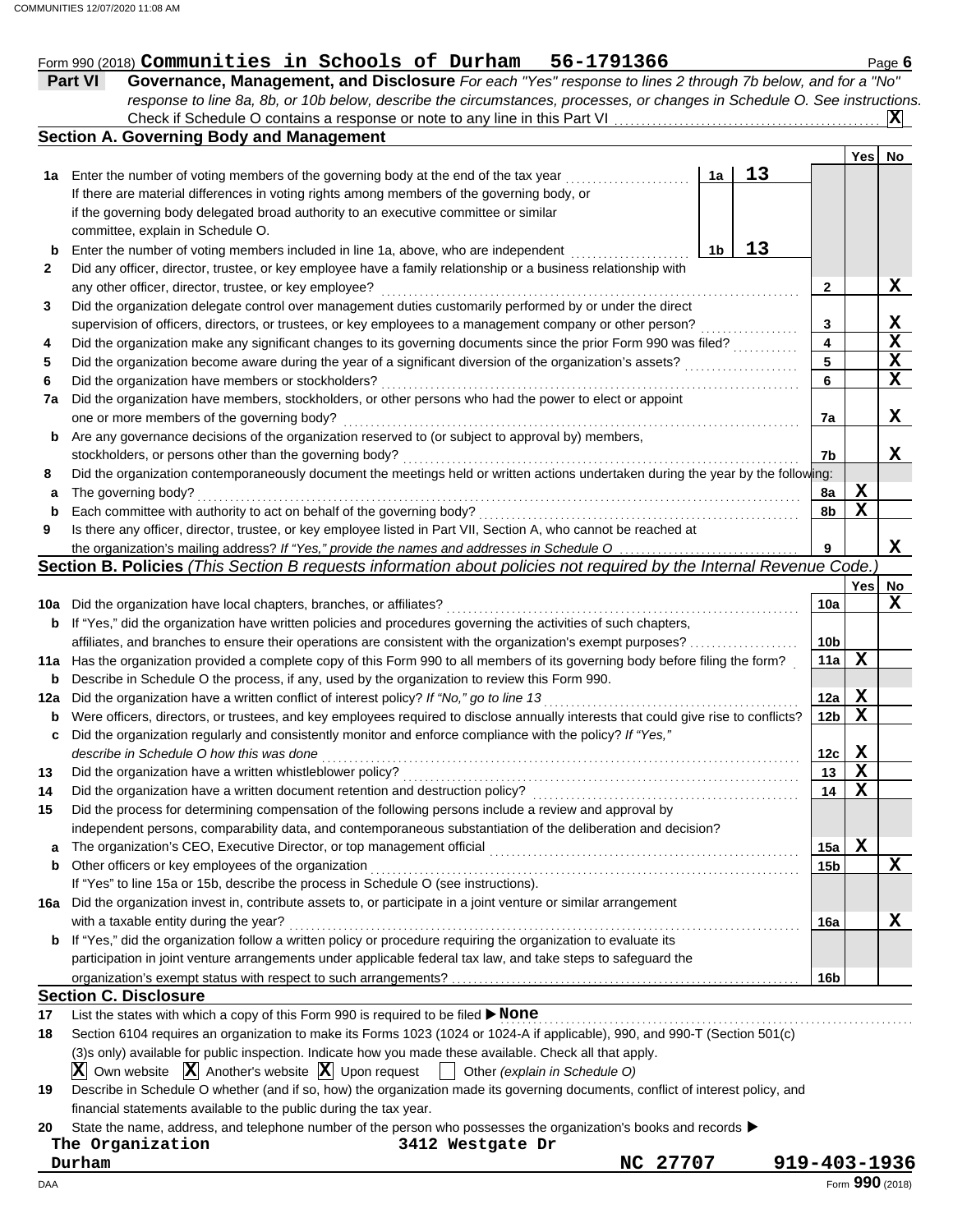## Form 990 (2018) **Communities in Schools of Durham 56-1791366** Page 7

#### **Independent Contractors Part VII Compensation of Officers, Directors, Trustees, Key Employees, Highest Compensated Employees, and**

Check if Schedule O contains a response or note to any line in this Part VII

**Section A. Officers, Directors, Trustees, Key Employees, and Highest Compensated Employees**

**1a** Complete this table for all persons required to be listed. Report compensation for the calendar year ending with or within the organization's tax year.

■ List all of the organization's **current** officers, directors, trustees (whether individuals or organizations), regardless of amount of compensation. Enter -0- in columns (D), (E), and (F) if no compensation was paid.

● List all of the organization's **current** key employees, if any. See instructions for definition of "key employee."

 $\bullet$  List the organization's five **current** highest compensated employees (other than an officer, director, trustee, or key employee)<br>a received reportable compensation (Box 5 of Form  $M-2$  and/or Box 7 of Form 1000-MISC)

who received reportable compensation (Box 5 of Form W-2 and/or Box 7 of Form 1099-MISC) of more than \$100,000 from the organization and any related organizations.

● List all of the organization's **former** officers, key employees, and highest compensated employees who received more than<br>00,000 of reportable compensation from the erganization and any related erganizations. \$100,000 of reportable compensation from the organization and any related organizations.

• List all of the organization's **former directors or trustees** that received, in the capacity as a former director or trustee of the organization, more than \$10,000 of reportable compensation from the organization and any related organizations. List persons in the following order: individual trustees or directors; institutional trustees; officers; key employees; highest

compensated employees; and former such persons.

 $\overline{\textbf{X}}$  Check this box if neither the organization nor any related organization compensated any current officer, director, or trustee.

| (A)<br>Name and Title | (B)<br>Average<br>hours per<br>week<br>(list any<br>hours for |                                   |                      |             | (C)<br>Position | (do not check more than one<br>box, unless person is both an<br>officer and a director/trustee) |        | (D)<br>Reportable<br>compensation<br>from<br>the<br>organization | (E)<br>Reportable<br>compensation from<br>related<br>organizations<br>(W-2/1099-MISC) | (F)<br>Estimated<br>amount of<br>other<br>compensation<br>from the |
|-----------------------|---------------------------------------------------------------|-----------------------------------|----------------------|-------------|-----------------|-------------------------------------------------------------------------------------------------|--------|------------------------------------------------------------------|---------------------------------------------------------------------------------------|--------------------------------------------------------------------|
|                       | related<br>organizations<br>below dotted<br>line)             | Individual trustee<br>or director | nstitutional trustee | Officer     | Key employee    | Highest compensated<br>employee                                                                 | Former | (W-2/1099-MISC)                                                  |                                                                                       | organization<br>and related<br>organizations                       |
| (1) Helen Ladd        |                                                               |                                   |                      |             |                 |                                                                                                 |        |                                                                  |                                                                                       |                                                                    |
| Board Chair           | 1.00<br>0.00                                                  | $\mathbf x$                       |                      | $\mathbf x$ |                 |                                                                                                 |        | 0                                                                | 0                                                                                     | 0                                                                  |
| (2) Shawn Cockerham   |                                                               |                                   |                      |             |                 |                                                                                                 |        |                                                                  |                                                                                       |                                                                    |
| Vice Chair            | 1.00<br>0.00                                                  | $\mathbf x$                       |                      | $\mathbf x$ |                 |                                                                                                 |        | 0                                                                | 0                                                                                     | $\mathbf 0$                                                        |
| (3) Craig Savage      |                                                               |                                   |                      |             |                 |                                                                                                 |        |                                                                  |                                                                                       |                                                                    |
| Treasurer             | 1.00<br>0.00                                                  | $\mathbf X$                       |                      | $\mathbf X$ |                 |                                                                                                 |        | 0                                                                | 0                                                                                     | $\mathbf 0$                                                        |
| (4) Della Michaux     |                                                               |                                   |                      |             |                 |                                                                                                 |        |                                                                  |                                                                                       |                                                                    |
| Secretary             | 1.00<br>0.00                                                  | $\mathbf X$                       |                      | $\mathbf x$ |                 |                                                                                                 |        | 0                                                                | 0                                                                                     | $\mathbf 0$                                                        |
| (5) Sherrod Banks     |                                                               |                                   |                      |             |                 |                                                                                                 |        |                                                                  |                                                                                       |                                                                    |
|                       | 1.00                                                          |                                   |                      |             |                 |                                                                                                 |        |                                                                  |                                                                                       |                                                                    |
| Director              | 0.00                                                          | $\mathbf X$                       |                      |             |                 |                                                                                                 |        | 0                                                                | 0                                                                                     | 0                                                                  |
| (6) Shannon Tucker    |                                                               |                                   |                      |             |                 |                                                                                                 |        |                                                                  |                                                                                       |                                                                    |
|                       | 1.00                                                          |                                   |                      |             |                 |                                                                                                 |        |                                                                  |                                                                                       |                                                                    |
| Director              | 0.00                                                          | $\mathbf X$                       |                      |             |                 |                                                                                                 |        | 0                                                                | 0                                                                                     | $\mathbf 0$                                                        |
| (7) James Key II      | 1.00                                                          |                                   |                      |             |                 |                                                                                                 |        |                                                                  |                                                                                       |                                                                    |
| Director              | 0.00                                                          | $\mathbf X$                       |                      |             |                 |                                                                                                 |        | 0                                                                | 0                                                                                     | 0                                                                  |
| (8) Elana Jones       |                                                               |                                   |                      |             |                 |                                                                                                 |        |                                                                  |                                                                                       |                                                                    |
|                       | 1.00                                                          |                                   |                      |             |                 |                                                                                                 |        |                                                                  |                                                                                       |                                                                    |
| Director              | 0.00                                                          | $\mathbf X$                       |                      |             |                 |                                                                                                 |        | 0                                                                | 0                                                                                     | $\mathbf 0$                                                        |
| (9) Nikia Williams    |                                                               |                                   |                      |             |                 |                                                                                                 |        |                                                                  |                                                                                       |                                                                    |
|                       | 1.00                                                          |                                   |                      |             |                 |                                                                                                 |        |                                                                  |                                                                                       |                                                                    |
| Director              | 0.00                                                          | $\mathbf X$                       |                      |             |                 |                                                                                                 |        | 0                                                                | 0                                                                                     | $\mathbf 0$                                                        |
| (10) Bethann James    | 1.00                                                          |                                   |                      |             |                 |                                                                                                 |        |                                                                  |                                                                                       |                                                                    |
| Director              | 0.00                                                          | X                                 |                      |             |                 |                                                                                                 |        | 0                                                                | 0                                                                                     | $\mathbf 0$                                                        |
| (11) Melissa Bernal   |                                                               |                                   |                      |             |                 |                                                                                                 |        |                                                                  |                                                                                       |                                                                    |
|                       | 1.00                                                          |                                   |                      |             |                 |                                                                                                 |        |                                                                  |                                                                                       |                                                                    |
| Director              | 0.00                                                          | X                                 |                      |             |                 |                                                                                                 |        | 0                                                                | 0                                                                                     | O                                                                  |
| <b>DAA</b>            |                                                               |                                   |                      |             |                 |                                                                                                 |        |                                                                  |                                                                                       | Form 990 (2018)                                                    |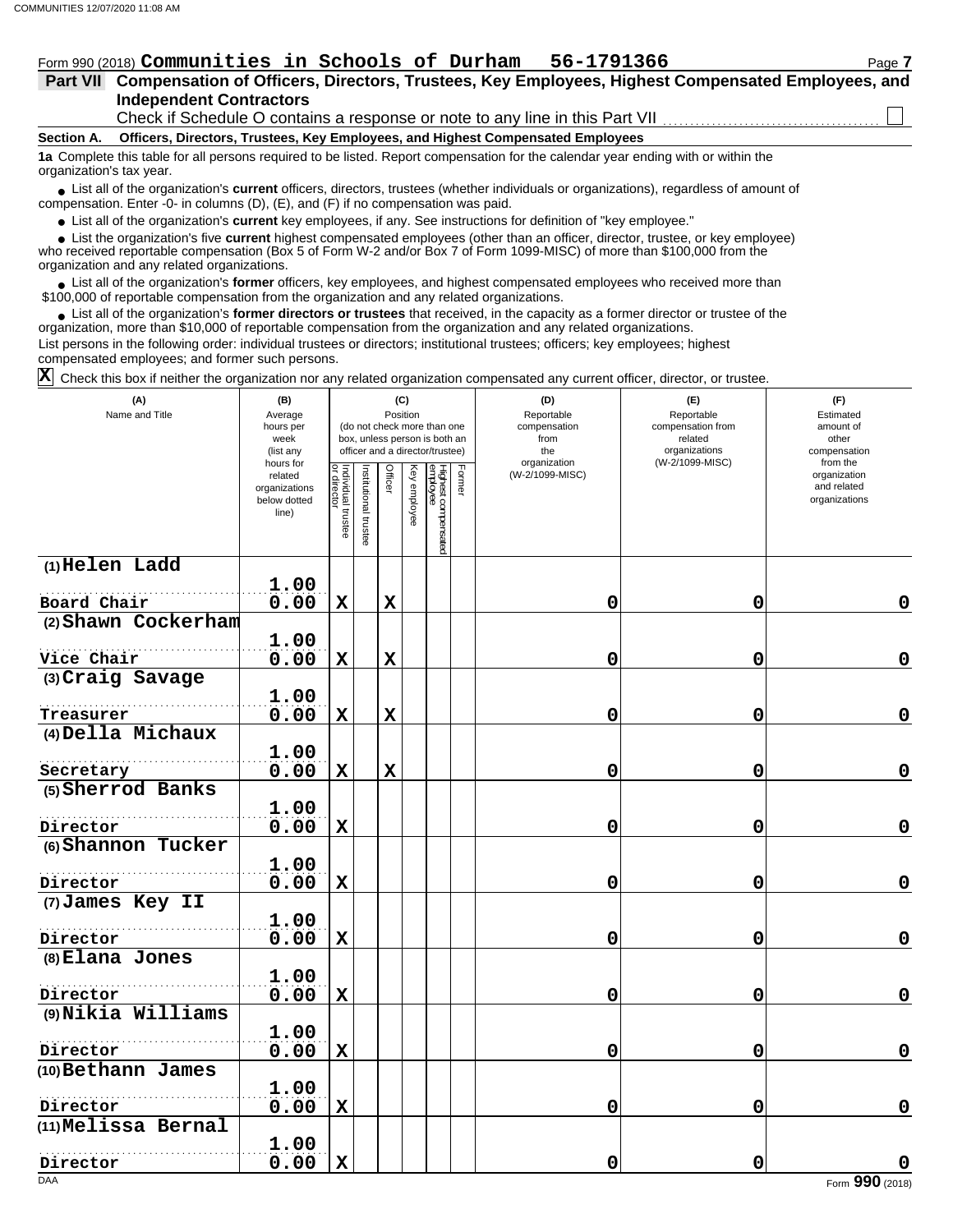| Form 990 (2018) Communities in Schools of Durham                                                                                                                                                                                                                                                                                                                                                                     |                                                               |                                   |                      |         |                 |                                                                                                 |        | 56-1791366                                                                                             |                                                                                       | Page 8                                                             |
|----------------------------------------------------------------------------------------------------------------------------------------------------------------------------------------------------------------------------------------------------------------------------------------------------------------------------------------------------------------------------------------------------------------------|---------------------------------------------------------------|-----------------------------------|----------------------|---------|-----------------|-------------------------------------------------------------------------------------------------|--------|--------------------------------------------------------------------------------------------------------|---------------------------------------------------------------------------------------|--------------------------------------------------------------------|
| <b>Part VII</b>                                                                                                                                                                                                                                                                                                                                                                                                      |                                                               |                                   |                      |         |                 |                                                                                                 |        | Section A. Officers, Directors, Trustees, Key Employees, and Highest Compensated Employees (continued) |                                                                                       |                                                                    |
| (A)<br>Name and title                                                                                                                                                                                                                                                                                                                                                                                                | (B)<br>Average<br>hours per<br>week<br>(list any<br>hours for |                                   |                      |         | (C)<br>Position | (do not check more than one<br>box, unless person is both an<br>officer and a director/trustee) |        | (D)<br>Reportable<br>compensation<br>from<br>the<br>organization                                       | (E)<br>Reportable<br>compensation from<br>related<br>organizations<br>(W-2/1099-MISC) | (F)<br>Estimated<br>amount of<br>other<br>compensation<br>from the |
|                                                                                                                                                                                                                                                                                                                                                                                                                      | related<br>organizations<br>below dotted<br>line)             | Individual trustee<br>or director | nstitutional trustee | Officer | Key employee    | Highest compensatec<br>employee                                                                 | Former | (W-2/1099-MISC)                                                                                        |                                                                                       | organization<br>and related<br>organizations                       |
| Felicia Patel<br>(12)                                                                                                                                                                                                                                                                                                                                                                                                | 1.00                                                          |                                   |                      |         |                 |                                                                                                 |        |                                                                                                        |                                                                                       |                                                                    |
| Director                                                                                                                                                                                                                                                                                                                                                                                                             | 0.00                                                          | $\mathbf x$                       |                      |         |                 |                                                                                                 |        | 0                                                                                                      | 0                                                                                     | 0                                                                  |
| Elizabeth Pogue<br>(13)                                                                                                                                                                                                                                                                                                                                                                                              |                                                               |                                   |                      |         |                 |                                                                                                 |        |                                                                                                        |                                                                                       |                                                                    |
| Director                                                                                                                                                                                                                                                                                                                                                                                                             | 1.00<br>0.00                                                  | $\mathbf x$                       |                      |         |                 |                                                                                                 |        | 0                                                                                                      | 0                                                                                     | 0                                                                  |
|                                                                                                                                                                                                                                                                                                                                                                                                                      |                                                               |                                   |                      |         |                 |                                                                                                 |        |                                                                                                        |                                                                                       |                                                                    |
|                                                                                                                                                                                                                                                                                                                                                                                                                      |                                                               |                                   |                      |         |                 |                                                                                                 |        |                                                                                                        |                                                                                       |                                                                    |
|                                                                                                                                                                                                                                                                                                                                                                                                                      |                                                               |                                   |                      |         |                 |                                                                                                 |        |                                                                                                        |                                                                                       |                                                                    |
|                                                                                                                                                                                                                                                                                                                                                                                                                      |                                                               |                                   |                      |         |                 |                                                                                                 |        |                                                                                                        |                                                                                       |                                                                    |
|                                                                                                                                                                                                                                                                                                                                                                                                                      |                                                               |                                   |                      |         |                 |                                                                                                 |        |                                                                                                        |                                                                                       |                                                                    |
|                                                                                                                                                                                                                                                                                                                                                                                                                      |                                                               |                                   |                      |         |                 |                                                                                                 |        |                                                                                                        |                                                                                       |                                                                    |
|                                                                                                                                                                                                                                                                                                                                                                                                                      |                                                               |                                   |                      |         |                 |                                                                                                 |        |                                                                                                        |                                                                                       |                                                                    |
|                                                                                                                                                                                                                                                                                                                                                                                                                      |                                                               |                                   |                      |         |                 |                                                                                                 |        |                                                                                                        |                                                                                       |                                                                    |
| c Total from continuation sheets to Part VII, Section A                                                                                                                                                                                                                                                                                                                                                              |                                                               |                                   |                      |         |                 |                                                                                                 |        |                                                                                                        |                                                                                       |                                                                    |
| Total number of individuals (including but not limited to those listed above) who received more than \$100,000 of<br>2<br>reportable compensation from the organization $\mathbf{D}$                                                                                                                                                                                                                                 |                                                               |                                   |                      |         |                 |                                                                                                 |        |                                                                                                        |                                                                                       |                                                                    |
| Did the organization list any former officer, director, or trustee, key employee, or highest compensated<br>3<br>employee on line 1a? If "Yes," complete Schedule J for such individual<br>For any individual listed on line 1a, is the sum of reportable compensation and other compensation from the<br>4<br>organization and related organizations greater than \$150,000? If "Yes," complete Schedule J for such |                                                               |                                   |                      |         |                 |                                                                                                 |        |                                                                                                        |                                                                                       | Yes<br>$\overline{N}$<br>X<br>3                                    |
| individual<br>Did any person listed on line 1a receive or accrue compensation from any unrelated organization or individual<br>5                                                                                                                                                                                                                                                                                     |                                                               |                                   |                      |         |                 |                                                                                                 |        |                                                                                                        |                                                                                       | X<br>4<br>X                                                        |
| for services rendered to the organization? If "Yes," complete Schedule J for such person<br><b>Section B. Independent Contractors</b>                                                                                                                                                                                                                                                                                |                                                               |                                   |                      |         |                 |                                                                                                 |        |                                                                                                        |                                                                                       | 5                                                                  |
| Complete this table for your five highest compensated independent contractors that received more than \$100,000 of<br>1<br>compensation from the organization. Report compensation for the calendar year ending with or within the organization's tax year.                                                                                                                                                          |                                                               |                                   |                      |         |                 |                                                                                                 |        |                                                                                                        |                                                                                       |                                                                    |
|                                                                                                                                                                                                                                                                                                                                                                                                                      | (A)<br>Name and business address                              |                                   |                      |         |                 |                                                                                                 |        |                                                                                                        | (B)<br>Description of services                                                        | (C)<br>Compensation                                                |
|                                                                                                                                                                                                                                                                                                                                                                                                                      |                                                               |                                   |                      |         |                 |                                                                                                 |        |                                                                                                        |                                                                                       |                                                                    |
|                                                                                                                                                                                                                                                                                                                                                                                                                      |                                                               |                                   |                      |         |                 |                                                                                                 |        |                                                                                                        |                                                                                       |                                                                    |
|                                                                                                                                                                                                                                                                                                                                                                                                                      |                                                               |                                   |                      |         |                 |                                                                                                 |        |                                                                                                        |                                                                                       |                                                                    |
|                                                                                                                                                                                                                                                                                                                                                                                                                      |                                                               |                                   |                      |         |                 |                                                                                                 |        |                                                                                                        |                                                                                       |                                                                    |
| Total number of independent contractors (including but not limited to those listed above) who<br>2<br>received more than \$100,000 of compensation from the organization ▶                                                                                                                                                                                                                                           |                                                               |                                   |                      |         |                 |                                                                                                 |        |                                                                                                        | 0                                                                                     |                                                                    |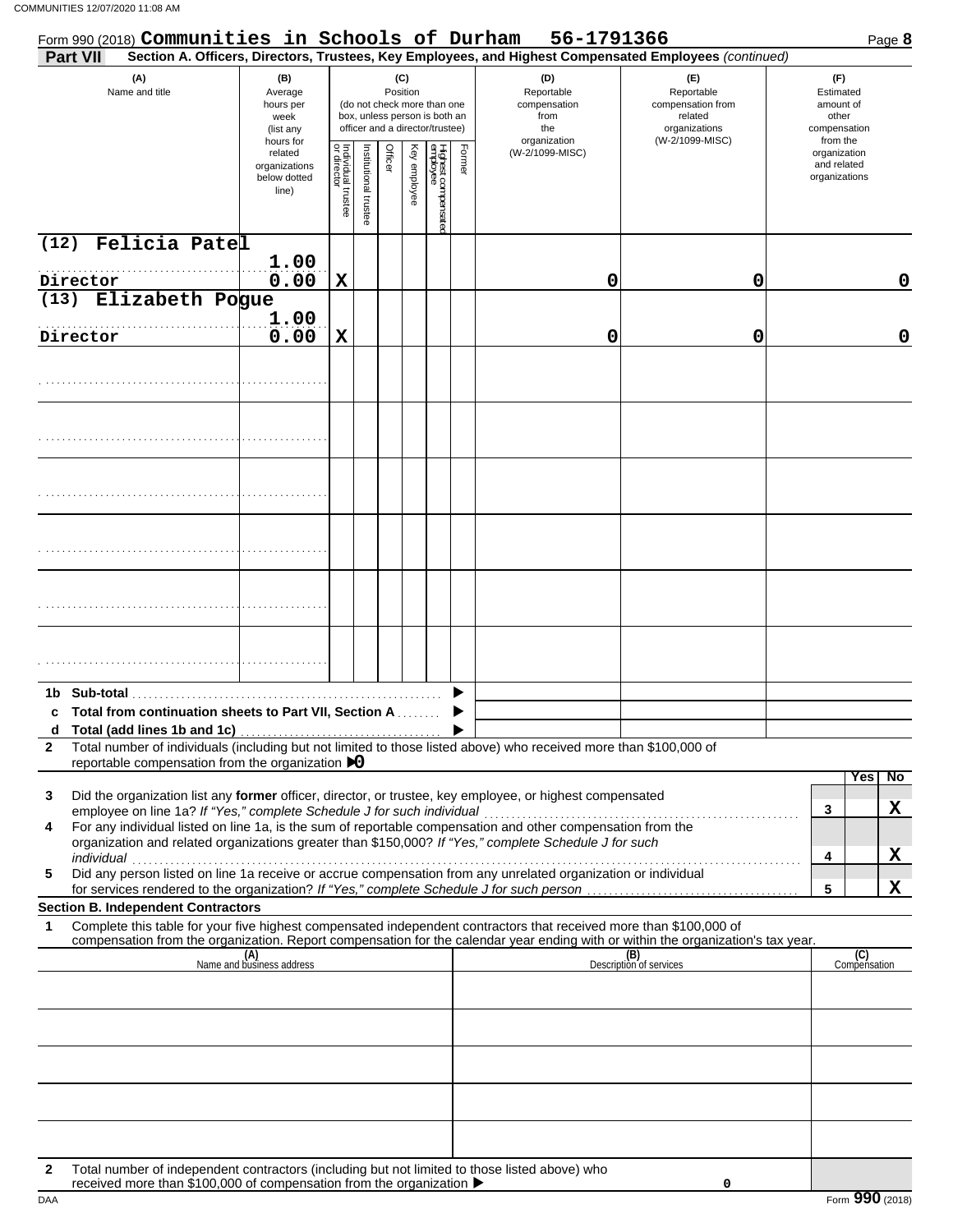|                                                                                                                        |     | Check if Schedule O contains a response or note to any line in this Part VIII |   |                       |                      |                                                    |                                         |                                                                  |
|------------------------------------------------------------------------------------------------------------------------|-----|-------------------------------------------------------------------------------|---|-----------------------|----------------------|----------------------------------------------------|-----------------------------------------|------------------------------------------------------------------|
|                                                                                                                        |     |                                                                               |   |                       | (A)<br>Total revenue | (B)<br>Related or<br>exempt<br>function<br>revenue | (C)<br>Unrelated<br>business<br>revenue | (D)<br>Revenue<br>excluded from tax<br>under sections<br>512-514 |
| Program Service Revenu <mark>¢Contributions, Gifts, Grant</mark> s<br>Program Service Revenu∮and Other Similar Amounts |     | 1a Federated campaigns<br>1a<br>$\cdots$                                      |   |                       |                      |                                                    |                                         |                                                                  |
|                                                                                                                        |     | <b>b</b> Membership dues<br>1b                                                |   |                       |                      |                                                    |                                         |                                                                  |
|                                                                                                                        |     | c Fundraising events<br>1c                                                    |   |                       |                      |                                                    |                                         |                                                                  |
|                                                                                                                        |     | d Related organizations<br>1 <sub>d</sub>                                     |   |                       |                      |                                                    |                                         |                                                                  |
|                                                                                                                        |     | <b>e</b> Government grants (contributions)<br>1e                              |   | 426,503               |                      |                                                    |                                         |                                                                  |
|                                                                                                                        |     | f All other contributions, gifts, grants,                                     |   |                       |                      |                                                    |                                         |                                                                  |
|                                                                                                                        |     | and similar amounts not included above<br>1 <sub>f</sub>                      |   | 127,136               |                      |                                                    |                                         |                                                                  |
|                                                                                                                        |     |                                                                               |   |                       |                      |                                                    |                                         |                                                                  |
|                                                                                                                        |     | $\alpha$ Noncash contributions included in lines 1a-1f: $\delta$              |   |                       |                      |                                                    |                                         |                                                                  |
|                                                                                                                        |     |                                                                               |   |                       | 553,639              |                                                    |                                         |                                                                  |
|                                                                                                                        |     |                                                                               |   | Busn. Code            |                      |                                                    |                                         |                                                                  |
|                                                                                                                        | 2a  | Program Service Revenue                                                       |   |                       | 38,981               |                                                    |                                         | 38,981                                                           |
|                                                                                                                        | b   |                                                                               |   |                       |                      |                                                    |                                         |                                                                  |
|                                                                                                                        |     |                                                                               |   |                       |                      |                                                    |                                         |                                                                  |
|                                                                                                                        |     |                                                                               |   |                       |                      |                                                    |                                         |                                                                  |
|                                                                                                                        |     |                                                                               |   |                       |                      |                                                    |                                         |                                                                  |
|                                                                                                                        |     | f All other program service revenue                                           |   |                       |                      |                                                    |                                         |                                                                  |
|                                                                                                                        |     |                                                                               |   | $\blacktriangleright$ | 38,981               |                                                    |                                         |                                                                  |
|                                                                                                                        | 3   | Investment income (including dividends, interest,                             |   |                       |                      |                                                    |                                         |                                                                  |
|                                                                                                                        |     | and other similar amounts)                                                    |   |                       | 88                   | 88                                                 |                                         |                                                                  |
|                                                                                                                        | 4   | Income from investment of tax-exempt bond proceed                             |   |                       |                      |                                                    |                                         |                                                                  |
|                                                                                                                        | 5   |                                                                               |   |                       |                      |                                                    |                                         |                                                                  |
|                                                                                                                        |     | (i) Real                                                                      |   | (ii) Personal         |                      |                                                    |                                         |                                                                  |
|                                                                                                                        | 6a  | Gross rents                                                                   |   |                       |                      |                                                    |                                         |                                                                  |
|                                                                                                                        | b   | Less: rental exps.                                                            |   |                       |                      |                                                    |                                         |                                                                  |
|                                                                                                                        |     | Rental inc. or (loss)                                                         |   |                       |                      |                                                    |                                         |                                                                  |
|                                                                                                                        | d   | Net rental income or (loss)                                                   |   |                       |                      |                                                    |                                         |                                                                  |
|                                                                                                                        |     | <b>7a</b> Gross amount from<br>(i) Securities                                 |   | (ii) Other            |                      |                                                    |                                         |                                                                  |
|                                                                                                                        |     | sales of assets                                                               |   |                       |                      |                                                    |                                         |                                                                  |
|                                                                                                                        |     | other than inventor                                                           |   |                       |                      |                                                    |                                         |                                                                  |
|                                                                                                                        |     | <b>b</b> Less: cost or other                                                  |   |                       |                      |                                                    |                                         |                                                                  |
|                                                                                                                        |     | basis & sales exps                                                            |   |                       |                      |                                                    |                                         |                                                                  |
|                                                                                                                        |     | c Gain or (loss)                                                              |   |                       |                      |                                                    |                                         |                                                                  |
|                                                                                                                        | d   |                                                                               |   |                       |                      |                                                    |                                         |                                                                  |
| ₾                                                                                                                      |     | 8a Gross income from fundraising events                                       |   |                       |                      |                                                    |                                         |                                                                  |
|                                                                                                                        |     | (not including \$<br>.                                                        |   |                       |                      |                                                    |                                         |                                                                  |
|                                                                                                                        |     | of contributions reported on line 1c).                                        |   |                       |                      |                                                    |                                         |                                                                  |
| Other Reven                                                                                                            |     | See Part IV, line 18                                                          |   |                       |                      |                                                    |                                         |                                                                  |
|                                                                                                                        |     | <b>b</b> Less: direct expenses                                                | b |                       |                      |                                                    |                                         |                                                                  |
|                                                                                                                        |     | c Net income or (loss) from fundraising events                                |   |                       |                      |                                                    |                                         |                                                                  |
|                                                                                                                        |     | 9a Gross income from gaming activities.                                       |   |                       |                      |                                                    |                                         |                                                                  |
|                                                                                                                        |     | See Part IV, line 19                                                          | a |                       |                      |                                                    |                                         |                                                                  |
|                                                                                                                        |     | <b>b</b> Less: direct expenses                                                | b |                       |                      |                                                    |                                         |                                                                  |
|                                                                                                                        |     | c Net income or (loss) from gaming activities                                 |   |                       |                      |                                                    |                                         |                                                                  |
|                                                                                                                        |     | 10a Gross sales of inventory, less                                            |   |                       |                      |                                                    |                                         |                                                                  |
|                                                                                                                        |     | returns and allowances<br>1.1.1.1.1                                           | a |                       |                      |                                                    |                                         |                                                                  |
|                                                                                                                        |     | <b>b</b> Less: cost of goods sold                                             | b |                       |                      |                                                    |                                         |                                                                  |
|                                                                                                                        |     | c Net income or (loss) from sales of inventory                                |   |                       |                      |                                                    |                                         |                                                                  |
|                                                                                                                        |     | Miscellaneous Revenue                                                         |   | <b>Busn. Code</b>     |                      |                                                    |                                         |                                                                  |
|                                                                                                                        | 11a | Miscellaneous Revenue                                                         |   |                       | 1,224                | 1,224                                              |                                         |                                                                  |
|                                                                                                                        |     |                                                                               |   |                       |                      |                                                    |                                         |                                                                  |
|                                                                                                                        | b   |                                                                               |   |                       |                      |                                                    |                                         |                                                                  |
|                                                                                                                        | c   |                                                                               |   |                       |                      |                                                    |                                         |                                                                  |
|                                                                                                                        | d   | All other revenue                                                             |   |                       |                      |                                                    |                                         |                                                                  |
|                                                                                                                        | е   |                                                                               |   |                       | 1,224                |                                                    |                                         |                                                                  |
|                                                                                                                        |     | 12 Total revenue. See instructions.                                           |   |                       | 593,932              | 1,312                                              | 0                                       | 38,981                                                           |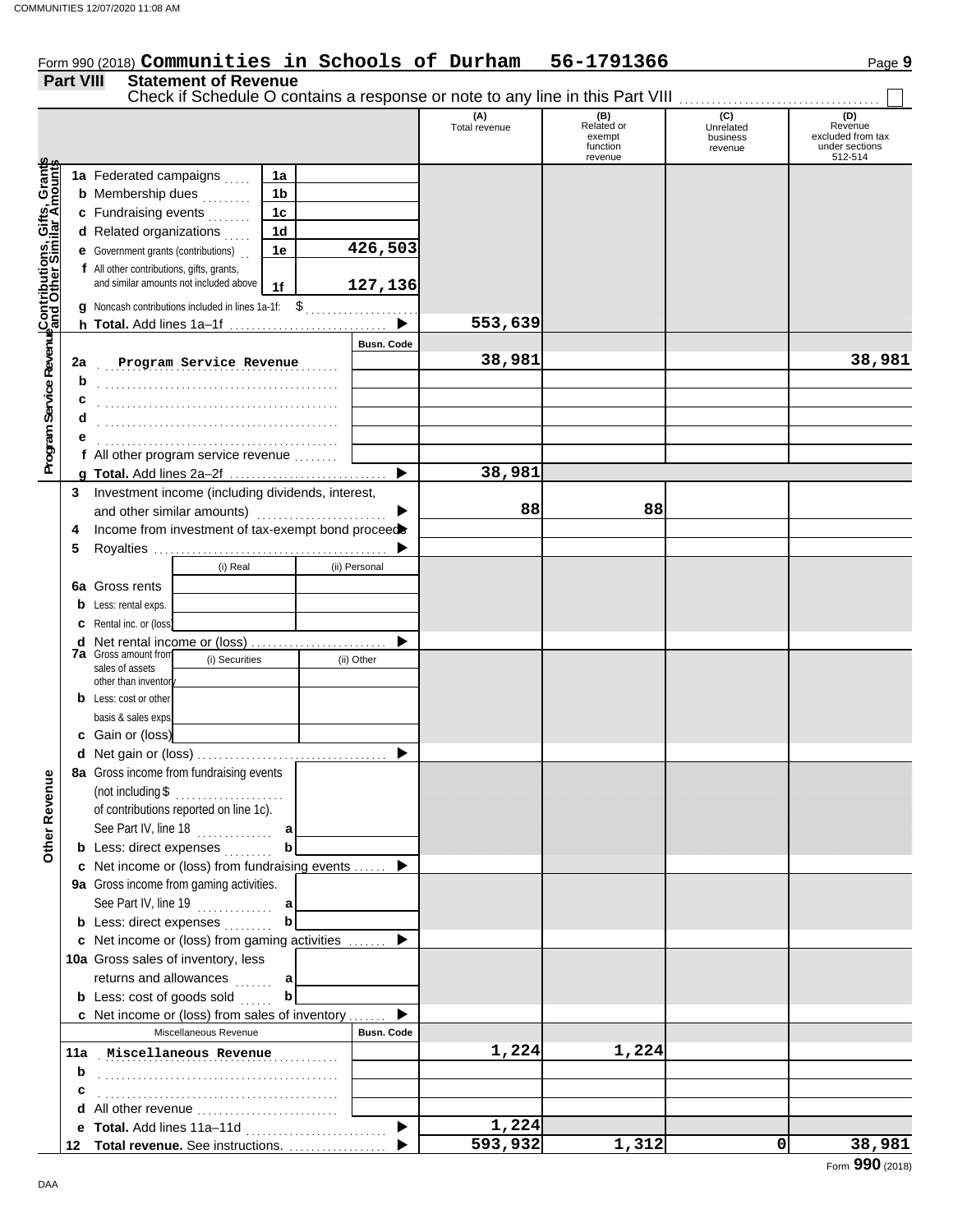#### **Part IX Statement of Functional Expenses** Form 990 (2018) **Communities in Schools of Durham 56-1791366** Page 10

|              | Section 501(c)(3) and 501(c)(4) organizations must complete all columns. All other organizations must complete column (A).<br>Check if Schedule O contains a response or note to any line in this Part IX |                        |                                    |                                           |                                |
|--------------|-----------------------------------------------------------------------------------------------------------------------------------------------------------------------------------------------------------|------------------------|------------------------------------|-------------------------------------------|--------------------------------|
|              | Do not include amounts reported on lines 6b,<br>7b, 8b, 9b, and 10b of Part VIII.                                                                                                                         | (A)<br>Total expenses  | (B)<br>Program service<br>expenses | (C)<br>Management and<br>general expenses | (D)<br>Fundraising<br>expenses |
| 1.           | Grants and other assistance to domestic organizations                                                                                                                                                     |                        |                                    |                                           |                                |
|              | and domestic governments. See Part IV, line 21                                                                                                                                                            |                        |                                    |                                           |                                |
| $\mathbf{2}$ | Grants and other assistance to domestic                                                                                                                                                                   |                        |                                    |                                           |                                |
|              | individuals. See Part IV, line 22                                                                                                                                                                         |                        |                                    |                                           |                                |
| 3            | Grants and other assistance to foreign                                                                                                                                                                    |                        |                                    |                                           |                                |
|              | organizations, foreign governments, and foreign                                                                                                                                                           |                        |                                    |                                           |                                |
|              | individuals. See Part IV, lines 15 and 16                                                                                                                                                                 |                        |                                    |                                           |                                |
| 4            | Benefits paid to or for members                                                                                                                                                                           |                        |                                    |                                           |                                |
| 5            | Compensation of current officers, directors,                                                                                                                                                              |                        |                                    |                                           |                                |
|              | trustees, and key employees                                                                                                                                                                               |                        |                                    |                                           |                                |
| 6            | Compensation not included above, to disqualified                                                                                                                                                          |                        |                                    |                                           |                                |
|              | persons (as defined under section 4958(f)(1)) and                                                                                                                                                         |                        |                                    |                                           |                                |
|              | persons described in section 4958(c)(3)(B)                                                                                                                                                                |                        |                                    |                                           |                                |
| 7            | Other salaries and wages                                                                                                                                                                                  | 584,126                | 501,297                            | 65,889                                    | 16,940                         |
| 8            | Pension plan accruals and contributions (include                                                                                                                                                          |                        |                                    |                                           |                                |
|              | section 401(k) and 403(b) employer contributions)                                                                                                                                                         |                        |                                    | 208                                       | 54                             |
| 9            | Other employee benefits                                                                                                                                                                                   | <u>1,847</u><br>59,560 | $\frac{1,585}{51,221}$             | 7,743                                     | 596                            |
| 10           | Payroll taxes                                                                                                                                                                                             | 49,199                 | $\overline{42,311}$                | 6,396                                     | 492                            |
| 11           | Fees for services (non-employees):                                                                                                                                                                        |                        |                                    |                                           |                                |
| a            |                                                                                                                                                                                                           |                        |                                    |                                           |                                |
| b            | Management<br>Legal                                                                                                                                                                                       |                        |                                    |                                           |                                |
| c            |                                                                                                                                                                                                           | 17,007                 | 14,286                             | 2,721                                     |                                |
| d            | Lobbying                                                                                                                                                                                                  |                        |                                    |                                           |                                |
|              | Professional fundraising services. See Part IV, line 1                                                                                                                                                    |                        |                                    |                                           |                                |
| е            |                                                                                                                                                                                                           |                        |                                    |                                           |                                |
| f            | Investment management fees                                                                                                                                                                                |                        |                                    |                                           |                                |
| g            | Other. (If line 11g amount exceeds 10% of line 25, column                                                                                                                                                 |                        |                                    |                                           |                                |
|              | (A) amount, list line 11g expenses on Schedule O.)                                                                                                                                                        | 39,282<br>1,462        | 33,237<br>731                      | 6,045<br>658                              |                                |
| 12           | Advertising and promotion [1] [1] [1] Advertising and promotion                                                                                                                                           |                        |                                    |                                           | 73<br>13,319                   |
| 13           |                                                                                                                                                                                                           | 46,813                 | 30,402                             | 3,092                                     |                                |
| 14           | Information technology<br>                                                                                                                                                                                | 7,557                  | 6,348                              | 1,209                                     |                                |
| 15           | Royalties                                                                                                                                                                                                 |                        |                                    |                                           |                                |
| 16           |                                                                                                                                                                                                           |                        |                                    |                                           |                                |
| 17           | Travel                                                                                                                                                                                                    |                        |                                    |                                           |                                |
|              | 18 Payments of travel or entertainment expenses                                                                                                                                                           |                        |                                    |                                           |                                |
|              | for any federal, state, or local public officials                                                                                                                                                         |                        |                                    |                                           |                                |
| 19           | Conferences, conventions, and meetings                                                                                                                                                                    | 17,219                 | 5,109                              | 12,076                                    | 34                             |
| 20           | Interest                                                                                                                                                                                                  | 1,388                  | 1,194                              | 180                                       | $\overline{14}$                |
| 21           | Payments to affiliates                                                                                                                                                                                    |                        |                                    |                                           |                                |
| 22           | Depreciation, depletion, and amortization                                                                                                                                                                 | 3,361                  | 3,361                              |                                           |                                |
| 23           | Insurance <b>Manual</b>                                                                                                                                                                                   | 7,502                  | 6,526                              | 976                                       |                                |
| 24           | Other expenses. Itemize expenses not covered                                                                                                                                                              |                        |                                    |                                           |                                |
|              | above (List miscellaneous expenses in line 24e. If                                                                                                                                                        |                        |                                    |                                           |                                |
|              | line 24e amount exceeds 10% of line 25, column                                                                                                                                                            |                        |                                    |                                           |                                |
|              | (A) amount, list line 24e expenses on Schedule O.)                                                                                                                                                        |                        |                                    |                                           |                                |
| a            | Student Transportation                                                                                                                                                                                    | 33,603                 | 33,267                             | 336                                       |                                |
| b            | Incentives                                                                                                                                                                                                | 6,389                  | 6,389                              |                                           |                                |
| c            | Miscellaneous Expense                                                                                                                                                                                     | 1,606                  | 1,461                              | 145                                       |                                |
| d            |                                                                                                                                                                                                           |                        |                                    |                                           |                                |
| е            | All other expenses                                                                                                                                                                                        |                        |                                    |                                           |                                |
| 25           | Total functional expenses. Add lines 1 through 24e                                                                                                                                                        | 877,921                | 738,725                            | 107,674                                   | 31,522                         |
| 26           | Joint costs. Complete this line only if the                                                                                                                                                               |                        |                                    |                                           |                                |
|              | organization reported in column (B) joint costs<br>from a combined educational campaign and                                                                                                               |                        |                                    |                                           |                                |
|              | fundraising solicitation. Check here $\blacktriangleright$   if                                                                                                                                           |                        |                                    |                                           |                                |
|              | following SOP 98-2 (ASC 958-720)                                                                                                                                                                          |                        |                                    |                                           |                                |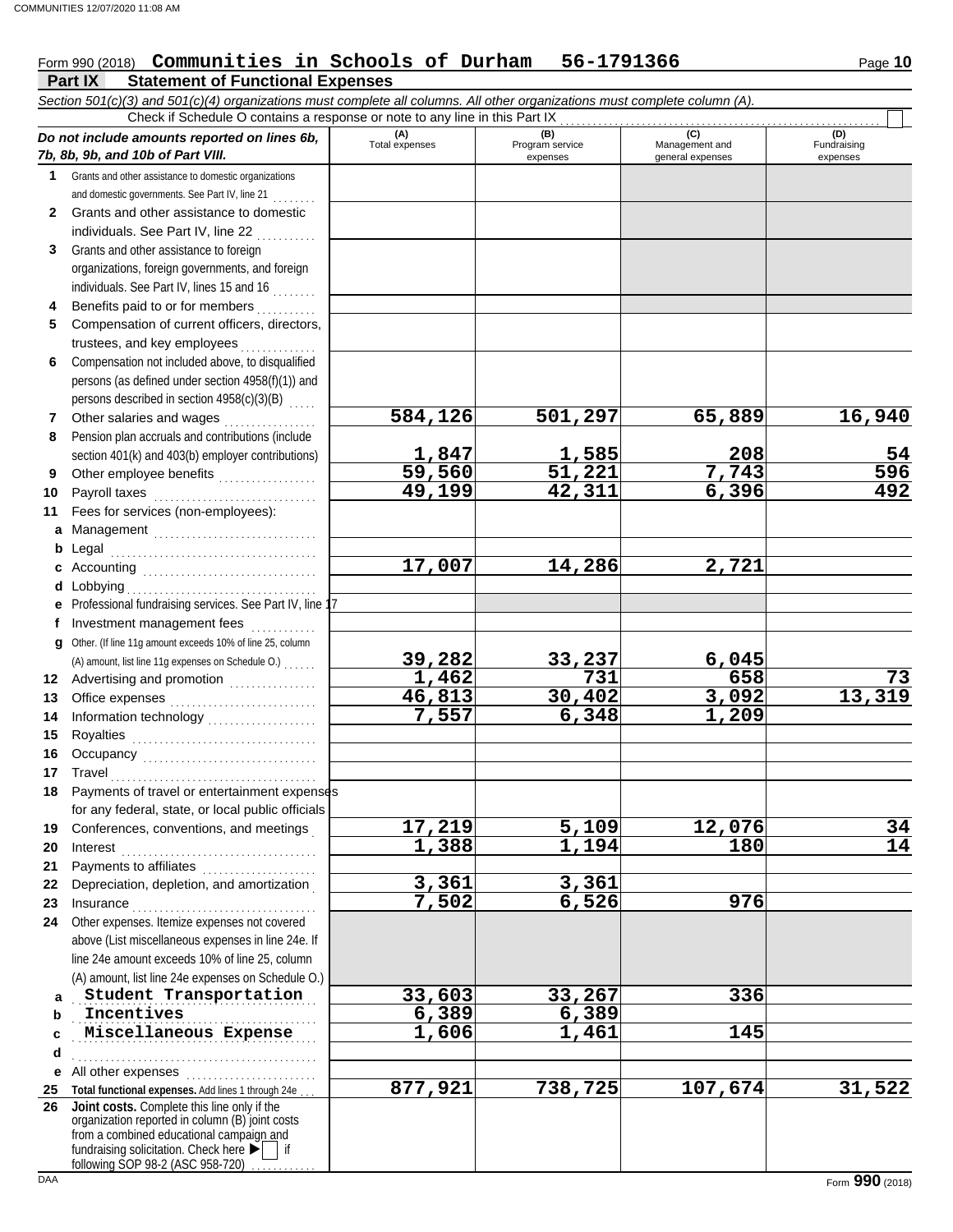#### Form 990 (2018) **Communities in Schools of Durham 56-1791366** Page 11 **Part X** Balance Sheet

|                         |          | Check if Schedule O contains a response or note to any line in this Part X                                                           |                   |                                                   |                           |                |                      |
|-------------------------|----------|--------------------------------------------------------------------------------------------------------------------------------------|-------------------|---------------------------------------------------|---------------------------|----------------|----------------------|
|                         |          |                                                                                                                                      |                   |                                                   | (A)<br>Beginning of year  |                | (B)<br>End of year   |
|                         | 1        | Cash-non-interest bearing                                                                                                            |                   |                                                   | 173,962                   | 1              | 33,802               |
|                         | 2        |                                                                                                                                      |                   |                                                   |                           | $\mathbf{2}$   |                      |
|                         | 3        |                                                                                                                                      |                   |                                                   | 227,001                   | 3              | 104,275              |
|                         | 4        | Accounts receivable, net                                                                                                             |                   |                                                   | 12,620                    |                |                      |
|                         | 5        | Loans and other receivables from current and former officers, directors,                                                             |                   |                                                   |                           |                |                      |
|                         |          | trustees, key employees, and highest compensated employees.                                                                          |                   |                                                   |                           |                |                      |
|                         |          | Complete Part II of Schedule L                                                                                                       |                   |                                                   |                           | 5              |                      |
|                         | 6        | Loans and other receivables from other disqualified persons (as defined under section                                                |                   |                                                   |                           |                |                      |
|                         |          | 4958(f)(1)), persons described in section 4958(c)(3)(B), and contributing employers and                                              |                   |                                                   |                           |                |                      |
|                         |          | sponsoring organizations of section 501(c)(9) voluntary employees' beneficiary                                                       |                   |                                                   |                           |                |                      |
|                         |          | organizations (see instructions). Complete Part II of Schedule L                                                                     |                   | 6                                                 |                           |                |                      |
| Assets                  | 7        |                                                                                                                                      |                   |                                                   |                           | $\overline{7}$ |                      |
|                         | 8        | Inventories for sale or use                                                                                                          |                   |                                                   |                           | 8              |                      |
|                         | 9        | Prepaid expenses and deferred charges                                                                                                |                   |                                                   | 2,862                     | 9              | 429                  |
|                         |          | 10a Land, buildings, and equipment: cost or                                                                                          |                   |                                                   |                           |                |                      |
|                         |          | other basis. Complete Part VI of Schedule D  10a                                                                                     |                   | 58,407                                            |                           |                |                      |
|                         |          | <b>b</b> Less: accumulated depreciation<br>.                                                                                         | 10 <sub>b</sub>   | 46,566                                            | 14,423 10c                |                | 11,841               |
|                         | 11       | Investments-publicly traded securities                                                                                               |                   |                                                   |                           | 11             |                      |
|                         | 12       |                                                                                                                                      |                   |                                                   |                           | 12             |                      |
|                         | 13       |                                                                                                                                      |                   |                                                   |                           | 13             |                      |
|                         | 14       | Intangible assets                                                                                                                    |                   |                                                   |                           | 14             |                      |
|                         | 15       | Other assets. See Part IV, line 11                                                                                                   |                   |                                                   |                           | 15<br>16       |                      |
|                         | 16<br>17 | Total assets. Add lines 1 through 15 (must equal line 34)                                                                            | 430,868<br>48,367 | 17                                                | <u>150,347</u><br>65, 711 |                |                      |
|                         | 18       | Grants payable                                                                                                                       |                   |                                                   | 18                        |                |                      |
|                         | 19       | Deferred revenue                                                                                                                     |                   |                                                   |                           | 19             |                      |
|                         | 20       | Tax-exempt bond liabilities                                                                                                          |                   |                                                   |                           | 20             |                      |
|                         | 21       | Escrow or custodial account liability. Complete Part IV of Schedule D                                                                |                   |                                                   |                           | 21             |                      |
|                         | 22       | Loans and other payables to current and former officers, directors,                                                                  |                   |                                                   |                           |                |                      |
| Liabilities             |          | trustees, key employees, highest compensated employees, and                                                                          |                   |                                                   |                           |                |                      |
|                         |          | disqualified persons. Complete Part II of Schedule L                                                                                 |                   |                                                   |                           | 22             |                      |
|                         | 23       | Secured mortgages and notes payable to unrelated third parties                                                                       |                   | <u> 1986 - Johann Stoff, Amerikaansk kanton (</u> |                           | 23             |                      |
|                         | 24       | Unsecured notes and loans payable to unrelated third parties                                                                         |                   | .                                                 |                           | 24             |                      |
|                         | 25       | Other liabilities (including federal income tax, payables to related third                                                           |                   |                                                   |                           |                |                      |
|                         |          | parties, and other liabilities not included on lines 17-24). Complete Part X                                                         |                   |                                                   |                           |                |                      |
|                         |          | of Schedule D                                                                                                                        |                   |                                                   | 58,215                    | 25             | 44,339               |
|                         | 26       |                                                                                                                                      |                   |                                                   | $\overline{106}$ , 582    | 26             | $\overline{1}10,050$ |
|                         |          | Organizations that follow SFAS 117 (ASC 958), check here $\blacktriangleright$ $\boxed{\text{X}}$ and                                |                   |                                                   |                           |                |                      |
|                         |          | complete lines 27 through 29, and lines 33 and 34.                                                                                   |                   |                                                   |                           |                |                      |
|                         | 27       | Unrestricted net assets                                                                                                              |                   |                                                   | 93,627                    | 27             | 40,297               |
|                         | 28       | Temporarily restricted net assets                                                                                                    |                   |                                                   | 230,659                   | 28             |                      |
|                         | 29       | Permanently restricted net assets                                                                                                    |                   | 29                                                |                           |                |                      |
|                         |          | Organizations that do not follow SFAS 117 (ASC 958), check here                                                                      |                   | and                                               |                           |                |                      |
| Assets or Fund Balances |          | complete lines 30 through 34.                                                                                                        |                   |                                                   |                           |                |                      |
|                         | 30       | Capital stock or trust principal, or current funds                                                                                   |                   |                                                   |                           | 30             |                      |
|                         | 31       | Paid-in or capital surplus, or land, building, or equipment fund<br>Retained earnings, endowment, accumulated income, or other funds |                   |                                                   |                           | 31<br>32       |                      |
| $\frac{1}{2}$           | 32<br>33 | Total net assets or fund balances                                                                                                    |                   |                                                   | 324,286                   | 33             | 40,297               |
|                         | 34       |                                                                                                                                      |                   |                                                   | 430,868 34                |                | 150,347              |
|                         |          |                                                                                                                                      |                   |                                                   |                           |                |                      |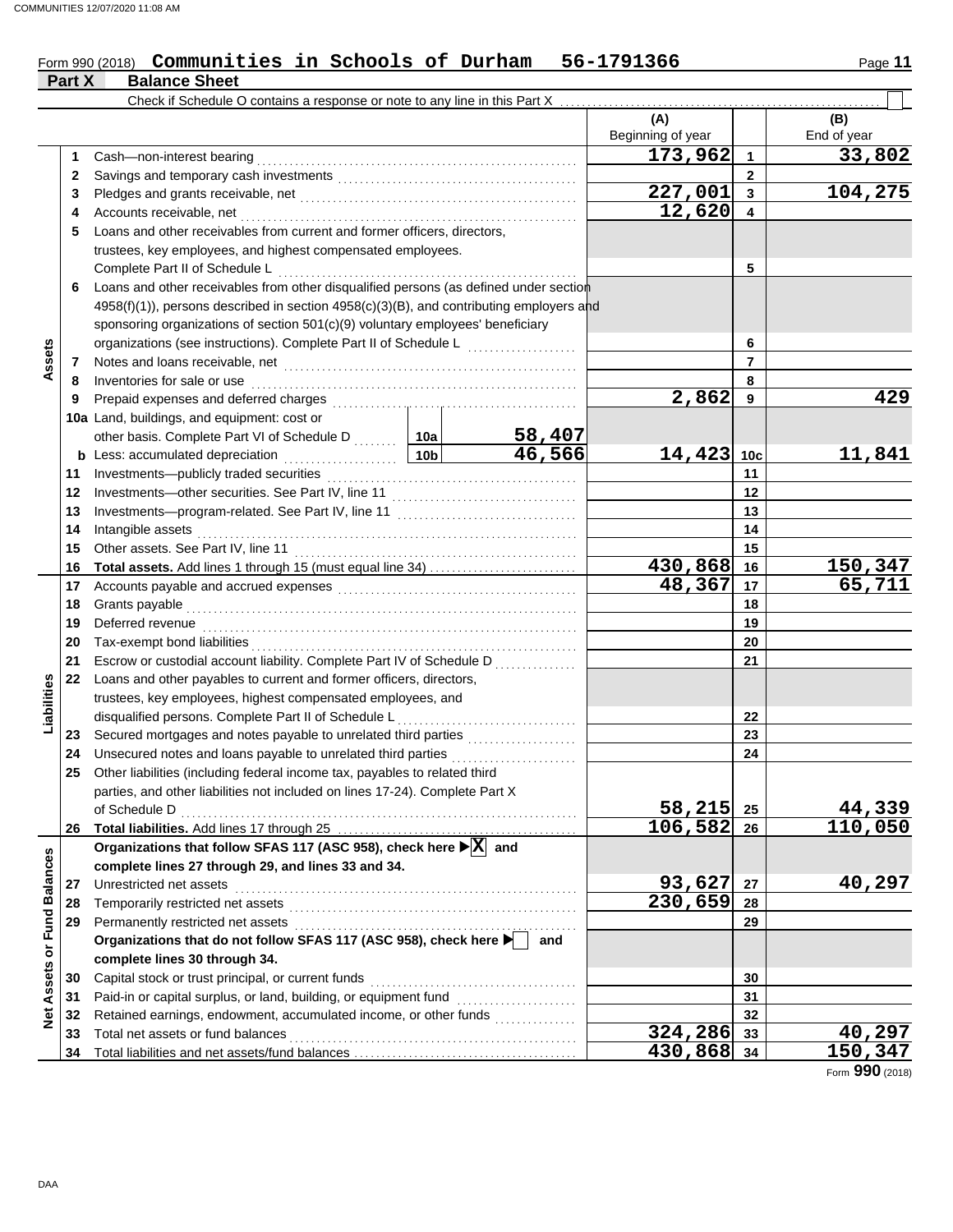|    | 56-1791366<br>Form 990 (2018) Communities in Schools of Durham                                                        |                         |                | Page 12         |
|----|-----------------------------------------------------------------------------------------------------------------------|-------------------------|----------------|-----------------|
|    | <b>Reconciliation of Net Assets</b><br><b>Part XI</b>                                                                 |                         |                |                 |
|    | Check if Schedule O contains a response or note to any line in this Part XI                                           |                         |                |                 |
| 1  |                                                                                                                       | $\mathbf{1}$            |                | 593,932         |
| 2  |                                                                                                                       | $\overline{2}$          |                | 877,921         |
| 3  | Revenue less expenses. Subtract line 2 from line 1                                                                    | $\overline{3}$          |                | $-283,989$      |
| 4  | Net assets or fund balances at beginning of year (must equal Part X, line 33, column (A)) [[[[[[[[[[[[[[[[[[[         | $\overline{\mathbf{4}}$ |                | 324,286         |
| 5  |                                                                                                                       | 5                       |                |                 |
| 6  |                                                                                                                       | 6                       |                |                 |
| 7  | Investment expenses                                                                                                   | $\overline{7}$          |                |                 |
| 8  | Prior period adjustments                                                                                              | 8                       |                |                 |
| 9  |                                                                                                                       | 9                       |                |                 |
| 10 | Net assets or fund balances at end of year. Combine lines 3 through 9 (must equal Part X, line                        |                         |                |                 |
|    | 33, column (B))                                                                                                       | 10                      |                | 40,297          |
|    | <b>Financial Statements and Reporting</b><br><b>Part XII</b>                                                          |                         |                |                 |
|    |                                                                                                                       |                         |                |                 |
|    |                                                                                                                       |                         |                | Yes No          |
| 1  | $ \mathbf{X} $ Accrual<br>Accounting method used to prepare the Form 990:     Cash<br>Other                           |                         |                |                 |
|    | If the organization changed its method of accounting from a prior year or checked "Other," explain in                 |                         |                |                 |
|    | Schedule O.                                                                                                           |                         |                |                 |
|    | 2a Were the organization's financial statements compiled or reviewed by an independent accountant?                    |                         | 2a             | $\mathbf X$     |
|    | If "Yes," check a box below to indicate whether the financial statements for the year were compiled or                |                         |                |                 |
|    | reviewed on a separate basis, consolidated basis, or both:                                                            |                         |                |                 |
|    | Separate basis<br>Consolidated basis<br>Both consolidated and separate basis                                          |                         |                |                 |
|    | <b>b</b> Were the organization's financial statements audited by an independent accountant?                           |                         | 2b             | $\mathbf X$     |
|    | If "Yes," check a box below to indicate whether the financial statements for the year were audited on a               |                         |                |                 |
|    | separate basis, consolidated basis, or both:                                                                          |                         |                |                 |
|    | Separate basis<br>Consolidated basis<br>Both consolidated and separate basis                                          |                         |                |                 |
|    | c If "Yes" to line 2a or 2b, does the organization have a committee that assumes responsibility for oversight         |                         |                |                 |
|    | of the audit, review, or compilation of its financial statements and selection of an independent accountant?          |                         | 2c             |                 |
|    | If the organization changed either its oversight process or selection process during the tax year, explain in         |                         |                |                 |
|    | Schedule O.                                                                                                           |                         |                |                 |
|    | 3a As a result of a federal award, was the organization required to undergo an audit or audits as set forth in        |                         |                |                 |
|    | the Single Audit Act and OMB Circular A-133?                                                                          |                         | 3a             |                 |
|    | <b>b</b> If "Yes," did the organization undergo the required audit or audits? If the organization did not undergo the |                         |                |                 |
|    | required audit or audits, explain why in Schedule O and describe any steps taken to undergo such audits.              |                         | 3 <sub>b</sub> |                 |
|    |                                                                                                                       |                         |                | Form 990 (2018) |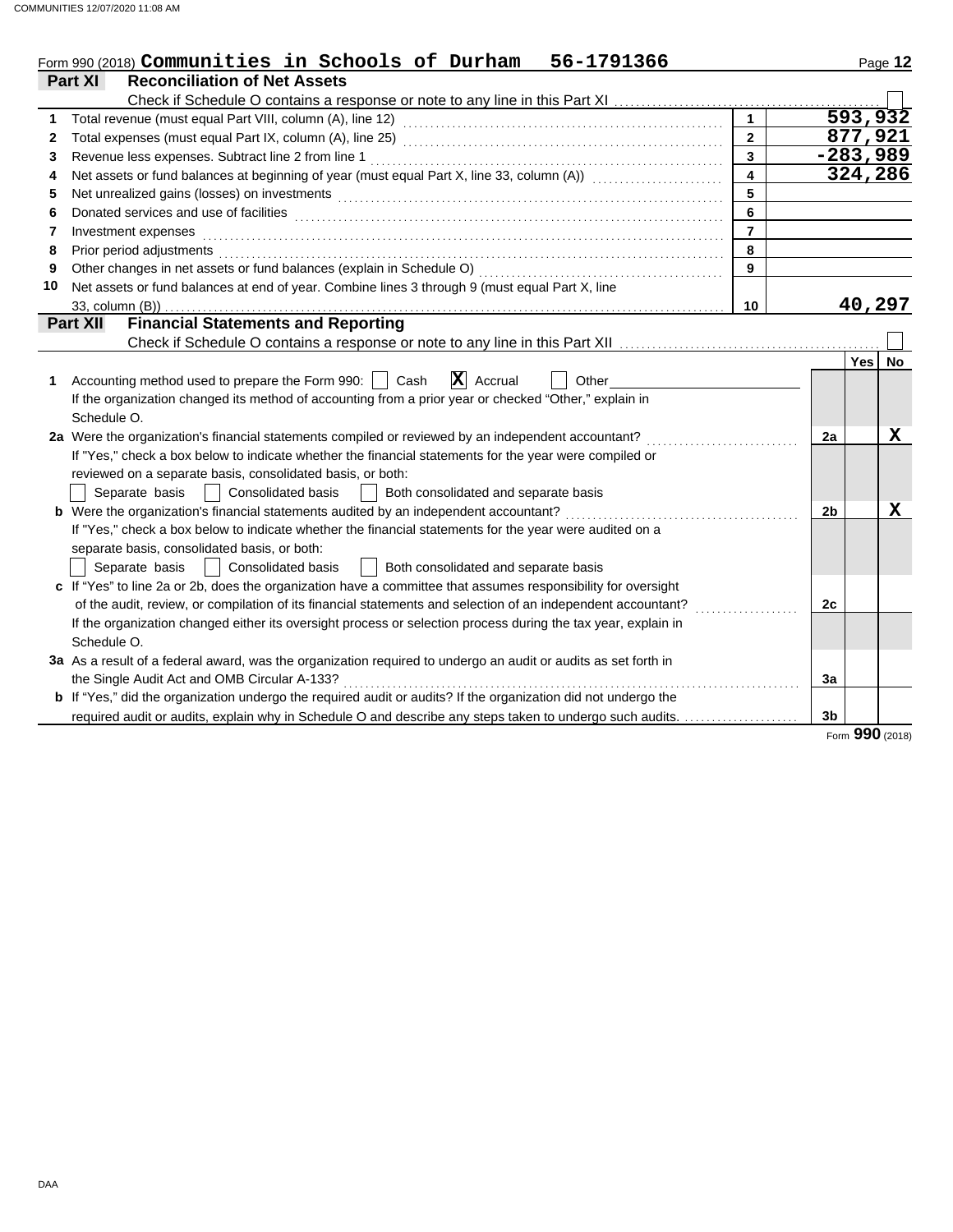# **SCHEDULE A Public Charity Status and Public Support**

**Complete if the organization is a section 501(c)(3) organization or a section 4947(a)(1) nonexempt charitable trust. (Form 990 or 990-EZ)**

| 2018                  |
|-----------------------|
| <b>Open to Public</b> |
|                       |

OMB No. 1545-0047

| Attach to Form 990 or Form 990-EZ.<br>Department of the Treasury |        |                                                                                                                                                                                                                                                                                                                                                                                 |  |                                               |                                                                                                                                                                                                                                                                                                   |     | <b>Open to Public</b>    |                        |            |                                       |  |  |
|------------------------------------------------------------------|--------|---------------------------------------------------------------------------------------------------------------------------------------------------------------------------------------------------------------------------------------------------------------------------------------------------------------------------------------------------------------------------------|--|-----------------------------------------------|---------------------------------------------------------------------------------------------------------------------------------------------------------------------------------------------------------------------------------------------------------------------------------------------------|-----|--------------------------|------------------------|------------|---------------------------------------|--|--|
|                                                                  |        | Internal Revenue Service                                                                                                                                                                                                                                                                                                                                                        |  |                                               | Go to www.irs.gov/Form990 for instructions and the latest information.                                                                                                                                                                                                                            |     |                          |                        |            | <b>Inspection</b>                     |  |  |
|                                                                  |        | Name of the organization                                                                                                                                                                                                                                                                                                                                                        |  | Inc                                           | Communities in Schools of Durham                                                                                                                                                                                                                                                                  |     |                          |                        | 56-1791366 | <b>Employer identification number</b> |  |  |
|                                                                  | Part I |                                                                                                                                                                                                                                                                                                                                                                                 |  |                                               | Reason for Public Charity Status (All organizations must complete this part.) See instructions.                                                                                                                                                                                                   |     |                          |                        |            |                                       |  |  |
|                                                                  |        |                                                                                                                                                                                                                                                                                                                                                                                 |  |                                               | The organization is not a private foundation because it is: (For lines 1 through 12, check only one box.)                                                                                                                                                                                         |     |                          |                        |            |                                       |  |  |
| 1                                                                |        |                                                                                                                                                                                                                                                                                                                                                                                 |  |                                               | A church, convention of churches, or association of churches described in section 170(b)(1)(A)(i).                                                                                                                                                                                                |     |                          |                        |            |                                       |  |  |
| 2                                                                |        |                                                                                                                                                                                                                                                                                                                                                                                 |  |                                               | A school described in section 170(b)(1)(A)(ii). (Attach Schedule E (Form 990 or 990-EZ).)                                                                                                                                                                                                         |     |                          |                        |            |                                       |  |  |
| 3                                                                |        |                                                                                                                                                                                                                                                                                                                                                                                 |  |                                               | A hospital or a cooperative hospital service organization described in section 170(b)(1)(A)(iii).                                                                                                                                                                                                 |     |                          |                        |            |                                       |  |  |
| 4                                                                |        |                                                                                                                                                                                                                                                                                                                                                                                 |  |                                               | A medical research organization operated in conjunction with a hospital described in section 170(b)(1)(A)(iii). Enter the hospital's name,                                                                                                                                                        |     |                          |                        |            |                                       |  |  |
|                                                                  |        | city, and state:                                                                                                                                                                                                                                                                                                                                                                |  |                                               |                                                                                                                                                                                                                                                                                                   |     |                          |                        |            |                                       |  |  |
| 5                                                                |        |                                                                                                                                                                                                                                                                                                                                                                                 |  |                                               | An organization operated for the benefit of a college or university owned or operated by a governmental unit described in                                                                                                                                                                         |     |                          |                        |            |                                       |  |  |
| 6                                                                |        |                                                                                                                                                                                                                                                                                                                                                                                 |  | section 170(b)(1)(A)(iv). (Complete Part II.) | A federal, state, or local government or governmental unit described in section 170(b)(1)(A)(v).                                                                                                                                                                                                  |     |                          |                        |            |                                       |  |  |
| 7                                                                | X      | An organization that normally receives a substantial part of its support from a governmental unit or from the general public<br>described in section 170(b)(1)(A)(vi). (Complete Part II.)                                                                                                                                                                                      |  |                                               |                                                                                                                                                                                                                                                                                                   |     |                          |                        |            |                                       |  |  |
| 8                                                                |        |                                                                                                                                                                                                                                                                                                                                                                                 |  |                                               | A community trust described in section 170(b)(1)(A)(vi). (Complete Part II.)                                                                                                                                                                                                                      |     |                          |                        |            |                                       |  |  |
| 9                                                                |        |                                                                                                                                                                                                                                                                                                                                                                                 |  |                                               | An agricultural research organization described in section 170(b)(1)(A)(ix) operated in conjunction with a land-grant college                                                                                                                                                                     |     |                          |                        |            |                                       |  |  |
|                                                                  |        | university:                                                                                                                                                                                                                                                                                                                                                                     |  |                                               | or university or a non-land-grant college of agriculture (see instructions). Enter the name, city, and state of the college or                                                                                                                                                                    |     |                          |                        |            |                                       |  |  |
| 10                                                               |        | An organization that normally receives: (1) more than 33 1/3% of its support from contributions, membership fees, and gross<br>receipts from activities related to its exempt functions—subject to certain exceptions, and (2) no more than 33 1/3% of its<br>support from gross investment income and unrelated business taxable income (less section 511 tax) from businesses |  |                                               |                                                                                                                                                                                                                                                                                                   |     |                          |                        |            |                                       |  |  |
| 11                                                               |        |                                                                                                                                                                                                                                                                                                                                                                                 |  |                                               | acquired by the organization after June 30, 1975. See section 509(a)(2). (Complete Part III.)<br>An organization organized and operated exclusively to test for public safety. See section 509(a)(4).                                                                                             |     |                          |                        |            |                                       |  |  |
| 12                                                               |        |                                                                                                                                                                                                                                                                                                                                                                                 |  |                                               | An organization organized and operated exclusively for the benefit of, to perform the functions of, or to carry out the purposes                                                                                                                                                                  |     |                          |                        |            |                                       |  |  |
|                                                                  |        |                                                                                                                                                                                                                                                                                                                                                                                 |  |                                               | of one or more publicly supported organizations described in section 509(a)(1) or section 509(a)(2). See section 509(a)(3).<br>Check the box in lines 12a through 12d that describes the type of supporting organization and complete lines 12e, 12f, and 12g.                                    |     |                          |                        |            |                                       |  |  |
|                                                                  | а      |                                                                                                                                                                                                                                                                                                                                                                                 |  |                                               | Type I. A supporting organization operated, supervised, or controlled by its supported organization(s), typically by giving                                                                                                                                                                       |     |                          |                        |            |                                       |  |  |
|                                                                  |        |                                                                                                                                                                                                                                                                                                                                                                                 |  |                                               | the supported organization(s) the power to regularly appoint or elect a majority of the directors or trustees of the                                                                                                                                                                              |     |                          |                        |            |                                       |  |  |
|                                                                  |        |                                                                                                                                                                                                                                                                                                                                                                                 |  |                                               | supporting organization. You must complete Part IV, Sections A and B.                                                                                                                                                                                                                             |     |                          |                        |            |                                       |  |  |
|                                                                  | b      |                                                                                                                                                                                                                                                                                                                                                                                 |  |                                               | Type II. A supporting organization supervised or controlled in connection with its supported organization(s), by having                                                                                                                                                                           |     |                          |                        |            |                                       |  |  |
|                                                                  |        |                                                                                                                                                                                                                                                                                                                                                                                 |  |                                               | control or management of the supporting organization vested in the same persons that control or manage the supported                                                                                                                                                                              |     |                          |                        |            |                                       |  |  |
|                                                                  | c      |                                                                                                                                                                                                                                                                                                                                                                                 |  |                                               | organization(s). You must complete Part IV, Sections A and C.<br>Type III functionally integrated. A supporting organization operated in connection with, and functionally integrated with,<br>its supported organization(s) (see instructions). You must complete Part IV, Sections A, D, and E. |     |                          |                        |            |                                       |  |  |
|                                                                  | d      |                                                                                                                                                                                                                                                                                                                                                                                 |  |                                               | Type III non-functionally integrated. A supporting organization operated in connection with its supported organization(s)                                                                                                                                                                         |     |                          |                        |            |                                       |  |  |
|                                                                  |        |                                                                                                                                                                                                                                                                                                                                                                                 |  |                                               | that is not functionally integrated. The organization generally must satisfy a distribution requirement and an attentiveness                                                                                                                                                                      |     |                          |                        |            |                                       |  |  |
|                                                                  |        |                                                                                                                                                                                                                                                                                                                                                                                 |  |                                               | requirement (see instructions). You must complete Part IV, Sections A and D, and Part V.                                                                                                                                                                                                          |     |                          |                        |            |                                       |  |  |
|                                                                  | е      |                                                                                                                                                                                                                                                                                                                                                                                 |  |                                               | Check this box if the organization received a written determination from the IRS that it is a Type I, Type II, Type III                                                                                                                                                                           |     |                          |                        |            |                                       |  |  |
|                                                                  |        |                                                                                                                                                                                                                                                                                                                                                                                 |  |                                               | functionally integrated, or Type III non-functionally integrated supporting organization.                                                                                                                                                                                                         |     |                          |                        |            |                                       |  |  |
|                                                                  | f<br>g |                                                                                                                                                                                                                                                                                                                                                                                 |  | Enter the number of supported organizations   | Provide the following information about the supported organization(s).                                                                                                                                                                                                                            |     |                          |                        |            |                                       |  |  |
|                                                                  |        | (i) Name of supported                                                                                                                                                                                                                                                                                                                                                           |  | (ii) EIN                                      | (iii) Type of organization                                                                                                                                                                                                                                                                        |     | (iv) Is the organization | (v) Amount of monetary |            | (vi) Amount of                        |  |  |
|                                                                  |        | organization                                                                                                                                                                                                                                                                                                                                                                    |  |                                               | (described on lines 1-10                                                                                                                                                                                                                                                                          |     | listed in your governing | support (see           |            | other support (see                    |  |  |
|                                                                  |        |                                                                                                                                                                                                                                                                                                                                                                                 |  |                                               | above (see instructions))                                                                                                                                                                                                                                                                         |     | document?                | instructions)          |            | instructions)                         |  |  |
|                                                                  |        |                                                                                                                                                                                                                                                                                                                                                                                 |  |                                               |                                                                                                                                                                                                                                                                                                   | Yes | No                       |                        |            |                                       |  |  |
| (A)                                                              |        |                                                                                                                                                                                                                                                                                                                                                                                 |  |                                               |                                                                                                                                                                                                                                                                                                   |     |                          |                        |            |                                       |  |  |
|                                                                  |        |                                                                                                                                                                                                                                                                                                                                                                                 |  |                                               |                                                                                                                                                                                                                                                                                                   |     |                          |                        |            |                                       |  |  |
| (B)                                                              |        |                                                                                                                                                                                                                                                                                                                                                                                 |  |                                               |                                                                                                                                                                                                                                                                                                   |     |                          |                        |            |                                       |  |  |
| (C)                                                              |        |                                                                                                                                                                                                                                                                                                                                                                                 |  |                                               |                                                                                                                                                                                                                                                                                                   |     |                          |                        |            |                                       |  |  |
| (D)                                                              |        |                                                                                                                                                                                                                                                                                                                                                                                 |  |                                               |                                                                                                                                                                                                                                                                                                   |     |                          |                        |            |                                       |  |  |
| (E)                                                              |        |                                                                                                                                                                                                                                                                                                                                                                                 |  |                                               |                                                                                                                                                                                                                                                                                                   |     |                          |                        |            |                                       |  |  |
|                                                                  |        |                                                                                                                                                                                                                                                                                                                                                                                 |  |                                               |                                                                                                                                                                                                                                                                                                   |     |                          |                        |            |                                       |  |  |

**For Paperwork Reduction Act Notice, see the Instructions for Form 990 or 990-EZ.**

**Total**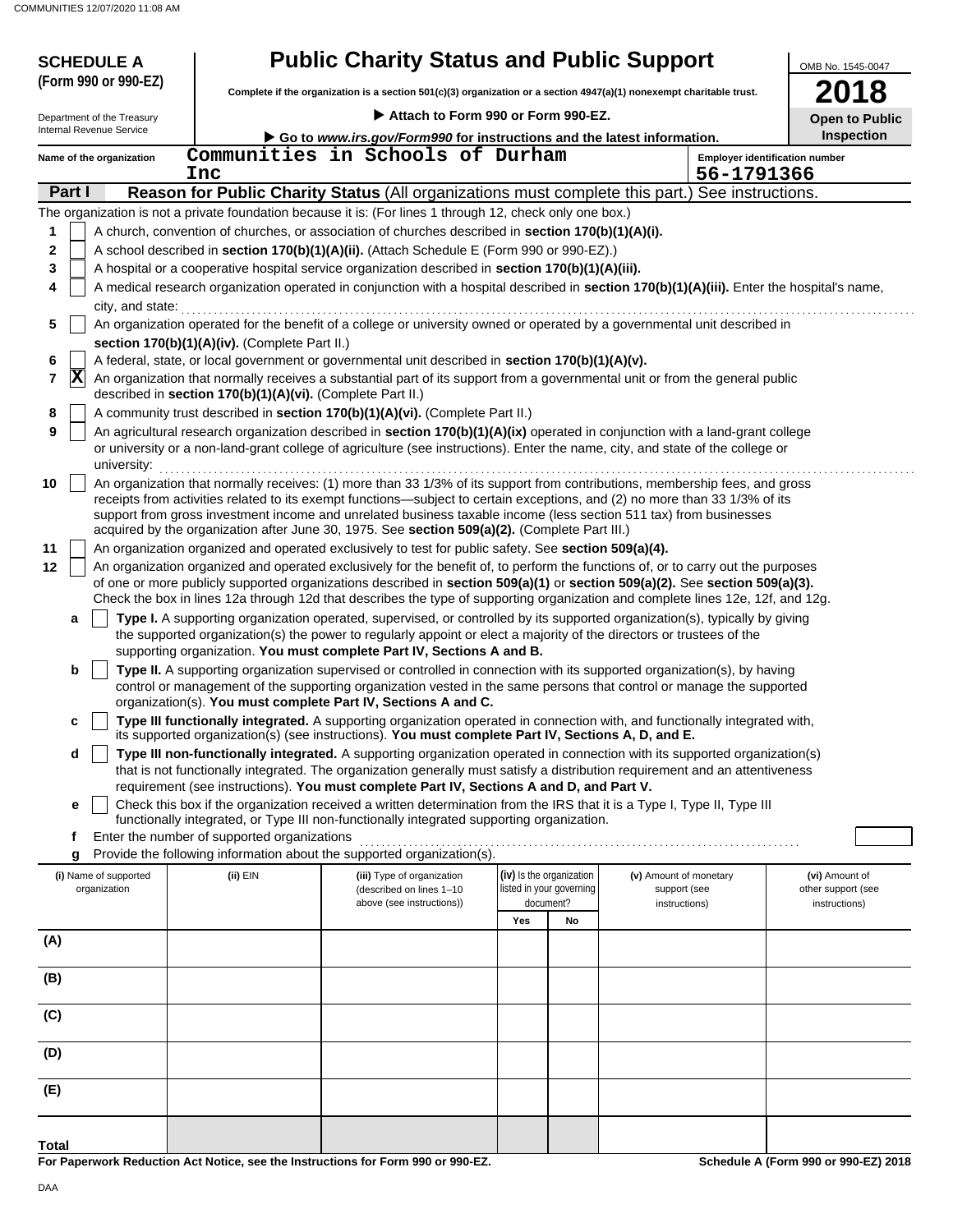### Schedule A (Form 990 or 990-EZ) 2018 **Communities in Schools of Durham** 56-1791366 Page 2

(Complete only if you checked the box on line 5, 7, or 8 of Part I or if the organization failed to qualify under **Part II Support Schedule for Organizations Described in Sections 170(b)(1)(A)(iv) and 170(b)(1)(A)(vi)** Part III. If the organization fails to qualify under the tests listed below, please complete Part III.)

|              | <b>Section A. Public Support</b>                                                                                                                                                                                                                            |          |           |            |            |                                            |                          |
|--------------|-------------------------------------------------------------------------------------------------------------------------------------------------------------------------------------------------------------------------------------------------------------|----------|-----------|------------|------------|--------------------------------------------|--------------------------|
|              | Calendar year (or fiscal year beginning in)<br>$\blacktriangleright$                                                                                                                                                                                        | (a) 2014 | (b) 2015  | $(c)$ 2016 | $(d)$ 2017 | $(e)$ 2018                                 | (f) Total                |
| 1            | Gifts, grants, contributions, and<br>membership fees received. (Do not<br>include any "unusual grants.")                                                                                                                                                    | 984,754  | 1,108,701 | 751,332    | 951,521    | 553,639                                    | 4,349,947                |
| $\mathbf{2}$ | Tax revenues levied for the<br>organization's benefit and either paid<br>to or expended on its behalf                                                                                                                                                       |          |           |            |            |                                            |                          |
| 3            | The value of services or facilities<br>furnished by a governmental unit to the<br>organization without charge                                                                                                                                               |          |           |            |            |                                            |                          |
| 4            | Total. Add lines 1 through 3                                                                                                                                                                                                                                | 984,754  | 1,108,701 | 751,332    | 951,521    | 553,639                                    | 4,349,947                |
| 5            | The portion of total contributions by<br>each person (other than a<br>governmental unit or publicly<br>supported organization) included on<br>line 1 that exceeds 2% of the amount<br>shown on line 11, column (f)                                          |          |           |            |            |                                            |                          |
| 6            | Public support. Subtract line 5 from line 4                                                                                                                                                                                                                 |          |           |            |            |                                            | 4,349,947                |
|              | <b>Section B. Total Support</b>                                                                                                                                                                                                                             |          |           |            |            |                                            |                          |
|              | Calendar year (or fiscal year beginning in) $\blacktriangleright$                                                                                                                                                                                           | (a) 2014 | (b) 2015  | $(c)$ 2016 | $(d)$ 2017 | (e) 2018                                   | (f) Total                |
| 7            | Amounts from line 4                                                                                                                                                                                                                                         | 984,754  | 1,108,701 | 751,332    | 951,521    | 553,639                                    | 4,349,947                |
| 8            | Gross income from interest, dividends,<br>payments received on securities loans,<br>rents, royalties, and income from<br>similar sources                                                                                                                    |          |           |            |            |                                            |                          |
| 9            | Net income from unrelated business<br>activities, whether or not the business<br>is regularly carried on                                                                                                                                                    |          |           |            |            | 37,981                                     | 37,981                   |
| 10           | Other income. Do not include gain or<br>loss from the sale of capital assets<br>(Explain in Part VI.)                                                                                                                                                       | 2,390    | 4,949     | 1,088      | 8,105      |                                            | 16,532                   |
| 11           | Total support. Add lines 7 through 10                                                                                                                                                                                                                       |          |           |            |            |                                            | 4,404,460                |
| 12           | Gross receipts from related activities, etc. (see instructions)                                                                                                                                                                                             |          |           |            |            | 12                                         | 1,312                    |
| 13           | First five years. If the Form 990 is for the organization's first, second, third, fourth, or fifth tax year as a section 501(c)(3)                                                                                                                          |          |           |            |            |                                            |                          |
|              | organization, check this box and stop here                                                                                                                                                                                                                  |          |           |            |            |                                            |                          |
|              | <b>Section C. Computation of Public Support Percentage</b>                                                                                                                                                                                                  |          |           |            |            |                                            |                          |
| 14           | Public support percentage for 2018 (line 6, column (f) divided by line 11, column (f)) [[[[[[[[[[[[[[[[[[[[[[                                                                                                                                               |          |           |            |            | 14                                         | 98.76%                   |
| 15           | Public support percentage from 2017 Schedule A, Part II, line 14                                                                                                                                                                                            |          |           |            |            | 15                                         | 96.95%                   |
|              | 13 Fublic support percentage from 2017 Scriedule A, Part II, line 14 <b>Construct Construct Construct Construct</b> 16a<br>16a 33 1/3% support test—2018. If the organization did not check the box on line 13, and line 14 is 33 1/3%                      |          |           |            |            |                                            |                          |
|              | box and stop here. The organization qualifies as a publicly supported organization                                                                                                                                                                          |          |           |            |            |                                            | $\vert \mathbf{X} \vert$ |
| b            | 33 1/3% support test-2017. If the organization did not check a box on line 13 or 16a, and line 15 is 33 1/3% or more, check                                                                                                                                 |          |           |            |            |                                            |                          |
|              | this box and stop here. The organization qualifies as a publicly supported organization                                                                                                                                                                     |          |           |            |            |                                            |                          |
|              | 17a 10%-facts-and-circumstances test-2018. If the organization did not check a box on line 13, 16a, or 16b, and line 14 is                                                                                                                                  |          |           |            |            |                                            |                          |
|              | 10% or more, and if the organization meets the "facts-and-circumstances" test, check this box and stop here. Explain in                                                                                                                                     |          |           |            |            |                                            |                          |
|              | Part VI how the organization meets the "facts-and-circumstances" test. The organization qualifies as a publicly supported                                                                                                                                   |          |           |            |            |                                            |                          |
| b            | organization<br>10%-facts-and-circumstances test-2017. If the organization did not check a box on line 13, 16a, 16b, or 17a, and line<br>15 is 10% or more, and if the organization meets the "facts-and-circumstances" test, check this box and stop here. |          |           |            |            |                                            |                          |
|              | Explain in Part VI how the organization meets the "facts-and-circumstances" test. The organization qualifies as a publicly                                                                                                                                  |          |           |            |            |                                            |                          |
|              | supported organization                                                                                                                                                                                                                                      |          |           |            |            |                                            |                          |
| 18           | Private foundation. If the organization did not check a box on line 13, 16a, 16b, 17a, or 17b, check this box and see                                                                                                                                       |          |           |            |            |                                            |                          |
|              | instructions                                                                                                                                                                                                                                                |          |           |            |            |                                            |                          |
|              |                                                                                                                                                                                                                                                             |          |           |            |            | <b>Cohodule A (Form 000 or 000 EZ) 204</b> |                          |

**Schedule A (Form 990 or 990-EZ) 2018**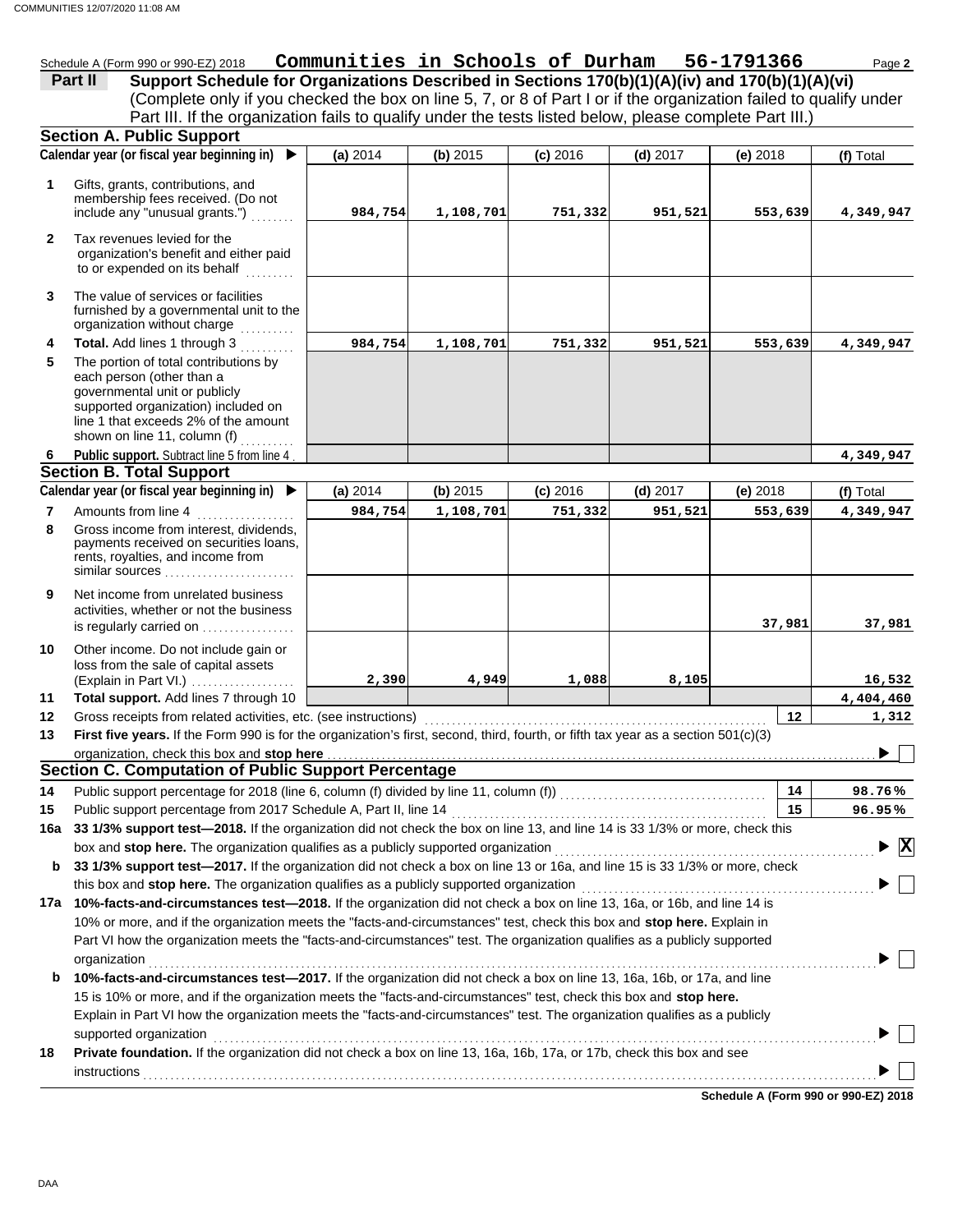#### Schedule A (Form 990 or 990-EZ) 2018 **Communities in Schools of Durham** 56-1791366 Page 3

#### **Part III** Support Schedule for Organizations Described in Section 509(a)(2)

(Complete only if you checked the box on line 10 of Part I or if the organization failed to qualify under Part II. If the organization fails to qualify under the tests listed below, please complete Part II.)

|              | <b>Section A. Public Support</b>                                                                                                                                                                                                                                     |          |          |            |            |          |           |
|--------------|----------------------------------------------------------------------------------------------------------------------------------------------------------------------------------------------------------------------------------------------------------------------|----------|----------|------------|------------|----------|-----------|
|              | Calendar year (or fiscal year beginning in)                                                                                                                                                                                                                          | (a) 2014 | (b) 2015 | $(c)$ 2016 | $(d)$ 2017 | (e) 2018 | (f) Total |
| 1            | Gifts, grants, contributions, and membership<br>fees received. (Do not include any "unusual grants.")                                                                                                                                                                |          |          |            |            |          |           |
| $\mathbf{2}$ | Gross receipts from admissions, merchandise<br>sold or services performed, or facilities<br>furnished in any activity that is related to the<br>organization's fax-exempt purpose                                                                                    |          |          |            |            |          |           |
| 3            | Gross receipts from activities that are not an<br>unrelated trade or business under section 513                                                                                                                                                                      |          |          |            |            |          |           |
| 4            | Tax revenues levied for the<br>organization's benefit and either paid<br>to or expended on its behalf                                                                                                                                                                |          |          |            |            |          |           |
| 5            | The value of services or facilities<br>furnished by a governmental unit to the<br>organization without charge                                                                                                                                                        |          |          |            |            |          |           |
| 6            | Total. Add lines 1 through 5                                                                                                                                                                                                                                         |          |          |            |            |          |           |
|              | 7a Amounts included on lines 1, 2, and 3<br>received from disqualified persons                                                                                                                                                                                       |          |          |            |            |          |           |
| b            | Amounts included on lines 2 and 3<br>received from other than disqualified<br>persons that exceed the greater of \$5,000<br>or 1% of the amount on line 13 for the year                                                                                              |          |          |            |            |          |           |
| c<br>8       | Add lines 7a and 7b<br>.<br>Public support. (Subtract line 7c from                                                                                                                                                                                                   |          |          |            |            |          |           |
|              | line $6.$ )<br><b>Section B. Total Support</b>                                                                                                                                                                                                                       |          |          |            |            |          |           |
|              | Calendar year (or fiscal year beginning in) $\blacktriangleright$                                                                                                                                                                                                    | (a) 2014 | (b) 2015 | $(c)$ 2016 | $(d)$ 2017 | (e) 2018 | (f) Total |
| 9            | Amounts from line 6                                                                                                                                                                                                                                                  |          |          |            |            |          |           |
| 10a l        | Gross income from interest, dividends,<br>payments received on securities loans, rents,<br>royalties, and income from similar sources                                                                                                                                |          |          |            |            |          |           |
| b            | Unrelated business taxable income (less<br>section 511 taxes) from businesses<br>acquired after June 30, 1975                                                                                                                                                        |          |          |            |            |          |           |
| c            | Add lines 10a and 10b                                                                                                                                                                                                                                                |          |          |            |            |          |           |
| 11           | Net income from unrelated business<br>activities not included in line 10b, whether<br>or not the business is regularly carried on                                                                                                                                    |          |          |            |            |          |           |
| 12           | Other income. Do not include gain or<br>loss from the sale of capital assets<br>(Explain in Part VI.)                                                                                                                                                                |          |          |            |            |          |           |
| 13           | Total support. (Add lines 9, 10c, 11,<br>and 12.) $\ldots$                                                                                                                                                                                                           |          |          |            |            |          |           |
| 14           | First five years. If the Form 990 is for the organization's first, second, third, fourth, or fifth tax year as a section 501(c)(3)<br>organization, check this box and stop here                                                                                     |          |          |            |            |          |           |
|              | <b>Section C. Computation of Public Support Percentage</b>                                                                                                                                                                                                           |          |          |            |            |          |           |
| 15           |                                                                                                                                                                                                                                                                      |          |          |            |            | 15       | %         |
| 16           |                                                                                                                                                                                                                                                                      |          |          |            |            | 16       | %         |
|              | Section D. Computation of Investment Income Percentage                                                                                                                                                                                                               |          |          |            |            |          |           |
| 17           |                                                                                                                                                                                                                                                                      |          |          |            |            | 17       | %         |
| 18           |                                                                                                                                                                                                                                                                      |          |          |            |            | 18       | %         |
| 19a          | 33 1/3% support tests-2018. If the organization did not check the box on line 14, and line 15 is more than 33 1/3%, and line                                                                                                                                         |          |          |            |            |          |           |
|              | 17 is not more than 33 1/3%, check this box and stop here. The organization qualifies as a publicly supported organization                                                                                                                                           |          |          |            |            |          |           |
| b            | 33 1/3% support tests-2017. If the organization did not check a box on line 14 or line 19a, and line 16 is more than 33 1/3%, and<br>line 18 is not more than 33 1/3%, check this box and stop here. The organization qualifies as a publicly supported organization |          |          |            |            |          |           |
| 20           |                                                                                                                                                                                                                                                                      |          |          |            |            |          |           |
|              |                                                                                                                                                                                                                                                                      |          |          |            |            |          |           |

**Schedule A (Form 990 or 990-EZ) 2018**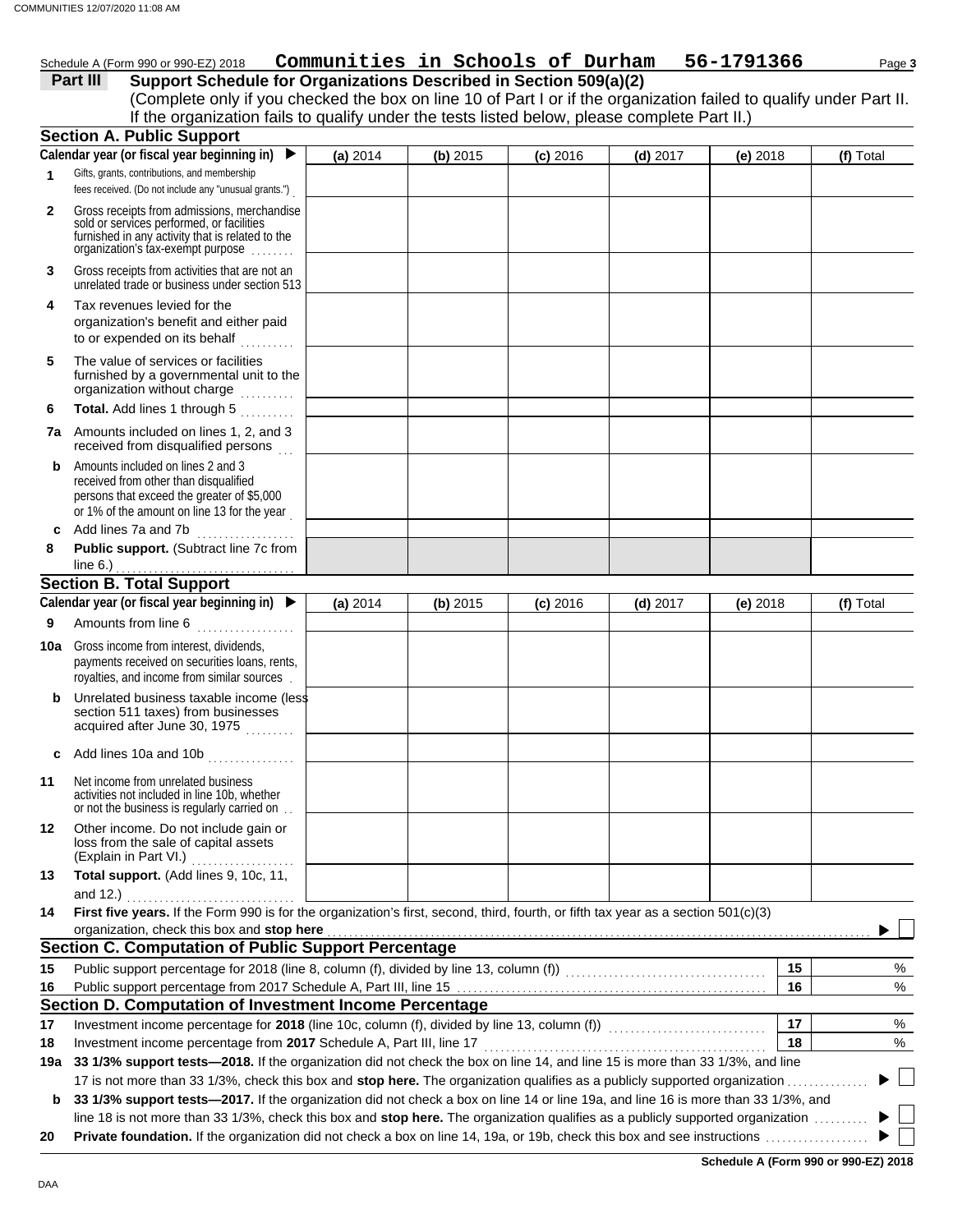## Schedule A (Form 990 or 990-EZ) 2018 **Communities in Schools of Durham** 56-1791366 Page 4

#### **Part IV Supporting Organizations** Sections A, D, and E. If you checked 12d of Part I, complete Sections A and D, and complete Part V.) **Section A. All Supporting Organizations** (Complete only if you checked a box in line 12 on Part I. If you checked 12a of Part I, complete Sections A and B. If you checked 12b of Part I, complete Sections A and C. If you checked 12c of Part I, complete Are all of the organization's supported organizations listed by name in the organization's governing documents? *If "No," describe in Part VI how the supported organizations are designated. If designated by class or purpose, describe the designation. If historic and continuing relationship, explain.* Did the organization have any supported organization that does not have an IRS determination of status under section 509(a)(1) or (2)? *If "Yes," explain in Part VI how the organization determined that the supported organization was described in section 509(a)(1) or (2).* **1 2 3a** Did the organization have a supported organization described in section 501(c)(4), (5), or (6)? *If "Yes," answer* **b c** Did the organization ensure that all support to such organizations was used exclusively for section 170(c)(2)(B) **4a** Was any supported organization not organized in the United States ("foreign supported organization")? *If* **b c** Did the organization support any foreign supported organization that does not have an IRS determination **5a** Did the organization add, substitute, or remove any supported organizations during the tax year? *If "Yes,"* **b c 6 7 8 9a b c 10a** *(b) and (c) below.* Did the organization confirm that each supported organization qualified under section 501(c)(4), (5), or (6) and satisfied the public support tests under section 509(a)(2)? *If "Yes," describe in Part VI when and how the organization made the determination.* purposes? *If "Yes," explain in Part VI what controls the organization put in place to ensure such use. "Yes," and if you checked 12a or 12b in Part I, answer (b) and (c) below.* Did the organization have ultimate control and discretion in deciding whether to make grants to the foreign supported organization? *If "Yes," describe in Part VI how the organization had such control and discretion despite being controlled or supervised by or in connection with its supported organizations.* under sections 501(c)(3) and 509(a)(1) or (2)? *If "Yes," explain in Part VI what controls the organization used to ensure that all support to the foreign supported organization was used exclusively for section 170(c)(2)(B) purposes. answer (b) and (c) below (if applicable). Also, provide detail in Part VI, including (i) the names and EIN numbers of the supported organizations added, substituted, or removed; (ii) the reasons for each such action; (iii) the authority under the organization's organizing document authorizing such action; and (iv) how the action was accomplished (such as by amendment to the organizing document).* **Type I or Type II only.** Was any added or substituted supported organization part of a class already designated in the organization's organizing document? **Substitutions only.** Was the substitution the result of an event beyond the organization's control? Did the organization provide support (whether in the form of grants or the provision of services or facilities) to anyone other than (i) its supported organizations, (ii) individuals that are part of the charitable class benefited by one or more of its supported organizations, or (iii) other supporting organizations that also support or benefit one or more of the filing organization's supported organizations? *If "Yes," provide detail in Part VI.* Did the organization provide a grant, loan, compensation, or other similar payment to a substantial contributor (as defined in section 4958(c)(3)(C)), a family member of a substantial contributor, or a 35% controlled entity with regard to a substantial contributor? *If "Yes," complete Part I of Schedule L (Form 990 or 990-EZ).* Did the organization make a loan to a disqualified person (as defined in section 4958) not described in line 7? *If "Yes," complete Part I of Schedule L (Form 990 or 990-EZ).* Was the organization controlled directly or indirectly at any time during the tax year by one or more disqualified persons as defined in section 4946 (other than foundation managers and organizations described in section 509(a)(1) or (2))? *If "Yes," provide detail in Part VI.* Did one or more disqualified persons (as defined in line 9a) hold a controlling interest in any entity in which the supporting organization had an interest? *If "Yes," provide detail in Part VI.* Did a disqualified person (as defined in line 9a) have an ownership interest in, or derive any personal benefit from, assets in which the supporting organization also had an interest? *If "Yes," provide detail in Part VI.* Was the organization subject to the excess business holdings rules of section 4943 because of section 4943(f) (regarding certain Type II supporting organizations, and all Type III non-functionally integrated supporting organizations)? *If "Yes," answer 10b below.* **Yes No 1 2 3a 3b 3c 4a 4b 4c 5a 5b 5c 6 7 8 9a 9b 9c 10a**

**b** Did the organization have any excess business holdings in the tax year? *(Use Schedule C, Form 4720, to determine whether the organization had excess business holdings.)*

**Schedule A (Form 990 or 990-EZ) 2018 10b**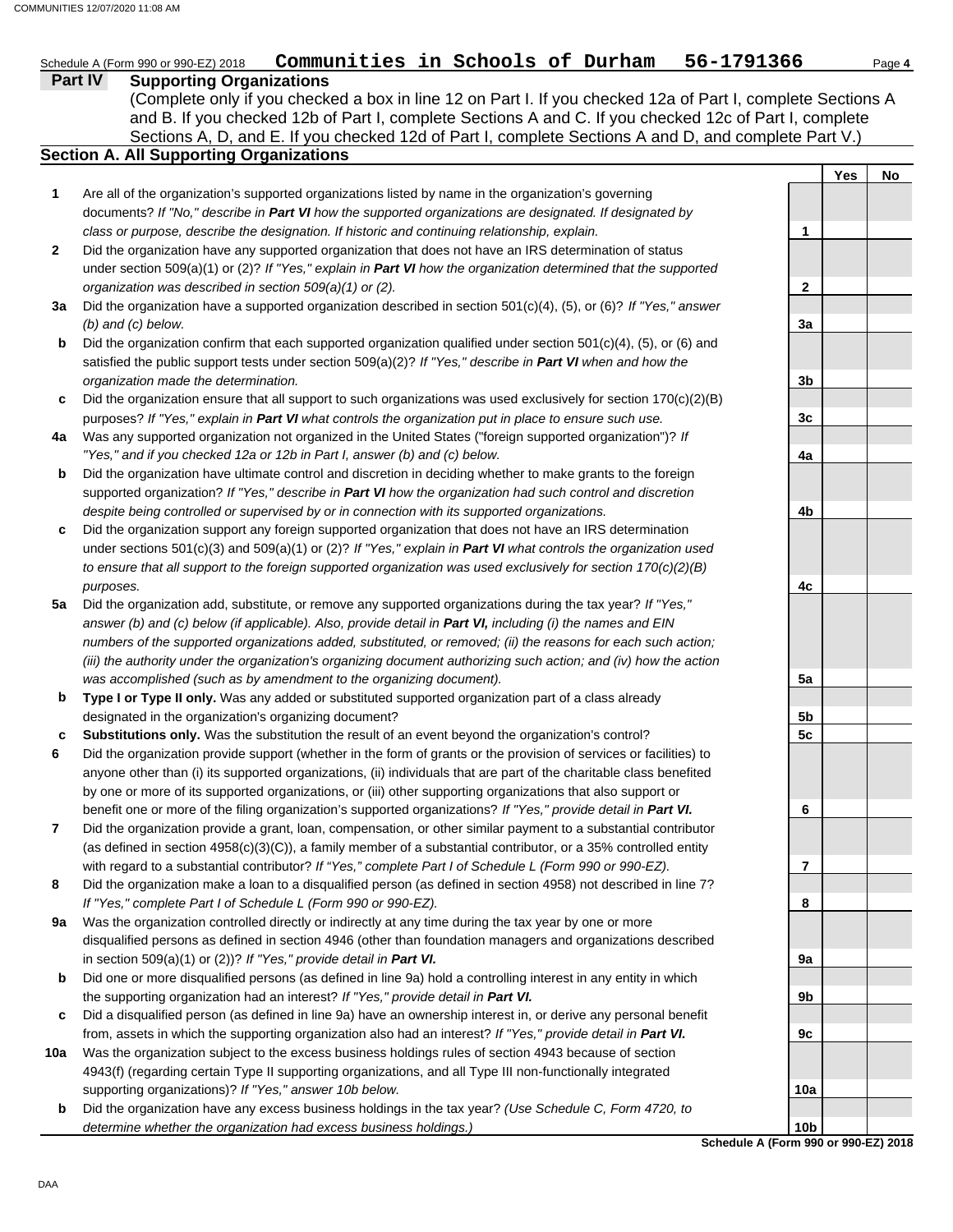| Part IV<br>Yes<br>Has the organization accepted a gift or contribution from any of the following persons?<br>A person who directly or indirectly controls, either alone or together with persons described in (b) and (c)<br>a<br>below, the governing body of a supported organization?<br>11a<br>A family member of a person described in (a) above?<br>11b<br>b<br>A 35% controlled entity of a person described in (a) or (b) above? If "Yes" to a, b, or c, provide detail in Part VI.<br>11c<br>c<br><b>Section B. Type I Supporting Organizations</b><br>Yes<br>Did the directors, trustees, or membership of one or more supported organizations have the power to<br>regularly appoint or elect at least a majority of the organization's directors or trustees at all times during the<br>tax year? If "No," describe in Part VI how the supported organization(s) effectively operated, supervised, or<br>controlled the organization's activities. If the organization had more than one supported organization,<br>describe how the powers to appoint and/or remove directors or trustees were allocated among the supported<br>organizations and what conditions or restrictions, if any, applied to such powers during the tax year.<br>1<br>Did the organization operate for the benefit of any supported organization other than the supported<br>organization(s) that operated, supervised, or controlled the supporting organization? If "Yes," explain in Part<br>VI how providing such benefit carried out the purposes of the supported organization(s) that operated,<br>supervised, or controlled the supporting organization.<br>2<br><b>Section C. Type II Supporting Organizations</b><br>Yes<br>Were a majority of the organization's directors or trustees during the tax year also a majority of the directors<br>or trustees of each of the organization's supported organization(s)? If "No," describe in Part VI how control<br>or management of the supporting organization was vested in the same persons that controlled or managed<br>the supported organization(s).<br>1<br><b>Section D. All Type III Supporting Organizations</b><br>Yes<br>Did the organization provide to each of its supported organizations, by the last day of the fifth month of the<br>organization's tax year, (i) a written notice describing the type and amount of support provided during the prior tax<br>year, (ii) a copy of the Form 990 that was most recently filed as of the date of notification, and (iii) copies of the<br>organization's governing documents in effect on the date of notification, to the extent not previously provided?<br>1<br>Were any of the organization's officers, directors, or trustees either (i) appointed or elected by the supported<br>organization(s) or (ii) serving on the governing body of a supported organization? If "No," explain in Part VI how<br>the organization maintained a close and continuous working relationship with the supported organization(s).<br>2<br>By reason of the relationship described in (2), did the organization's supported organizations have a<br>significant voice in the organization's investment policies and in directing the use of the organization's<br>income or assets at all times during the tax year? If "Yes," describe in Part VI the role the organization's<br>supported organizations played in this regard.<br>3<br>Section E. Type III Functionally-Integrated Supporting Organizations<br>Check the box next to the method that the organization used to satisfy the Integral Part Test during the year (see instructions).<br>The organization satisfied the Activities Test. Complete line 2 below.<br>a<br>The organization is the parent of each of its supported organizations. Complete line 3 below.<br>b<br>The organization supported a governmental entity. Describe in Part VI how you supported a government entity (see instructions).<br>C<br>Activities Test. Answer (a) and (b) below.<br>Yes<br>Did substantially all of the organization's activities during the tax year directly further the exempt purposes of<br>a<br>the supported organization(s) to which the organization was responsive? If "Yes," then in Part VI identify |              | Communities in Schools of Durham<br>56-1791366<br>Schedule A (Form 990 or 990-EZ) 2018<br><b>Supporting Organizations (continued)</b> |  | Page 5 |
|------------------------------------------------------------------------------------------------------------------------------------------------------------------------------------------------------------------------------------------------------------------------------------------------------------------------------------------------------------------------------------------------------------------------------------------------------------------------------------------------------------------------------------------------------------------------------------------------------------------------------------------------------------------------------------------------------------------------------------------------------------------------------------------------------------------------------------------------------------------------------------------------------------------------------------------------------------------------------------------------------------------------------------------------------------------------------------------------------------------------------------------------------------------------------------------------------------------------------------------------------------------------------------------------------------------------------------------------------------------------------------------------------------------------------------------------------------------------------------------------------------------------------------------------------------------------------------------------------------------------------------------------------------------------------------------------------------------------------------------------------------------------------------------------------------------------------------------------------------------------------------------------------------------------------------------------------------------------------------------------------------------------------------------------------------------------------------------------------------------------------------------------------------------------------------------------------------------------------------------------------------------------------------------------------------------------------------------------------------------------------------------------------------------------------------------------------------------------------------------------------------------------------------------------------------------------------------------------------------------------------------------------------------------------------------------------------------------------------------------------------------------------------------------------------------------------------------------------------------------------------------------------------------------------------------------------------------------------------------------------------------------------------------------------------------------------------------------------------------------------------------------------------------------------------------------------------------------------------------------------------------------------------------------------------------------------------------------------------------------------------------------------------------------------------------------------------------------------------------------------------------------------------------------------------------------------------------------------------------------------------------------------------------------------------------------------------------------------------------------------------------------------------------------------------------------------------------------------------------------------------------------------------------------------------------------------------------------------------------------------------------------------------------------------------------------------------------------------------------------------------------------------------------------------------------------------------------------------------------------------------------------------------------|--------------|---------------------------------------------------------------------------------------------------------------------------------------|--|--------|
|                                                                                                                                                                                                                                                                                                                                                                                                                                                                                                                                                                                                                                                                                                                                                                                                                                                                                                                                                                                                                                                                                                                                                                                                                                                                                                                                                                                                                                                                                                                                                                                                                                                                                                                                                                                                                                                                                                                                                                                                                                                                                                                                                                                                                                                                                                                                                                                                                                                                                                                                                                                                                                                                                                                                                                                                                                                                                                                                                                                                                                                                                                                                                                                                                                                                                                                                                                                                                                                                                                                                                                                                                                                                                                                                                                                                                                                                                                                                                                                                                                                                                                                                                                                                                                                                                    |              |                                                                                                                                       |  | No     |
|                                                                                                                                                                                                                                                                                                                                                                                                                                                                                                                                                                                                                                                                                                                                                                                                                                                                                                                                                                                                                                                                                                                                                                                                                                                                                                                                                                                                                                                                                                                                                                                                                                                                                                                                                                                                                                                                                                                                                                                                                                                                                                                                                                                                                                                                                                                                                                                                                                                                                                                                                                                                                                                                                                                                                                                                                                                                                                                                                                                                                                                                                                                                                                                                                                                                                                                                                                                                                                                                                                                                                                                                                                                                                                                                                                                                                                                                                                                                                                                                                                                                                                                                                                                                                                                                                    | 11           |                                                                                                                                       |  |        |
|                                                                                                                                                                                                                                                                                                                                                                                                                                                                                                                                                                                                                                                                                                                                                                                                                                                                                                                                                                                                                                                                                                                                                                                                                                                                                                                                                                                                                                                                                                                                                                                                                                                                                                                                                                                                                                                                                                                                                                                                                                                                                                                                                                                                                                                                                                                                                                                                                                                                                                                                                                                                                                                                                                                                                                                                                                                                                                                                                                                                                                                                                                                                                                                                                                                                                                                                                                                                                                                                                                                                                                                                                                                                                                                                                                                                                                                                                                                                                                                                                                                                                                                                                                                                                                                                                    |              |                                                                                                                                       |  |        |
|                                                                                                                                                                                                                                                                                                                                                                                                                                                                                                                                                                                                                                                                                                                                                                                                                                                                                                                                                                                                                                                                                                                                                                                                                                                                                                                                                                                                                                                                                                                                                                                                                                                                                                                                                                                                                                                                                                                                                                                                                                                                                                                                                                                                                                                                                                                                                                                                                                                                                                                                                                                                                                                                                                                                                                                                                                                                                                                                                                                                                                                                                                                                                                                                                                                                                                                                                                                                                                                                                                                                                                                                                                                                                                                                                                                                                                                                                                                                                                                                                                                                                                                                                                                                                                                                                    |              |                                                                                                                                       |  |        |
|                                                                                                                                                                                                                                                                                                                                                                                                                                                                                                                                                                                                                                                                                                                                                                                                                                                                                                                                                                                                                                                                                                                                                                                                                                                                                                                                                                                                                                                                                                                                                                                                                                                                                                                                                                                                                                                                                                                                                                                                                                                                                                                                                                                                                                                                                                                                                                                                                                                                                                                                                                                                                                                                                                                                                                                                                                                                                                                                                                                                                                                                                                                                                                                                                                                                                                                                                                                                                                                                                                                                                                                                                                                                                                                                                                                                                                                                                                                                                                                                                                                                                                                                                                                                                                                                                    |              |                                                                                                                                       |  |        |
|                                                                                                                                                                                                                                                                                                                                                                                                                                                                                                                                                                                                                                                                                                                                                                                                                                                                                                                                                                                                                                                                                                                                                                                                                                                                                                                                                                                                                                                                                                                                                                                                                                                                                                                                                                                                                                                                                                                                                                                                                                                                                                                                                                                                                                                                                                                                                                                                                                                                                                                                                                                                                                                                                                                                                                                                                                                                                                                                                                                                                                                                                                                                                                                                                                                                                                                                                                                                                                                                                                                                                                                                                                                                                                                                                                                                                                                                                                                                                                                                                                                                                                                                                                                                                                                                                    |              |                                                                                                                                       |  |        |
|                                                                                                                                                                                                                                                                                                                                                                                                                                                                                                                                                                                                                                                                                                                                                                                                                                                                                                                                                                                                                                                                                                                                                                                                                                                                                                                                                                                                                                                                                                                                                                                                                                                                                                                                                                                                                                                                                                                                                                                                                                                                                                                                                                                                                                                                                                                                                                                                                                                                                                                                                                                                                                                                                                                                                                                                                                                                                                                                                                                                                                                                                                                                                                                                                                                                                                                                                                                                                                                                                                                                                                                                                                                                                                                                                                                                                                                                                                                                                                                                                                                                                                                                                                                                                                                                                    |              |                                                                                                                                       |  |        |
|                                                                                                                                                                                                                                                                                                                                                                                                                                                                                                                                                                                                                                                                                                                                                                                                                                                                                                                                                                                                                                                                                                                                                                                                                                                                                                                                                                                                                                                                                                                                                                                                                                                                                                                                                                                                                                                                                                                                                                                                                                                                                                                                                                                                                                                                                                                                                                                                                                                                                                                                                                                                                                                                                                                                                                                                                                                                                                                                                                                                                                                                                                                                                                                                                                                                                                                                                                                                                                                                                                                                                                                                                                                                                                                                                                                                                                                                                                                                                                                                                                                                                                                                                                                                                                                                                    |              |                                                                                                                                       |  | No     |
|                                                                                                                                                                                                                                                                                                                                                                                                                                                                                                                                                                                                                                                                                                                                                                                                                                                                                                                                                                                                                                                                                                                                                                                                                                                                                                                                                                                                                                                                                                                                                                                                                                                                                                                                                                                                                                                                                                                                                                                                                                                                                                                                                                                                                                                                                                                                                                                                                                                                                                                                                                                                                                                                                                                                                                                                                                                                                                                                                                                                                                                                                                                                                                                                                                                                                                                                                                                                                                                                                                                                                                                                                                                                                                                                                                                                                                                                                                                                                                                                                                                                                                                                                                                                                                                                                    | 1            |                                                                                                                                       |  |        |
|                                                                                                                                                                                                                                                                                                                                                                                                                                                                                                                                                                                                                                                                                                                                                                                                                                                                                                                                                                                                                                                                                                                                                                                                                                                                                                                                                                                                                                                                                                                                                                                                                                                                                                                                                                                                                                                                                                                                                                                                                                                                                                                                                                                                                                                                                                                                                                                                                                                                                                                                                                                                                                                                                                                                                                                                                                                                                                                                                                                                                                                                                                                                                                                                                                                                                                                                                                                                                                                                                                                                                                                                                                                                                                                                                                                                                                                                                                                                                                                                                                                                                                                                                                                                                                                                                    |              |                                                                                                                                       |  |        |
|                                                                                                                                                                                                                                                                                                                                                                                                                                                                                                                                                                                                                                                                                                                                                                                                                                                                                                                                                                                                                                                                                                                                                                                                                                                                                                                                                                                                                                                                                                                                                                                                                                                                                                                                                                                                                                                                                                                                                                                                                                                                                                                                                                                                                                                                                                                                                                                                                                                                                                                                                                                                                                                                                                                                                                                                                                                                                                                                                                                                                                                                                                                                                                                                                                                                                                                                                                                                                                                                                                                                                                                                                                                                                                                                                                                                                                                                                                                                                                                                                                                                                                                                                                                                                                                                                    |              |                                                                                                                                       |  |        |
|                                                                                                                                                                                                                                                                                                                                                                                                                                                                                                                                                                                                                                                                                                                                                                                                                                                                                                                                                                                                                                                                                                                                                                                                                                                                                                                                                                                                                                                                                                                                                                                                                                                                                                                                                                                                                                                                                                                                                                                                                                                                                                                                                                                                                                                                                                                                                                                                                                                                                                                                                                                                                                                                                                                                                                                                                                                                                                                                                                                                                                                                                                                                                                                                                                                                                                                                                                                                                                                                                                                                                                                                                                                                                                                                                                                                                                                                                                                                                                                                                                                                                                                                                                                                                                                                                    |              |                                                                                                                                       |  |        |
|                                                                                                                                                                                                                                                                                                                                                                                                                                                                                                                                                                                                                                                                                                                                                                                                                                                                                                                                                                                                                                                                                                                                                                                                                                                                                                                                                                                                                                                                                                                                                                                                                                                                                                                                                                                                                                                                                                                                                                                                                                                                                                                                                                                                                                                                                                                                                                                                                                                                                                                                                                                                                                                                                                                                                                                                                                                                                                                                                                                                                                                                                                                                                                                                                                                                                                                                                                                                                                                                                                                                                                                                                                                                                                                                                                                                                                                                                                                                                                                                                                                                                                                                                                                                                                                                                    |              |                                                                                                                                       |  |        |
|                                                                                                                                                                                                                                                                                                                                                                                                                                                                                                                                                                                                                                                                                                                                                                                                                                                                                                                                                                                                                                                                                                                                                                                                                                                                                                                                                                                                                                                                                                                                                                                                                                                                                                                                                                                                                                                                                                                                                                                                                                                                                                                                                                                                                                                                                                                                                                                                                                                                                                                                                                                                                                                                                                                                                                                                                                                                                                                                                                                                                                                                                                                                                                                                                                                                                                                                                                                                                                                                                                                                                                                                                                                                                                                                                                                                                                                                                                                                                                                                                                                                                                                                                                                                                                                                                    |              |                                                                                                                                       |  |        |
|                                                                                                                                                                                                                                                                                                                                                                                                                                                                                                                                                                                                                                                                                                                                                                                                                                                                                                                                                                                                                                                                                                                                                                                                                                                                                                                                                                                                                                                                                                                                                                                                                                                                                                                                                                                                                                                                                                                                                                                                                                                                                                                                                                                                                                                                                                                                                                                                                                                                                                                                                                                                                                                                                                                                                                                                                                                                                                                                                                                                                                                                                                                                                                                                                                                                                                                                                                                                                                                                                                                                                                                                                                                                                                                                                                                                                                                                                                                                                                                                                                                                                                                                                                                                                                                                                    | $\mathbf{2}$ |                                                                                                                                       |  |        |
|                                                                                                                                                                                                                                                                                                                                                                                                                                                                                                                                                                                                                                                                                                                                                                                                                                                                                                                                                                                                                                                                                                                                                                                                                                                                                                                                                                                                                                                                                                                                                                                                                                                                                                                                                                                                                                                                                                                                                                                                                                                                                                                                                                                                                                                                                                                                                                                                                                                                                                                                                                                                                                                                                                                                                                                                                                                                                                                                                                                                                                                                                                                                                                                                                                                                                                                                                                                                                                                                                                                                                                                                                                                                                                                                                                                                                                                                                                                                                                                                                                                                                                                                                                                                                                                                                    |              |                                                                                                                                       |  |        |
|                                                                                                                                                                                                                                                                                                                                                                                                                                                                                                                                                                                                                                                                                                                                                                                                                                                                                                                                                                                                                                                                                                                                                                                                                                                                                                                                                                                                                                                                                                                                                                                                                                                                                                                                                                                                                                                                                                                                                                                                                                                                                                                                                                                                                                                                                                                                                                                                                                                                                                                                                                                                                                                                                                                                                                                                                                                                                                                                                                                                                                                                                                                                                                                                                                                                                                                                                                                                                                                                                                                                                                                                                                                                                                                                                                                                                                                                                                                                                                                                                                                                                                                                                                                                                                                                                    |              |                                                                                                                                       |  |        |
|                                                                                                                                                                                                                                                                                                                                                                                                                                                                                                                                                                                                                                                                                                                                                                                                                                                                                                                                                                                                                                                                                                                                                                                                                                                                                                                                                                                                                                                                                                                                                                                                                                                                                                                                                                                                                                                                                                                                                                                                                                                                                                                                                                                                                                                                                                                                                                                                                                                                                                                                                                                                                                                                                                                                                                                                                                                                                                                                                                                                                                                                                                                                                                                                                                                                                                                                                                                                                                                                                                                                                                                                                                                                                                                                                                                                                                                                                                                                                                                                                                                                                                                                                                                                                                                                                    |              |                                                                                                                                       |  |        |
|                                                                                                                                                                                                                                                                                                                                                                                                                                                                                                                                                                                                                                                                                                                                                                                                                                                                                                                                                                                                                                                                                                                                                                                                                                                                                                                                                                                                                                                                                                                                                                                                                                                                                                                                                                                                                                                                                                                                                                                                                                                                                                                                                                                                                                                                                                                                                                                                                                                                                                                                                                                                                                                                                                                                                                                                                                                                                                                                                                                                                                                                                                                                                                                                                                                                                                                                                                                                                                                                                                                                                                                                                                                                                                                                                                                                                                                                                                                                                                                                                                                                                                                                                                                                                                                                                    |              |                                                                                                                                       |  |        |
|                                                                                                                                                                                                                                                                                                                                                                                                                                                                                                                                                                                                                                                                                                                                                                                                                                                                                                                                                                                                                                                                                                                                                                                                                                                                                                                                                                                                                                                                                                                                                                                                                                                                                                                                                                                                                                                                                                                                                                                                                                                                                                                                                                                                                                                                                                                                                                                                                                                                                                                                                                                                                                                                                                                                                                                                                                                                                                                                                                                                                                                                                                                                                                                                                                                                                                                                                                                                                                                                                                                                                                                                                                                                                                                                                                                                                                                                                                                                                                                                                                                                                                                                                                                                                                                                                    |              |                                                                                                                                       |  | No     |
|                                                                                                                                                                                                                                                                                                                                                                                                                                                                                                                                                                                                                                                                                                                                                                                                                                                                                                                                                                                                                                                                                                                                                                                                                                                                                                                                                                                                                                                                                                                                                                                                                                                                                                                                                                                                                                                                                                                                                                                                                                                                                                                                                                                                                                                                                                                                                                                                                                                                                                                                                                                                                                                                                                                                                                                                                                                                                                                                                                                                                                                                                                                                                                                                                                                                                                                                                                                                                                                                                                                                                                                                                                                                                                                                                                                                                                                                                                                                                                                                                                                                                                                                                                                                                                                                                    | 1            |                                                                                                                                       |  |        |
|                                                                                                                                                                                                                                                                                                                                                                                                                                                                                                                                                                                                                                                                                                                                                                                                                                                                                                                                                                                                                                                                                                                                                                                                                                                                                                                                                                                                                                                                                                                                                                                                                                                                                                                                                                                                                                                                                                                                                                                                                                                                                                                                                                                                                                                                                                                                                                                                                                                                                                                                                                                                                                                                                                                                                                                                                                                                                                                                                                                                                                                                                                                                                                                                                                                                                                                                                                                                                                                                                                                                                                                                                                                                                                                                                                                                                                                                                                                                                                                                                                                                                                                                                                                                                                                                                    |              |                                                                                                                                       |  |        |
|                                                                                                                                                                                                                                                                                                                                                                                                                                                                                                                                                                                                                                                                                                                                                                                                                                                                                                                                                                                                                                                                                                                                                                                                                                                                                                                                                                                                                                                                                                                                                                                                                                                                                                                                                                                                                                                                                                                                                                                                                                                                                                                                                                                                                                                                                                                                                                                                                                                                                                                                                                                                                                                                                                                                                                                                                                                                                                                                                                                                                                                                                                                                                                                                                                                                                                                                                                                                                                                                                                                                                                                                                                                                                                                                                                                                                                                                                                                                                                                                                                                                                                                                                                                                                                                                                    |              |                                                                                                                                       |  |        |
|                                                                                                                                                                                                                                                                                                                                                                                                                                                                                                                                                                                                                                                                                                                                                                                                                                                                                                                                                                                                                                                                                                                                                                                                                                                                                                                                                                                                                                                                                                                                                                                                                                                                                                                                                                                                                                                                                                                                                                                                                                                                                                                                                                                                                                                                                                                                                                                                                                                                                                                                                                                                                                                                                                                                                                                                                                                                                                                                                                                                                                                                                                                                                                                                                                                                                                                                                                                                                                                                                                                                                                                                                                                                                                                                                                                                                                                                                                                                                                                                                                                                                                                                                                                                                                                                                    |              |                                                                                                                                       |  |        |
|                                                                                                                                                                                                                                                                                                                                                                                                                                                                                                                                                                                                                                                                                                                                                                                                                                                                                                                                                                                                                                                                                                                                                                                                                                                                                                                                                                                                                                                                                                                                                                                                                                                                                                                                                                                                                                                                                                                                                                                                                                                                                                                                                                                                                                                                                                                                                                                                                                                                                                                                                                                                                                                                                                                                                                                                                                                                                                                                                                                                                                                                                                                                                                                                                                                                                                                                                                                                                                                                                                                                                                                                                                                                                                                                                                                                                                                                                                                                                                                                                                                                                                                                                                                                                                                                                    |              |                                                                                                                                       |  |        |
|                                                                                                                                                                                                                                                                                                                                                                                                                                                                                                                                                                                                                                                                                                                                                                                                                                                                                                                                                                                                                                                                                                                                                                                                                                                                                                                                                                                                                                                                                                                                                                                                                                                                                                                                                                                                                                                                                                                                                                                                                                                                                                                                                                                                                                                                                                                                                                                                                                                                                                                                                                                                                                                                                                                                                                                                                                                                                                                                                                                                                                                                                                                                                                                                                                                                                                                                                                                                                                                                                                                                                                                                                                                                                                                                                                                                                                                                                                                                                                                                                                                                                                                                                                                                                                                                                    |              |                                                                                                                                       |  | No     |
|                                                                                                                                                                                                                                                                                                                                                                                                                                                                                                                                                                                                                                                                                                                                                                                                                                                                                                                                                                                                                                                                                                                                                                                                                                                                                                                                                                                                                                                                                                                                                                                                                                                                                                                                                                                                                                                                                                                                                                                                                                                                                                                                                                                                                                                                                                                                                                                                                                                                                                                                                                                                                                                                                                                                                                                                                                                                                                                                                                                                                                                                                                                                                                                                                                                                                                                                                                                                                                                                                                                                                                                                                                                                                                                                                                                                                                                                                                                                                                                                                                                                                                                                                                                                                                                                                    | 1            |                                                                                                                                       |  |        |
|                                                                                                                                                                                                                                                                                                                                                                                                                                                                                                                                                                                                                                                                                                                                                                                                                                                                                                                                                                                                                                                                                                                                                                                                                                                                                                                                                                                                                                                                                                                                                                                                                                                                                                                                                                                                                                                                                                                                                                                                                                                                                                                                                                                                                                                                                                                                                                                                                                                                                                                                                                                                                                                                                                                                                                                                                                                                                                                                                                                                                                                                                                                                                                                                                                                                                                                                                                                                                                                                                                                                                                                                                                                                                                                                                                                                                                                                                                                                                                                                                                                                                                                                                                                                                                                                                    |              |                                                                                                                                       |  |        |
|                                                                                                                                                                                                                                                                                                                                                                                                                                                                                                                                                                                                                                                                                                                                                                                                                                                                                                                                                                                                                                                                                                                                                                                                                                                                                                                                                                                                                                                                                                                                                                                                                                                                                                                                                                                                                                                                                                                                                                                                                                                                                                                                                                                                                                                                                                                                                                                                                                                                                                                                                                                                                                                                                                                                                                                                                                                                                                                                                                                                                                                                                                                                                                                                                                                                                                                                                                                                                                                                                                                                                                                                                                                                                                                                                                                                                                                                                                                                                                                                                                                                                                                                                                                                                                                                                    |              |                                                                                                                                       |  |        |
|                                                                                                                                                                                                                                                                                                                                                                                                                                                                                                                                                                                                                                                                                                                                                                                                                                                                                                                                                                                                                                                                                                                                                                                                                                                                                                                                                                                                                                                                                                                                                                                                                                                                                                                                                                                                                                                                                                                                                                                                                                                                                                                                                                                                                                                                                                                                                                                                                                                                                                                                                                                                                                                                                                                                                                                                                                                                                                                                                                                                                                                                                                                                                                                                                                                                                                                                                                                                                                                                                                                                                                                                                                                                                                                                                                                                                                                                                                                                                                                                                                                                                                                                                                                                                                                                                    |              |                                                                                                                                       |  |        |
|                                                                                                                                                                                                                                                                                                                                                                                                                                                                                                                                                                                                                                                                                                                                                                                                                                                                                                                                                                                                                                                                                                                                                                                                                                                                                                                                                                                                                                                                                                                                                                                                                                                                                                                                                                                                                                                                                                                                                                                                                                                                                                                                                                                                                                                                                                                                                                                                                                                                                                                                                                                                                                                                                                                                                                                                                                                                                                                                                                                                                                                                                                                                                                                                                                                                                                                                                                                                                                                                                                                                                                                                                                                                                                                                                                                                                                                                                                                                                                                                                                                                                                                                                                                                                                                                                    |              |                                                                                                                                       |  |        |
|                                                                                                                                                                                                                                                                                                                                                                                                                                                                                                                                                                                                                                                                                                                                                                                                                                                                                                                                                                                                                                                                                                                                                                                                                                                                                                                                                                                                                                                                                                                                                                                                                                                                                                                                                                                                                                                                                                                                                                                                                                                                                                                                                                                                                                                                                                                                                                                                                                                                                                                                                                                                                                                                                                                                                                                                                                                                                                                                                                                                                                                                                                                                                                                                                                                                                                                                                                                                                                                                                                                                                                                                                                                                                                                                                                                                                                                                                                                                                                                                                                                                                                                                                                                                                                                                                    | 2            |                                                                                                                                       |  |        |
|                                                                                                                                                                                                                                                                                                                                                                                                                                                                                                                                                                                                                                                                                                                                                                                                                                                                                                                                                                                                                                                                                                                                                                                                                                                                                                                                                                                                                                                                                                                                                                                                                                                                                                                                                                                                                                                                                                                                                                                                                                                                                                                                                                                                                                                                                                                                                                                                                                                                                                                                                                                                                                                                                                                                                                                                                                                                                                                                                                                                                                                                                                                                                                                                                                                                                                                                                                                                                                                                                                                                                                                                                                                                                                                                                                                                                                                                                                                                                                                                                                                                                                                                                                                                                                                                                    |              |                                                                                                                                       |  |        |
|                                                                                                                                                                                                                                                                                                                                                                                                                                                                                                                                                                                                                                                                                                                                                                                                                                                                                                                                                                                                                                                                                                                                                                                                                                                                                                                                                                                                                                                                                                                                                                                                                                                                                                                                                                                                                                                                                                                                                                                                                                                                                                                                                                                                                                                                                                                                                                                                                                                                                                                                                                                                                                                                                                                                                                                                                                                                                                                                                                                                                                                                                                                                                                                                                                                                                                                                                                                                                                                                                                                                                                                                                                                                                                                                                                                                                                                                                                                                                                                                                                                                                                                                                                                                                                                                                    |              |                                                                                                                                       |  |        |
|                                                                                                                                                                                                                                                                                                                                                                                                                                                                                                                                                                                                                                                                                                                                                                                                                                                                                                                                                                                                                                                                                                                                                                                                                                                                                                                                                                                                                                                                                                                                                                                                                                                                                                                                                                                                                                                                                                                                                                                                                                                                                                                                                                                                                                                                                                                                                                                                                                                                                                                                                                                                                                                                                                                                                                                                                                                                                                                                                                                                                                                                                                                                                                                                                                                                                                                                                                                                                                                                                                                                                                                                                                                                                                                                                                                                                                                                                                                                                                                                                                                                                                                                                                                                                                                                                    | 3            |                                                                                                                                       |  |        |
|                                                                                                                                                                                                                                                                                                                                                                                                                                                                                                                                                                                                                                                                                                                                                                                                                                                                                                                                                                                                                                                                                                                                                                                                                                                                                                                                                                                                                                                                                                                                                                                                                                                                                                                                                                                                                                                                                                                                                                                                                                                                                                                                                                                                                                                                                                                                                                                                                                                                                                                                                                                                                                                                                                                                                                                                                                                                                                                                                                                                                                                                                                                                                                                                                                                                                                                                                                                                                                                                                                                                                                                                                                                                                                                                                                                                                                                                                                                                                                                                                                                                                                                                                                                                                                                                                    |              |                                                                                                                                       |  |        |
|                                                                                                                                                                                                                                                                                                                                                                                                                                                                                                                                                                                                                                                                                                                                                                                                                                                                                                                                                                                                                                                                                                                                                                                                                                                                                                                                                                                                                                                                                                                                                                                                                                                                                                                                                                                                                                                                                                                                                                                                                                                                                                                                                                                                                                                                                                                                                                                                                                                                                                                                                                                                                                                                                                                                                                                                                                                                                                                                                                                                                                                                                                                                                                                                                                                                                                                                                                                                                                                                                                                                                                                                                                                                                                                                                                                                                                                                                                                                                                                                                                                                                                                                                                                                                                                                                    |              |                                                                                                                                       |  |        |
|                                                                                                                                                                                                                                                                                                                                                                                                                                                                                                                                                                                                                                                                                                                                                                                                                                                                                                                                                                                                                                                                                                                                                                                                                                                                                                                                                                                                                                                                                                                                                                                                                                                                                                                                                                                                                                                                                                                                                                                                                                                                                                                                                                                                                                                                                                                                                                                                                                                                                                                                                                                                                                                                                                                                                                                                                                                                                                                                                                                                                                                                                                                                                                                                                                                                                                                                                                                                                                                                                                                                                                                                                                                                                                                                                                                                                                                                                                                                                                                                                                                                                                                                                                                                                                                                                    |              |                                                                                                                                       |  |        |
|                                                                                                                                                                                                                                                                                                                                                                                                                                                                                                                                                                                                                                                                                                                                                                                                                                                                                                                                                                                                                                                                                                                                                                                                                                                                                                                                                                                                                                                                                                                                                                                                                                                                                                                                                                                                                                                                                                                                                                                                                                                                                                                                                                                                                                                                                                                                                                                                                                                                                                                                                                                                                                                                                                                                                                                                                                                                                                                                                                                                                                                                                                                                                                                                                                                                                                                                                                                                                                                                                                                                                                                                                                                                                                                                                                                                                                                                                                                                                                                                                                                                                                                                                                                                                                                                                    |              |                                                                                                                                       |  |        |
|                                                                                                                                                                                                                                                                                                                                                                                                                                                                                                                                                                                                                                                                                                                                                                                                                                                                                                                                                                                                                                                                                                                                                                                                                                                                                                                                                                                                                                                                                                                                                                                                                                                                                                                                                                                                                                                                                                                                                                                                                                                                                                                                                                                                                                                                                                                                                                                                                                                                                                                                                                                                                                                                                                                                                                                                                                                                                                                                                                                                                                                                                                                                                                                                                                                                                                                                                                                                                                                                                                                                                                                                                                                                                                                                                                                                                                                                                                                                                                                                                                                                                                                                                                                                                                                                                    | 1            |                                                                                                                                       |  |        |
|                                                                                                                                                                                                                                                                                                                                                                                                                                                                                                                                                                                                                                                                                                                                                                                                                                                                                                                                                                                                                                                                                                                                                                                                                                                                                                                                                                                                                                                                                                                                                                                                                                                                                                                                                                                                                                                                                                                                                                                                                                                                                                                                                                                                                                                                                                                                                                                                                                                                                                                                                                                                                                                                                                                                                                                                                                                                                                                                                                                                                                                                                                                                                                                                                                                                                                                                                                                                                                                                                                                                                                                                                                                                                                                                                                                                                                                                                                                                                                                                                                                                                                                                                                                                                                                                                    |              |                                                                                                                                       |  |        |
|                                                                                                                                                                                                                                                                                                                                                                                                                                                                                                                                                                                                                                                                                                                                                                                                                                                                                                                                                                                                                                                                                                                                                                                                                                                                                                                                                                                                                                                                                                                                                                                                                                                                                                                                                                                                                                                                                                                                                                                                                                                                                                                                                                                                                                                                                                                                                                                                                                                                                                                                                                                                                                                                                                                                                                                                                                                                                                                                                                                                                                                                                                                                                                                                                                                                                                                                                                                                                                                                                                                                                                                                                                                                                                                                                                                                                                                                                                                                                                                                                                                                                                                                                                                                                                                                                    |              |                                                                                                                                       |  |        |
|                                                                                                                                                                                                                                                                                                                                                                                                                                                                                                                                                                                                                                                                                                                                                                                                                                                                                                                                                                                                                                                                                                                                                                                                                                                                                                                                                                                                                                                                                                                                                                                                                                                                                                                                                                                                                                                                                                                                                                                                                                                                                                                                                                                                                                                                                                                                                                                                                                                                                                                                                                                                                                                                                                                                                                                                                                                                                                                                                                                                                                                                                                                                                                                                                                                                                                                                                                                                                                                                                                                                                                                                                                                                                                                                                                                                                                                                                                                                                                                                                                                                                                                                                                                                                                                                                    |              |                                                                                                                                       |  |        |
|                                                                                                                                                                                                                                                                                                                                                                                                                                                                                                                                                                                                                                                                                                                                                                                                                                                                                                                                                                                                                                                                                                                                                                                                                                                                                                                                                                                                                                                                                                                                                                                                                                                                                                                                                                                                                                                                                                                                                                                                                                                                                                                                                                                                                                                                                                                                                                                                                                                                                                                                                                                                                                                                                                                                                                                                                                                                                                                                                                                                                                                                                                                                                                                                                                                                                                                                                                                                                                                                                                                                                                                                                                                                                                                                                                                                                                                                                                                                                                                                                                                                                                                                                                                                                                                                                    |              |                                                                                                                                       |  | No     |
|                                                                                                                                                                                                                                                                                                                                                                                                                                                                                                                                                                                                                                                                                                                                                                                                                                                                                                                                                                                                                                                                                                                                                                                                                                                                                                                                                                                                                                                                                                                                                                                                                                                                                                                                                                                                                                                                                                                                                                                                                                                                                                                                                                                                                                                                                                                                                                                                                                                                                                                                                                                                                                                                                                                                                                                                                                                                                                                                                                                                                                                                                                                                                                                                                                                                                                                                                                                                                                                                                                                                                                                                                                                                                                                                                                                                                                                                                                                                                                                                                                                                                                                                                                                                                                                                                    | 2            |                                                                                                                                       |  |        |
|                                                                                                                                                                                                                                                                                                                                                                                                                                                                                                                                                                                                                                                                                                                                                                                                                                                                                                                                                                                                                                                                                                                                                                                                                                                                                                                                                                                                                                                                                                                                                                                                                                                                                                                                                                                                                                                                                                                                                                                                                                                                                                                                                                                                                                                                                                                                                                                                                                                                                                                                                                                                                                                                                                                                                                                                                                                                                                                                                                                                                                                                                                                                                                                                                                                                                                                                                                                                                                                                                                                                                                                                                                                                                                                                                                                                                                                                                                                                                                                                                                                                                                                                                                                                                                                                                    |              |                                                                                                                                       |  |        |
| those supported organizations and explain how these activities directly furthered their exempt purposes,                                                                                                                                                                                                                                                                                                                                                                                                                                                                                                                                                                                                                                                                                                                                                                                                                                                                                                                                                                                                                                                                                                                                                                                                                                                                                                                                                                                                                                                                                                                                                                                                                                                                                                                                                                                                                                                                                                                                                                                                                                                                                                                                                                                                                                                                                                                                                                                                                                                                                                                                                                                                                                                                                                                                                                                                                                                                                                                                                                                                                                                                                                                                                                                                                                                                                                                                                                                                                                                                                                                                                                                                                                                                                                                                                                                                                                                                                                                                                                                                                                                                                                                                                                           |              |                                                                                                                                       |  |        |

- **b** Did the activities described in (a) constitute activities that, but for the organization's involvement, one or more *how the organization was responsive to those supported organizations, and how the organization determined that these activities constituted substantially all of its activities.* of the organization's supported organization(s) would have been engaged in? *If "Yes," explain in Part VI the reasons for the organization's position that its supported organization(s) would have engaged in these activities but for the organization's involvement.*
- **3** Parent of Supported Organizations. *Answer (a) and (b) below.*
- **a** Did the organization have the power to regularly appoint or elect a majority of the officers, directors, or trustees of each of the supported organizations? *Provide details in Part VI.*
- **b** Did the organization exercise a substantial degree of direction over the policies, programs, and activities of each of its supported organizations? *If "Yes," describe in Part VI the role played by the organization in this regard.*

DAA **Schedule A (Form 990 or 990-EZ) 2018 3b**

**2a**

**2b**

**3a**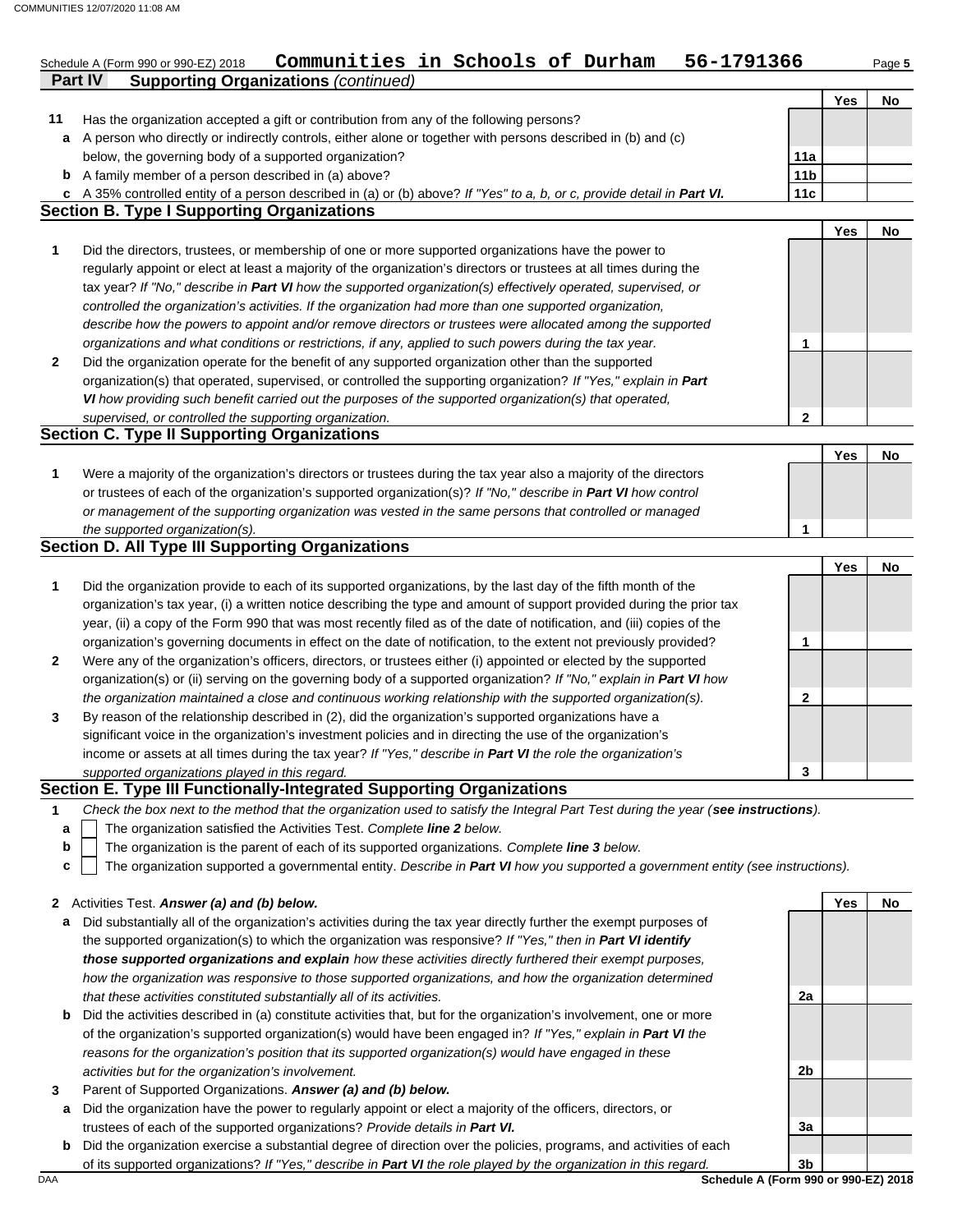#### **Part V Type III Non-Functionally Integrated 509(a)(3) Supporting Organizations** Schedule A (Form 990 or 990-EZ) 2018 **Communities in Schools of Durham** 56-1791366 Page 6 **1** Check here if the organization satisfied the Integral Part Test as a qualifying trust on Nov. 20, 1970 (explain in Part VI). **See instructions.** All other Type III non-functionally integrated supporting organizations must complete Sections A through E. **1 2** Recoveries of prior-year distributions **3 4** Add lines 1 through 3. **5** Depreciation and depletion **6** Portion of operating expenses paid or incurred for production or **7 8 1 Section A - Adjusted Net Income** Net short-term capital gain Other gross income (see instructions) collection of gross income or for management, conservation, or maintenance of property held for production of income (see instructions) Other expenses (see instructions) **Adjusted Net Income** (subtract lines 5, 6, and 7 from line 4) **Section B - Minimum Asset Amount** Aggregate fair market value of all non-exempt-use assets (see instructions for short tax year or assets held for part of year): **a** Average monthly value of securities **b** Average monthly cash balances **c** Fair market value of other non-exempt-use assets **d Total** (add lines 1a, 1b, and 1c) **e Discount** claimed for blockage or other factors (explain in detail in **Part VI**): **6** Multiply line 5 by .035. **5 4 3 2** Acquisition indebtedness applicable to non-exempt-use assets Subtract line 2 from line 1d. Cash deemed held for exempt use. Enter 1-1/2% of line 3 (for greater amount, see instructions). Net value of non-exempt-use assets (subtract line 4 from line 3) **8 7 6 5 4 3 2 1** (A) Prior Year (B) Current Year (optional) (optional) (B) Current Year (A) Prior Year **1a 1b 1c 1d 2 3 4 5 6**

Recoveries of prior-year distributions

**Minimum Asset Amount** (add line 7 to line 6)

**8 7**

**Section C - Distributable Amount 6 5 4 3 2** Enter 85% of line 1. **1** Adjusted net income for prior year (from Section A, line 8, Column A) Minimum asset amount for prior year (from Section B, line 8, Column A) Enter greater of line 2 or line 3. Income tax imposed in prior year **Distributable Amount.** Subtract line 5 from line 4, unless subject to emergency temporary reduction (see instructions). **3 2 1 6 5 4** Current Year

**7 8**

**7** instructions). Check here if the current year is the organization's first as a non-functionally integrated Type III supporting organization (see

**Schedule A (Form 990 or 990-EZ) 2018**

DAA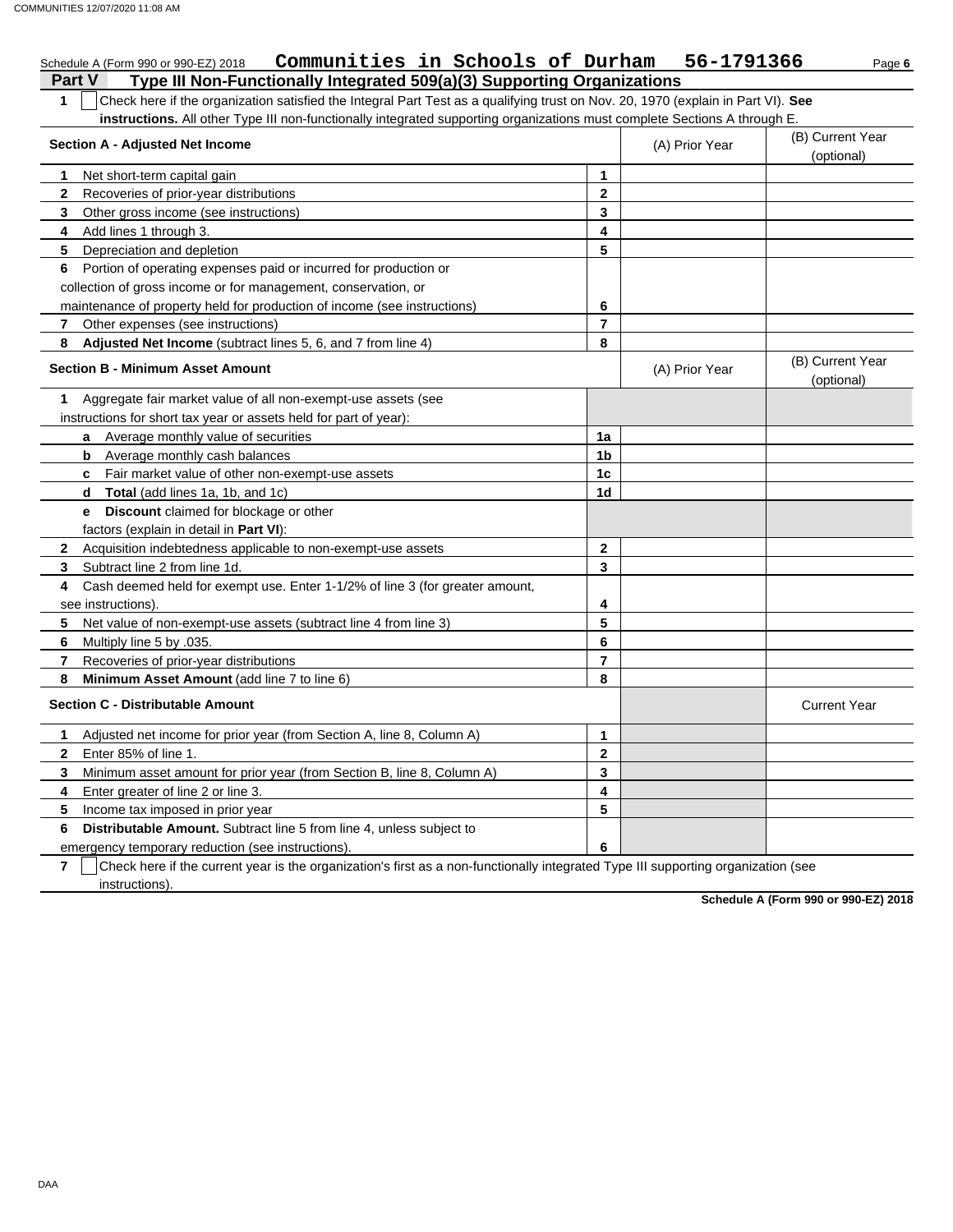|              | Communities in Schools of Durham<br>Schedule A (Form 990 or 990-EZ) 2018                                   |                                    | 56-1791366                                    | Page 7                                                  |  |  |  |  |  |  |  |
|--------------|------------------------------------------------------------------------------------------------------------|------------------------------------|-----------------------------------------------|---------------------------------------------------------|--|--|--|--|--|--|--|
| Part V       | Type III Non-Functionally Integrated 509(a)(3) Supporting Organizations (continued)                        |                                    |                                               |                                                         |  |  |  |  |  |  |  |
|              | <b>Section D - Distributions</b>                                                                           |                                    |                                               | <b>Current Year</b>                                     |  |  |  |  |  |  |  |
| 1            | Amounts paid to supported organizations to accomplish exempt purposes                                      |                                    |                                               |                                                         |  |  |  |  |  |  |  |
| $\mathbf{2}$ | Amounts paid to perform activity that directly furthers exempt purposes of supported                       |                                    |                                               |                                                         |  |  |  |  |  |  |  |
|              | organizations, in excess of income from activity                                                           |                                    |                                               |                                                         |  |  |  |  |  |  |  |
| 3            | Administrative expenses paid to accomplish exempt purposes of supported organizations                      |                                    |                                               |                                                         |  |  |  |  |  |  |  |
| 4            | Amounts paid to acquire exempt-use assets                                                                  |                                    |                                               |                                                         |  |  |  |  |  |  |  |
| 5            | Qualified set-aside amounts (prior IRS approval required)                                                  |                                    |                                               |                                                         |  |  |  |  |  |  |  |
| 6            |                                                                                                            |                                    |                                               |                                                         |  |  |  |  |  |  |  |
| 7            | Total annual distributions. Add lines 1 through 6.                                                         |                                    |                                               |                                                         |  |  |  |  |  |  |  |
| 8            | Distributions to attentive supported organizations to which the organization is responsive                 |                                    |                                               |                                                         |  |  |  |  |  |  |  |
|              | (provide details in Part VI). See instructions.                                                            |                                    |                                               |                                                         |  |  |  |  |  |  |  |
| 9            | Distributable amount for 2018 from Section C, line 6                                                       |                                    |                                               |                                                         |  |  |  |  |  |  |  |
| 10           | Line 8 amount divided by line 9 amount                                                                     |                                    |                                               |                                                         |  |  |  |  |  |  |  |
|              | <b>Section E - Distribution Allocations (see instructions)</b>                                             | (i)<br><b>Excess Distributions</b> | (ii)<br><b>Underdistributions</b><br>Pre-2018 | (iii)<br><b>Distributable</b><br><b>Amount for 2018</b> |  |  |  |  |  |  |  |
| 1            | Distributable amount for 2018 from Section C, line 6                                                       |                                    |                                               |                                                         |  |  |  |  |  |  |  |
| $\mathbf{2}$ | Underdistributions, if any, for years prior to 2018<br>(reasonable cause required-explain in Part VI). See |                                    |                                               |                                                         |  |  |  |  |  |  |  |
|              | instructions.                                                                                              |                                    |                                               |                                                         |  |  |  |  |  |  |  |
| 3            | Excess distributions carryover, if any, to 2018                                                            |                                    |                                               |                                                         |  |  |  |  |  |  |  |
|              |                                                                                                            |                                    |                                               |                                                         |  |  |  |  |  |  |  |
|              |                                                                                                            |                                    |                                               |                                                         |  |  |  |  |  |  |  |
|              | c From 2015                                                                                                |                                    |                                               |                                                         |  |  |  |  |  |  |  |
|              |                                                                                                            |                                    |                                               |                                                         |  |  |  |  |  |  |  |
|              | e From 2017                                                                                                |                                    |                                               |                                                         |  |  |  |  |  |  |  |
|              | f Total of lines 3a through e                                                                              |                                    |                                               |                                                         |  |  |  |  |  |  |  |
|              | g Applied to underdistributions of prior years                                                             |                                    |                                               |                                                         |  |  |  |  |  |  |  |
|              | h Applied to 2018 distributable amount                                                                     |                                    |                                               |                                                         |  |  |  |  |  |  |  |
| i.           | Carryover from 2013 not applied (see instructions)                                                         |                                    |                                               |                                                         |  |  |  |  |  |  |  |
|              | Remainder. Subtract lines 3g, 3h, and 3i from 3f.                                                          |                                    |                                               |                                                         |  |  |  |  |  |  |  |
| 4            | Distributions for 2018 from                                                                                |                                    |                                               |                                                         |  |  |  |  |  |  |  |
|              | Section D, line 7:<br>\$                                                                                   |                                    |                                               |                                                         |  |  |  |  |  |  |  |
|              | a Applied to underdistributions of prior years                                                             |                                    |                                               |                                                         |  |  |  |  |  |  |  |
|              | <b>b</b> Applied to 2018 distributable amount                                                              |                                    |                                               |                                                         |  |  |  |  |  |  |  |
|              | c Remainder. Subtract lines 4a and 4b from 4.                                                              |                                    |                                               |                                                         |  |  |  |  |  |  |  |
| 5            | Remaining underdistributions for years prior to 2018, if                                                   |                                    |                                               |                                                         |  |  |  |  |  |  |  |
|              | any. Subtract lines 3g and 4a from line 2. For result                                                      |                                    |                                               |                                                         |  |  |  |  |  |  |  |
|              | greater than zero, explain in Part VI. See instructions.                                                   |                                    |                                               |                                                         |  |  |  |  |  |  |  |
| 6            | Remaining underdistributions for 2018. Subtract lines 3h                                                   |                                    |                                               |                                                         |  |  |  |  |  |  |  |
|              | and 4b from line 1. For result greater than zero, explain in                                               |                                    |                                               |                                                         |  |  |  |  |  |  |  |
|              | Part VI. See instructions.                                                                                 |                                    |                                               |                                                         |  |  |  |  |  |  |  |
| 7            | Excess distributions carryover to 2019. Add lines 3j                                                       |                                    |                                               |                                                         |  |  |  |  |  |  |  |
|              | and 4c.                                                                                                    |                                    |                                               |                                                         |  |  |  |  |  |  |  |
| 8            | Breakdown of line 7:                                                                                       |                                    |                                               |                                                         |  |  |  |  |  |  |  |

**Schedule A (Form 990 or 990-EZ) 2018**

**a** Excess from 2014 . . . . . . . . . . . . . . . . . . . . . . . . **b** Excess from 2015 . . . . . . . . . . . . . . . . . . . . . . . . **c** Excess from 2016 . . . . . . . . . . . . . . . . . . . . . . . . . **d** Excess from 2017 . . . . . . . . . . . . . . . . . . . . . . . . . **e** Excess from 2018 . . . . . . . . . . . . . . . . . . . . . . . . .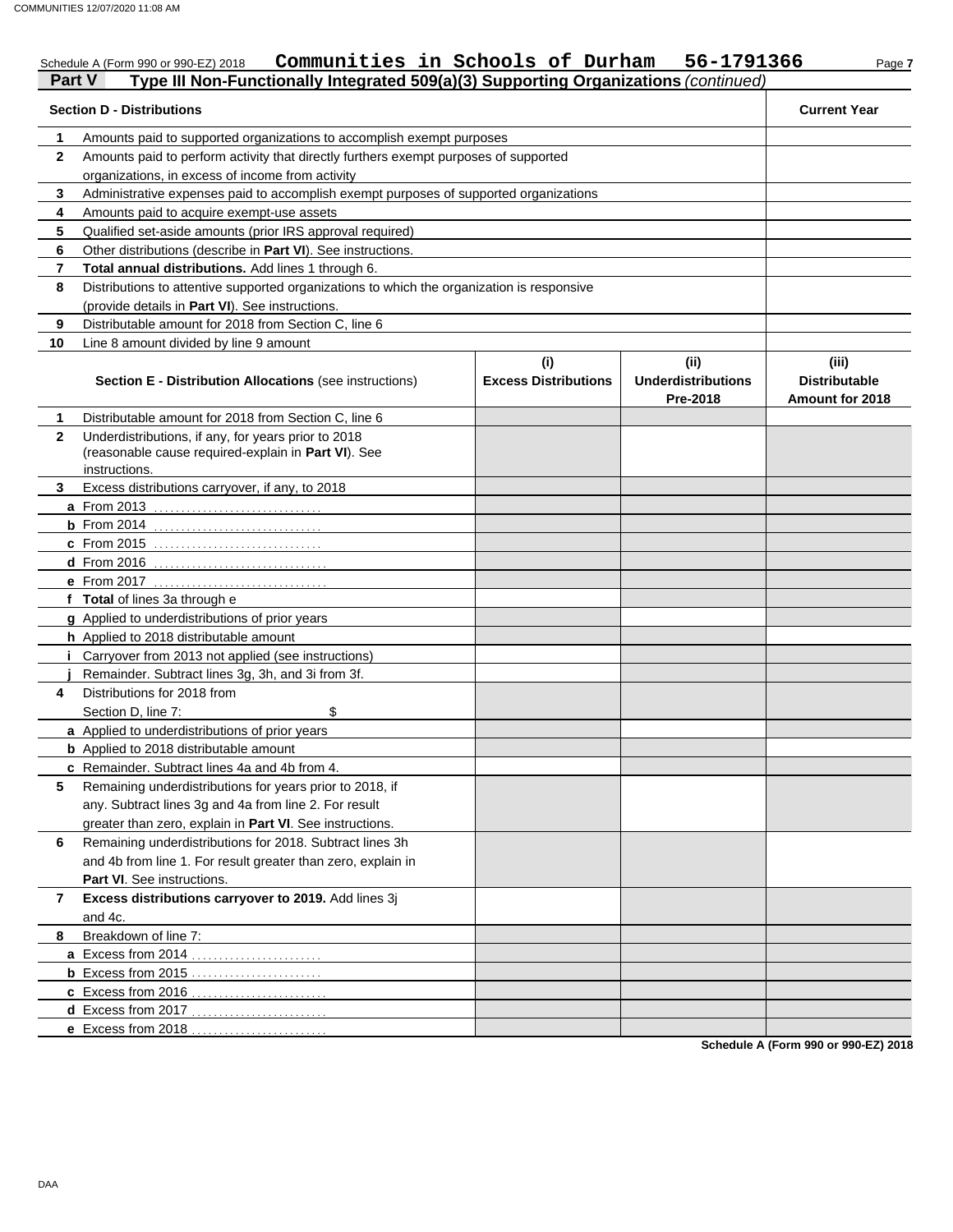|         |                                        |  |  |     |        | Schedule A (Form 990 or 990-EZ) 2018 Communities in Schools of Durham 56-1791366                                                                                                                                                               | Page 8 |
|---------|----------------------------------------|--|--|-----|--------|------------------------------------------------------------------------------------------------------------------------------------------------------------------------------------------------------------------------------------------------|--------|
| Part VI |                                        |  |  |     |        | Supplemental Information. Provide the explanations required by Part II, line 10; Part II, line 17a or 17b; Part                                                                                                                                |        |
|         |                                        |  |  |     |        | III, line 12; Part IV, Section A, lines 1, 2, 3b, 3c, 4b, 4c, 5a, 6, 9a, 9b, 9c, 11a, 11b, and 11c; Part IV, Section                                                                                                                           |        |
|         |                                        |  |  |     |        | B, lines 1 and 2; Part IV, Section C, line 1; Part IV, Section D, lines 2 and 3; Part IV, Section E, lines 1c, 2a, 2b,<br>3a, and 3b; Part V, line 1; Part V, Section B, line 1e; Part V, Section D, lines 5, 6, and 8; and Part V, Section E, |        |
|         |                                        |  |  |     |        | lines 2, 5, and 6. Also complete this part for any additional information. (See instructions.)                                                                                                                                                 |        |
|         |                                        |  |  |     |        |                                                                                                                                                                                                                                                |        |
|         | Part II, Line 10 - Other Income Detail |  |  |     |        |                                                                                                                                                                                                                                                |        |
|         |                                        |  |  |     |        |                                                                                                                                                                                                                                                |        |
|         |                                        |  |  | \$. | 16,532 |                                                                                                                                                                                                                                                |        |
|         |                                        |  |  |     |        |                                                                                                                                                                                                                                                |        |
|         |                                        |  |  |     |        |                                                                                                                                                                                                                                                |        |
|         |                                        |  |  |     |        |                                                                                                                                                                                                                                                |        |
|         |                                        |  |  |     |        |                                                                                                                                                                                                                                                |        |
|         |                                        |  |  |     |        |                                                                                                                                                                                                                                                |        |
|         |                                        |  |  |     |        |                                                                                                                                                                                                                                                |        |
|         |                                        |  |  |     |        |                                                                                                                                                                                                                                                |        |
|         |                                        |  |  |     |        |                                                                                                                                                                                                                                                |        |
|         |                                        |  |  |     |        |                                                                                                                                                                                                                                                |        |
|         |                                        |  |  |     |        |                                                                                                                                                                                                                                                |        |
|         |                                        |  |  |     |        |                                                                                                                                                                                                                                                |        |
|         |                                        |  |  |     |        |                                                                                                                                                                                                                                                |        |
|         |                                        |  |  |     |        |                                                                                                                                                                                                                                                |        |
|         |                                        |  |  |     |        |                                                                                                                                                                                                                                                |        |
|         |                                        |  |  |     |        |                                                                                                                                                                                                                                                |        |
|         |                                        |  |  |     |        |                                                                                                                                                                                                                                                |        |
|         |                                        |  |  |     |        |                                                                                                                                                                                                                                                |        |
|         |                                        |  |  |     |        |                                                                                                                                                                                                                                                |        |
|         |                                        |  |  |     |        |                                                                                                                                                                                                                                                |        |
|         |                                        |  |  |     |        |                                                                                                                                                                                                                                                |        |
|         |                                        |  |  |     |        |                                                                                                                                                                                                                                                |        |
|         |                                        |  |  |     |        |                                                                                                                                                                                                                                                |        |
|         |                                        |  |  |     |        |                                                                                                                                                                                                                                                |        |
|         |                                        |  |  |     |        |                                                                                                                                                                                                                                                |        |
|         |                                        |  |  |     |        |                                                                                                                                                                                                                                                |        |
|         |                                        |  |  |     |        |                                                                                                                                                                                                                                                |        |
|         |                                        |  |  |     |        |                                                                                                                                                                                                                                                |        |
|         |                                        |  |  |     |        |                                                                                                                                                                                                                                                |        |
|         |                                        |  |  |     |        |                                                                                                                                                                                                                                                |        |
|         |                                        |  |  |     |        |                                                                                                                                                                                                                                                |        |
|         |                                        |  |  |     |        |                                                                                                                                                                                                                                                |        |
|         |                                        |  |  |     |        |                                                                                                                                                                                                                                                |        |
|         |                                        |  |  |     |        |                                                                                                                                                                                                                                                |        |
|         |                                        |  |  |     |        |                                                                                                                                                                                                                                                |        |
|         |                                        |  |  |     |        |                                                                                                                                                                                                                                                |        |
|         |                                        |  |  |     |        |                                                                                                                                                                                                                                                |        |
|         |                                        |  |  |     |        |                                                                                                                                                                                                                                                |        |
|         |                                        |  |  |     |        |                                                                                                                                                                                                                                                |        |
|         |                                        |  |  |     |        |                                                                                                                                                                                                                                                |        |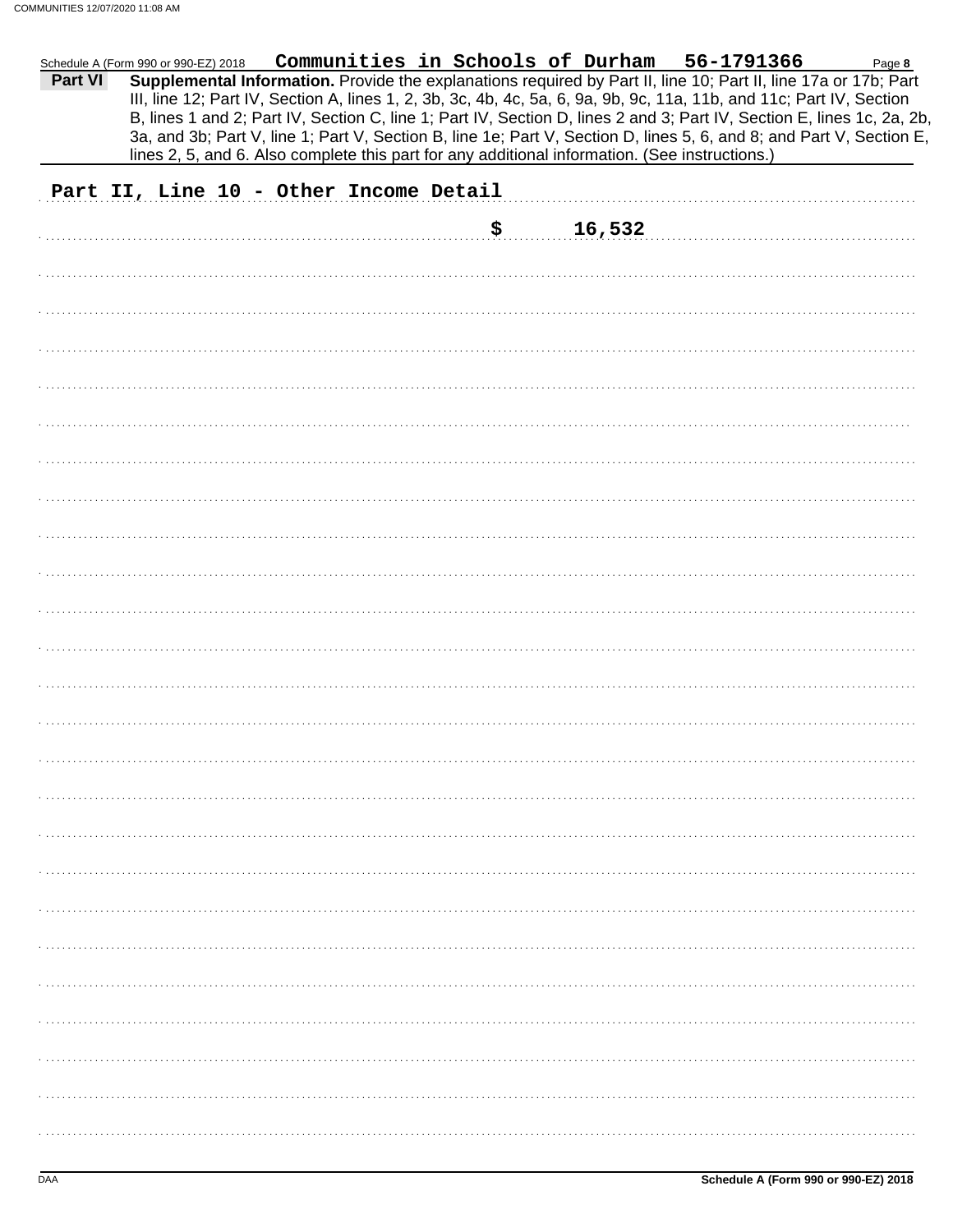|   | <b>SCHEDULE D</b><br>(Form 990)                                                                                                           |                                                                                                                                                                                                                                | OMB No. 1545-0047                                                                               |                                       |                                 |
|---|-------------------------------------------------------------------------------------------------------------------------------------------|--------------------------------------------------------------------------------------------------------------------------------------------------------------------------------------------------------------------------------|-------------------------------------------------------------------------------------------------|---------------------------------------|---------------------------------|
|   | Department of the Treasury                                                                                                                |                                                                                                                                                                                                                                | Part IV, line 6, 7, 8, 9, 10, 11a, 11b, 11c, 11d, 11e, 11f, 12a, or 12b.<br>Attach to Form 990. |                                       | <b>Open to Public</b>           |
|   | Internal Revenue Service                                                                                                                  |                                                                                                                                                                                                                                | Go to www.irs.gov/Form990 for instructions and the latest information.                          |                                       | <b>Inspection</b>               |
|   | Name of the organization                                                                                                                  | Communities in Schools of Durham                                                                                                                                                                                               |                                                                                                 | <b>Employer identification number</b> |                                 |
|   | Inc                                                                                                                                       |                                                                                                                                                                                                                                |                                                                                                 | 56-1791366                            |                                 |
|   | Part I                                                                                                                                    | Organizations Maintaining Donor Advised Funds or Other Similar Funds or Accounts.                                                                                                                                              |                                                                                                 |                                       |                                 |
|   |                                                                                                                                           | Complete if the organization answered "Yes" on Form 990, Part IV, line 6.                                                                                                                                                      |                                                                                                 |                                       |                                 |
|   |                                                                                                                                           |                                                                                                                                                                                                                                | (a) Donor advised funds                                                                         |                                       | (b) Funds and other accounts    |
| 1 | Total number at end of year                                                                                                               |                                                                                                                                                                                                                                |                                                                                                 |                                       |                                 |
| 2 |                                                                                                                                           | Aggregate value of contributions to (during year) [[11] Manuscript Contributions to (during year) [[11] Manuscript Contributions to (during year) [[11] Manuscript Contributions of Contributions of Contributions of Contribu |                                                                                                 |                                       |                                 |
| 3 |                                                                                                                                           |                                                                                                                                                                                                                                |                                                                                                 |                                       |                                 |
| 4 |                                                                                                                                           |                                                                                                                                                                                                                                |                                                                                                 |                                       |                                 |
| 5 |                                                                                                                                           | Did the organization inform all donors and donor advisors in writing that the assets held in donor advised                                                                                                                     |                                                                                                 |                                       |                                 |
|   |                                                                                                                                           |                                                                                                                                                                                                                                |                                                                                                 |                                       | Yes<br><b>No</b>                |
| 6 |                                                                                                                                           | Did the organization inform all grantees, donors, and donor advisors in writing that grant funds can be used                                                                                                                   |                                                                                                 |                                       |                                 |
|   |                                                                                                                                           | only for charitable purposes and not for the benefit of the donor or donor advisor, or for any other purpose                                                                                                                   |                                                                                                 |                                       |                                 |
|   |                                                                                                                                           |                                                                                                                                                                                                                                |                                                                                                 |                                       | <b>Yes</b><br>No                |
|   | Part II                                                                                                                                   | <b>Conservation Easements.</b>                                                                                                                                                                                                 |                                                                                                 |                                       |                                 |
|   |                                                                                                                                           | Complete if the organization answered "Yes" on Form 990, Part IV, line 7.                                                                                                                                                      |                                                                                                 |                                       |                                 |
| 1 |                                                                                                                                           | Purpose(s) of conservation easements held by the organization (check all that apply).                                                                                                                                          |                                                                                                 |                                       |                                 |
|   |                                                                                                                                           | Preservation of land for public use (e.g., recreation or education)                                                                                                                                                            | Preservation of a historically important land area                                              |                                       |                                 |
|   | Protection of natural habitat                                                                                                             |                                                                                                                                                                                                                                | Preservation of a certified historic structure                                                  |                                       |                                 |
|   | Preservation of open space                                                                                                                |                                                                                                                                                                                                                                |                                                                                                 |                                       |                                 |
| 2 |                                                                                                                                           | Complete lines 2a through 2d if the organization held a qualified conservation contribution in the form of a conservation                                                                                                      |                                                                                                 |                                       |                                 |
|   | easement on the last day of the tax year.                                                                                                 |                                                                                                                                                                                                                                |                                                                                                 |                                       | Held at the End of the Tax Year |
| a | Total number of conservation easements                                                                                                    |                                                                                                                                                                                                                                |                                                                                                 | 2a                                    |                                 |
|   |                                                                                                                                           |                                                                                                                                                                                                                                |                                                                                                 | 2 <sub>b</sub>                        |                                 |
|   |                                                                                                                                           |                                                                                                                                                                                                                                |                                                                                                 | 2c                                    |                                 |
|   |                                                                                                                                           | d Number of conservation easements included in (c) acquired after 7/25/06, and not on a                                                                                                                                        |                                                                                                 |                                       |                                 |
|   |                                                                                                                                           | historic structure listed in the National Register                                                                                                                                                                             |                                                                                                 | 2d                                    |                                 |
| 3 |                                                                                                                                           | Number of conservation easements modified, transferred, released, extinguished, or terminated by the organization during the                                                                                                   |                                                                                                 |                                       |                                 |
|   | tax year                                                                                                                                  |                                                                                                                                                                                                                                |                                                                                                 |                                       |                                 |
|   |                                                                                                                                           | Number of states where property subject to conservation easement is located ▶                                                                                                                                                  |                                                                                                 |                                       |                                 |
| 5 |                                                                                                                                           | Does the organization have a written policy regarding the periodic monitoring, inspection, handling of                                                                                                                         |                                                                                                 |                                       |                                 |
|   |                                                                                                                                           |                                                                                                                                                                                                                                |                                                                                                 |                                       |                                 |
| 6 | Staff and volunteer hours devoted to monitoring, inspecting, handling of violations, and enforcing conservation easements during the year |                                                                                                                                                                                                                                |                                                                                                 |                                       |                                 |
|   | Amount of expenses incurred in monitoring, inspecting, handling of violations, and enforcing conservation easements during the year       |                                                                                                                                                                                                                                |                                                                                                 |                                       |                                 |
| 7 | $\blacktriangleright$ \$                                                                                                                  |                                                                                                                                                                                                                                |                                                                                                 |                                       |                                 |
| 8 |                                                                                                                                           | Does each conservation easement reported on line 2(d) above satisfy the requirements of section 170(h)(4)(B)(i)                                                                                                                |                                                                                                 |                                       |                                 |
|   |                                                                                                                                           |                                                                                                                                                                                                                                |                                                                                                 |                                       | Yes<br><b>No</b>                |
| 9 |                                                                                                                                           | In Part XIII, describe how the organization reports conservation easements in its revenue and expense statement, and                                                                                                           |                                                                                                 |                                       |                                 |
|   |                                                                                                                                           | balance sheet, and include, if applicable, the text of the footnote to the organization's financial statements that describes the                                                                                              |                                                                                                 |                                       |                                 |
|   |                                                                                                                                           | organization's accounting for conservation easements.                                                                                                                                                                          |                                                                                                 |                                       |                                 |
|   | Part III                                                                                                                                  | Organizations Maintaining Collections of Art, Historical Treasures, or Other Similar Assets.                                                                                                                                   |                                                                                                 |                                       |                                 |
|   |                                                                                                                                           | Complete if the organization answered "Yes" on Form 990, Part IV, line 8.                                                                                                                                                      |                                                                                                 |                                       |                                 |
|   |                                                                                                                                           | 1a If the organization elected, as permitted under SFAS 116 (ASC 958), not to report in its revenue statement and balance sheet                                                                                                |                                                                                                 |                                       |                                 |
|   |                                                                                                                                           | works of art, historical treasures, or other similar assets held for public exhibition, education, or research in furtherance of                                                                                               |                                                                                                 |                                       |                                 |
|   |                                                                                                                                           | public service, provide, in Part XIII, the text of the footnote to its financial statements that describes these items.                                                                                                        |                                                                                                 |                                       |                                 |
|   |                                                                                                                                           | <b>b</b> If the organization elected, as permitted under SFAS 116 (ASC 958), to report in its revenue statement and balance sheet                                                                                              |                                                                                                 |                                       |                                 |
|   |                                                                                                                                           | works of art, historical treasures, or other similar assets held for public exhibition, education, or research in furtherance of                                                                                               |                                                                                                 |                                       |                                 |
|   |                                                                                                                                           | public service, provide the following amounts relating to these items:                                                                                                                                                         |                                                                                                 |                                       |                                 |
|   |                                                                                                                                           |                                                                                                                                                                                                                                |                                                                                                 |                                       |                                 |
|   | (ii) Assets included in Form 990, Part X                                                                                                  |                                                                                                                                                                                                                                |                                                                                                 |                                       | $\blacktriangleright$ \$        |
| 2 |                                                                                                                                           | If the organization received or held works of art, historical treasures, or other similar assets for financial gain, provide the                                                                                               |                                                                                                 |                                       |                                 |
|   |                                                                                                                                           | following amounts required to be reported under SFAS 116 (ASC 958) relating to these items:                                                                                                                                    |                                                                                                 |                                       |                                 |
|   |                                                                                                                                           | a Revenue included on Form 990, Part VIII, line 1                                                                                                                                                                              |                                                                                                 |                                       |                                 |
| b |                                                                                                                                           |                                                                                                                                                                                                                                |                                                                                                 |                                       |                                 |
|   |                                                                                                                                           | For Paperwork Reduction Act Notice, see the Instructions for Form 990.                                                                                                                                                         |                                                                                                 |                                       | Schedule D (Form 990) 2018      |

ror P<br>Daa **For Paperwork Reduction Act Notice, see the Instructions for Form 990.**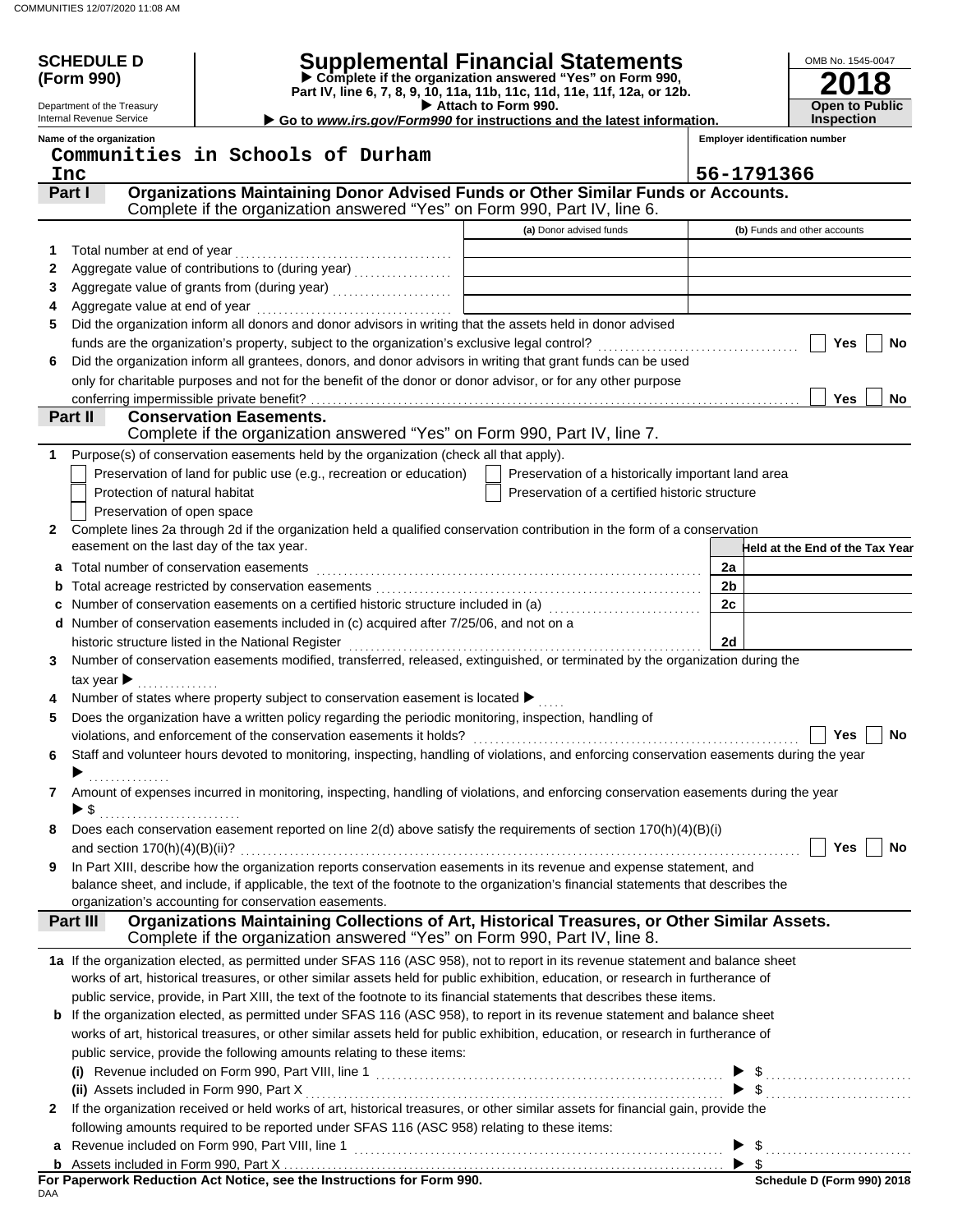|   | Schedule D (Form 990) 2018 Communities in Schools of Durham 56-1791366                                                                                                         |                                                    |                           |         |                    |                      |                |            | Page 2              |
|---|--------------------------------------------------------------------------------------------------------------------------------------------------------------------------------|----------------------------------------------------|---------------------------|---------|--------------------|----------------------|----------------|------------|---------------------|
|   | Organizations Maintaining Collections of Art, Historical Treasures, or Other Similar Assets (continued)<br>Part III                                                            |                                                    |                           |         |                    |                      |                |            |                     |
|   | 3 Using the organization's acquisition, accession, and other records, check any of the following that are a significant use of its<br>collection items (check all that apply): |                                                    |                           |         |                    |                      |                |            |                     |
| a | Public exhibition                                                                                                                                                              | d                                                  | Loan or exchange programs |         |                    |                      |                |            |                     |
| b | Scholarly research                                                                                                                                                             | е                                                  |                           |         |                    |                      |                |            |                     |
| с | Preservation for future generations                                                                                                                                            |                                                    |                           |         |                    |                      |                |            |                     |
|   | Provide a description of the organization's collections and explain how they further the organization's exempt purpose in Part                                                 |                                                    |                           |         |                    |                      |                |            |                     |
|   | XIII.                                                                                                                                                                          |                                                    |                           |         |                    |                      |                |            |                     |
| 5 | During the year, did the organization solicit or receive donations of art, historical treasures, or other similar                                                              |                                                    |                           |         |                    |                      |                |            |                     |
|   | assets to be sold to raise funds rather than to be maintained as part of the organization's collection?                                                                        |                                                    |                           |         |                    |                      |                | Yes        | <b>No</b>           |
|   | Part IV<br><b>Escrow and Custodial Arrangements.</b>                                                                                                                           |                                                    |                           |         |                    |                      |                |            |                     |
|   | Complete if the organization answered "Yes" on Form 990, Part IV, line 9, or reported an amount on Form<br>990, Part X, line 21.                                               |                                                    |                           |         |                    |                      |                |            |                     |
|   | 1a Is the organization an agent, trustee, custodian or other intermediary for contributions or other assets not<br>included on Form 990, Part X?                               |                                                    |                           |         |                    |                      |                | Yes        | No                  |
|   | <b>b</b> If "Yes," explain the arrangement in Part XIII and complete the following table:                                                                                      |                                                    |                           |         |                    |                      |                |            |                     |
|   |                                                                                                                                                                                |                                                    |                           |         |                    |                      | Amount         |            |                     |
|   | c Beginning balance                                                                                                                                                            |                                                    |                           |         |                    | 1c                   |                |            |                     |
|   |                                                                                                                                                                                |                                                    |                           |         |                    | 1 <sub>d</sub>       |                |            |                     |
|   |                                                                                                                                                                                |                                                    |                           |         |                    | 1e                   |                |            |                     |
|   |                                                                                                                                                                                |                                                    |                           |         |                    | 1f                   |                |            |                     |
|   | 2a Did the organization include an amount on Form 990, Part X, line 21, for escrow or custodial account liability?                                                             |                                                    |                           |         |                    |                      |                | <b>Yes</b> | No                  |
|   | b If "Yes," explain the arrangement in Part XIII. Check here if the explanation has been provided on Part XIII                                                                 |                                                    |                           |         |                    |                      |                |            |                     |
|   | Part V<br><b>Endowment Funds.</b>                                                                                                                                              |                                                    |                           |         |                    |                      |                |            |                     |
|   | Complete if the organization answered "Yes" on Form 990, Part IV, line 10.                                                                                                     |                                                    |                           |         |                    |                      |                |            |                     |
|   |                                                                                                                                                                                | (a) Current year                                   | (b) Prior year            |         | (c) Two years back | (d) Three years back |                |            | (e) Four years back |
|   | 1a Beginning of year balance                                                                                                                                                   |                                                    |                           |         |                    |                      |                |            |                     |
|   | <b>b</b> Contributions <b>contributions</b>                                                                                                                                    |                                                    |                           |         |                    |                      |                |            |                     |
|   | c Net investment earnings, gains, and                                                                                                                                          |                                                    |                           |         |                    |                      |                |            |                     |
|   | losses                                                                                                                                                                         |                                                    |                           |         |                    |                      |                |            |                     |
|   | d Grants or scholarships<br>.                                                                                                                                                  |                                                    |                           |         |                    |                      |                |            |                     |
|   | e Other expenditures for facilities and                                                                                                                                        |                                                    |                           |         |                    |                      |                |            |                     |
|   |                                                                                                                                                                                |                                                    |                           |         |                    |                      |                |            |                     |
|   | f Administrative expenses                                                                                                                                                      |                                                    |                           |         |                    |                      |                |            |                     |
|   | End of year balance                                                                                                                                                            |                                                    |                           |         |                    |                      |                |            |                     |
|   | Provide the estimated percentage of the current year end balance (line 1g, column (a)) held as:<br>a Board designated or quasi-endowment > %                                   |                                                    |                           |         |                    |                      |                |            |                     |
|   |                                                                                                                                                                                |                                                    |                           |         |                    |                      |                |            |                     |
|   | <b>b</b> Permanent endowment $\blacktriangleright$<br>. %<br>c Temporarily restricted endowment                                                                                | %                                                  |                           |         |                    |                      |                |            |                     |
|   | The percentages on lines 2a, 2b, and 2c should equal 100%.                                                                                                                     |                                                    |                           |         |                    |                      |                |            |                     |
|   | 3a Are there endowment funds not in the possession of the organization that are held and administered for the                                                                  |                                                    |                           |         |                    |                      |                |            |                     |
|   | organization by:                                                                                                                                                               |                                                    |                           |         |                    |                      |                |            | <b>Yes</b><br>No.   |
|   | (i) unrelated organizations                                                                                                                                                    |                                                    |                           |         |                    |                      |                | 3a(i)      |                     |
|   | (ii) related organizations                                                                                                                                                     |                                                    |                           |         |                    |                      |                | 3a(ii)     |                     |
|   | b If "Yes" on line 3a(ii), are the related organizations listed as required on Schedule R? [[[[[[[[[[[[[[[[[[[                                                                 |                                                    |                           |         |                    |                      |                | 3b         |                     |
|   | Describe in Part XIII the intended uses of the organization's endowment funds.                                                                                                 |                                                    |                           |         |                    |                      |                |            |                     |
|   | Land, Buildings, and Equipment.<br><b>Part VI</b>                                                                                                                              |                                                    |                           |         |                    |                      |                |            |                     |
|   | Complete if the organization answered "Yes" on Form 990, Part IV, line 11a. See Form 990, Part X, line 10.                                                                     |                                                    |                           |         |                    |                      |                |            |                     |
|   | Description of property                                                                                                                                                        | (a) Cost or other basis<br>(b) Cost or other basis |                           |         | (c) Accumulated    |                      | (d) Book value |            |                     |
|   |                                                                                                                                                                                | (investment)                                       |                           | (other) |                    | depreciation         |                |            |                     |
|   | 1a Land                                                                                                                                                                        |                                                    |                           |         |                    |                      |                |            |                     |
|   | <b>b</b> Buildings                                                                                                                                                             |                                                    |                           |         |                    |                      |                |            |                     |
|   | c Leasehold improvements                                                                                                                                                       |                                                    |                           |         |                    |                      |                |            |                     |
|   | 55,782                                                                                                                                                                         |                                                    |                           |         | 43,941             |                      |                | 11,841     |                     |
|   | 2,625<br>2,625                                                                                                                                                                 |                                                    |                           |         |                    |                      |                |            |                     |
|   | Total. Add lines 1a through 1e. (Column (d) must equal Form 990, Part X, column (B), line 10c.)                                                                                |                                                    |                           |         |                    |                      |                |            | 11,841              |

**Schedule D (Form 990) 2018**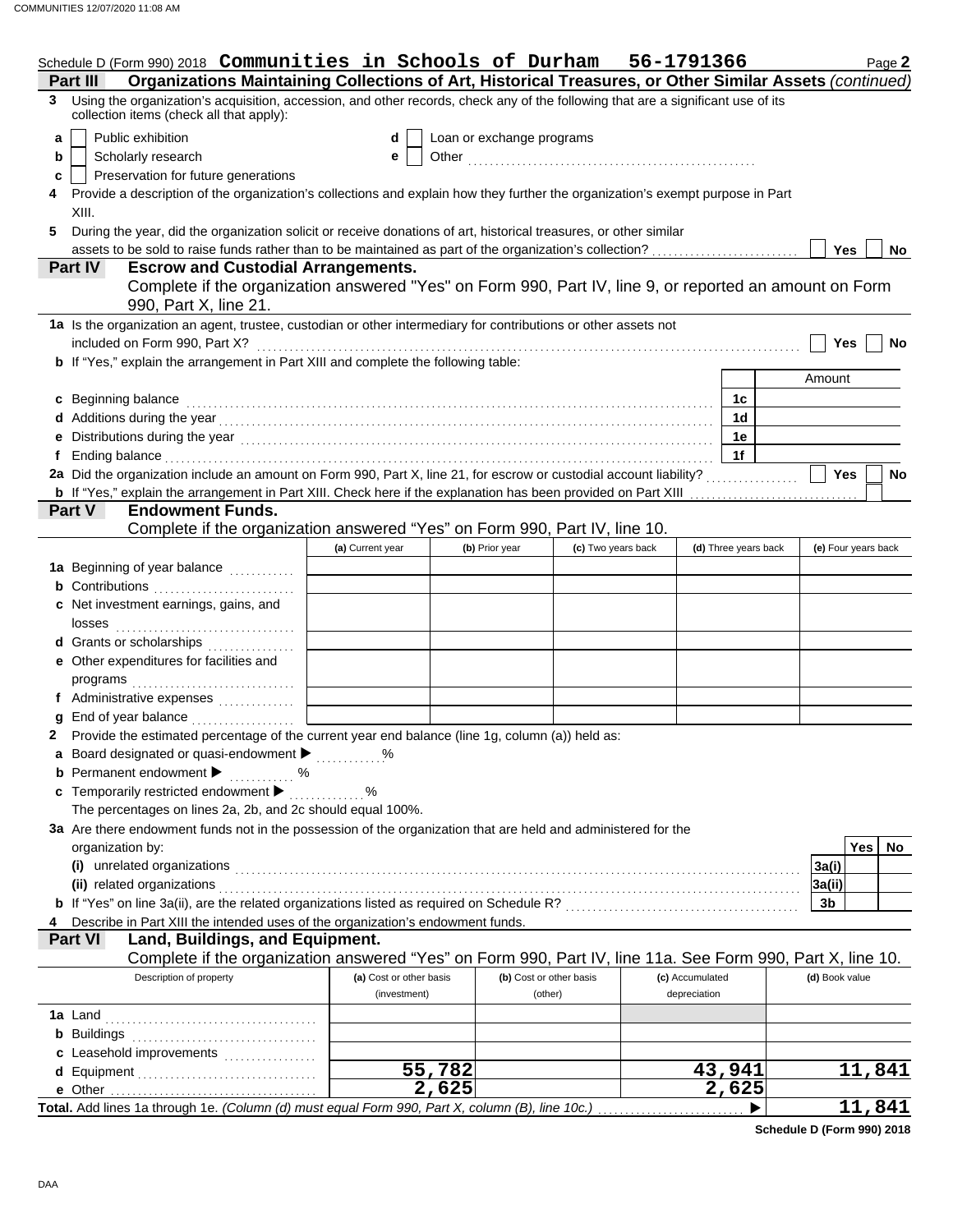|                           | Schedule D (Form 990) 2018 Communities in Schools of Durham                                                |                | 56-1791366                       | Page 3         |
|---------------------------|------------------------------------------------------------------------------------------------------------|----------------|----------------------------------|----------------|
| <b>Part VII</b>           | <b>Investments-Other Securities.</b>                                                                       |                |                                  |                |
|                           | Complete if the organization answered "Yes" on Form 990, Part IV, line 11b. See Form 990, Part X, line 12. |                |                                  |                |
|                           | (a) Description of security or category                                                                    | (b) Book value | (c) Method of valuation:         |                |
|                           | (including name of security)                                                                               |                | Cost or end-of-year market value |                |
| (1) Financial derivatives |                                                                                                            |                |                                  |                |
|                           | (2) Closely-held equity interests                                                                          |                |                                  |                |
| $(3)$ Other               |                                                                                                            |                |                                  |                |
| $(A)$                     |                                                                                                            |                |                                  |                |
| (B)                       |                                                                                                            |                |                                  |                |
| (C)                       |                                                                                                            |                |                                  |                |
| (D)<br>(E)                |                                                                                                            |                |                                  |                |
| (F)                       |                                                                                                            |                |                                  |                |
| (G)                       |                                                                                                            |                |                                  |                |
| (H)                       |                                                                                                            |                |                                  |                |
|                           | Total. (Column (b) must equal Form 990, Part X, col. (B) line 12.) ▶                                       |                |                                  |                |
| <b>Part VIII</b>          | <b>Investments-Program Related.</b>                                                                        |                |                                  |                |
|                           | Complete if the organization answered "Yes" on Form 990, Part IV, line 11c. See Form 990, Part X, line 13. |                |                                  |                |
|                           | (a) Description of investment                                                                              | (b) Book value | (c) Method of valuation:         |                |
|                           |                                                                                                            |                | Cost or end-of-year market value |                |
| (1)                       |                                                                                                            |                |                                  |                |
| (2)                       |                                                                                                            |                |                                  |                |
| (3)                       |                                                                                                            |                |                                  |                |
| (4)                       |                                                                                                            |                |                                  |                |
| (5)                       |                                                                                                            |                |                                  |                |
| (6)<br>(7)                |                                                                                                            |                |                                  |                |
| (8)                       |                                                                                                            |                |                                  |                |
| (9)                       |                                                                                                            |                |                                  |                |
|                           | Total. (Column (b) must equal Form 990, Part X, col. (B) line 13.) $\blacktriangleright$                   |                |                                  |                |
| Part IX                   | <b>Other Assets.</b>                                                                                       |                |                                  |                |
|                           | Complete if the organization answered "Yes" on Form 990, Part IV, line 11d. See Form 990, Part X, line 15. |                |                                  |                |
|                           | (a) Description                                                                                            |                |                                  | (b) Book value |
| (1)                       |                                                                                                            |                |                                  |                |
| (2)                       |                                                                                                            |                |                                  |                |
| (3)                       |                                                                                                            |                |                                  |                |
| (4)                       |                                                                                                            |                |                                  |                |
| (5)                       |                                                                                                            |                |                                  |                |
| (6)                       |                                                                                                            |                |                                  |                |
| (7)                       |                                                                                                            |                |                                  |                |
| (8)<br>(9)                |                                                                                                            |                |                                  |                |
|                           | Total. (Column (b) must equal Form 990, Part X, col. (B) line 15.)                                         |                |                                  |                |
| Part X                    | <b>Other Liabilities.</b>                                                                                  |                |                                  |                |
|                           | Complete if the organization answered "Yes" on Form 990, Part IV, line 11e or 11f. See Form 990, Part X,   |                |                                  |                |
|                           | line 25.                                                                                                   |                |                                  |                |
| 1.                        | (a) Description of liability                                                                               | (b) Book value |                                  |                |
| (1)                       | Federal income taxes                                                                                       |                |                                  |                |
| (2)                       | PNC Line of Credit                                                                                         | 29,746         |                                  |                |
| (3)                       | Copier Lease                                                                                               | 14,593         |                                  |                |
| (4)                       |                                                                                                            |                |                                  |                |
| (5)                       |                                                                                                            |                |                                  |                |
| (6)                       |                                                                                                            |                |                                  |                |
| (7)                       |                                                                                                            |                |                                  |                |
| (8)                       |                                                                                                            |                |                                  |                |
| (9)                       |                                                                                                            | 44,339         |                                  |                |
|                           | Total. (Column (b) must equal Form 990, Part X, col. (B) line 25.) ▶                                       |                |                                  |                |

Liability for uncertain tax positions. In Part XIII, provide the text of the footnote to the organization's financial statements that reports the **2.** organization's liability for uncertain tax positions under FIN 48 (ASC 740). Check here if the text of the footnote has been provided in Part XIII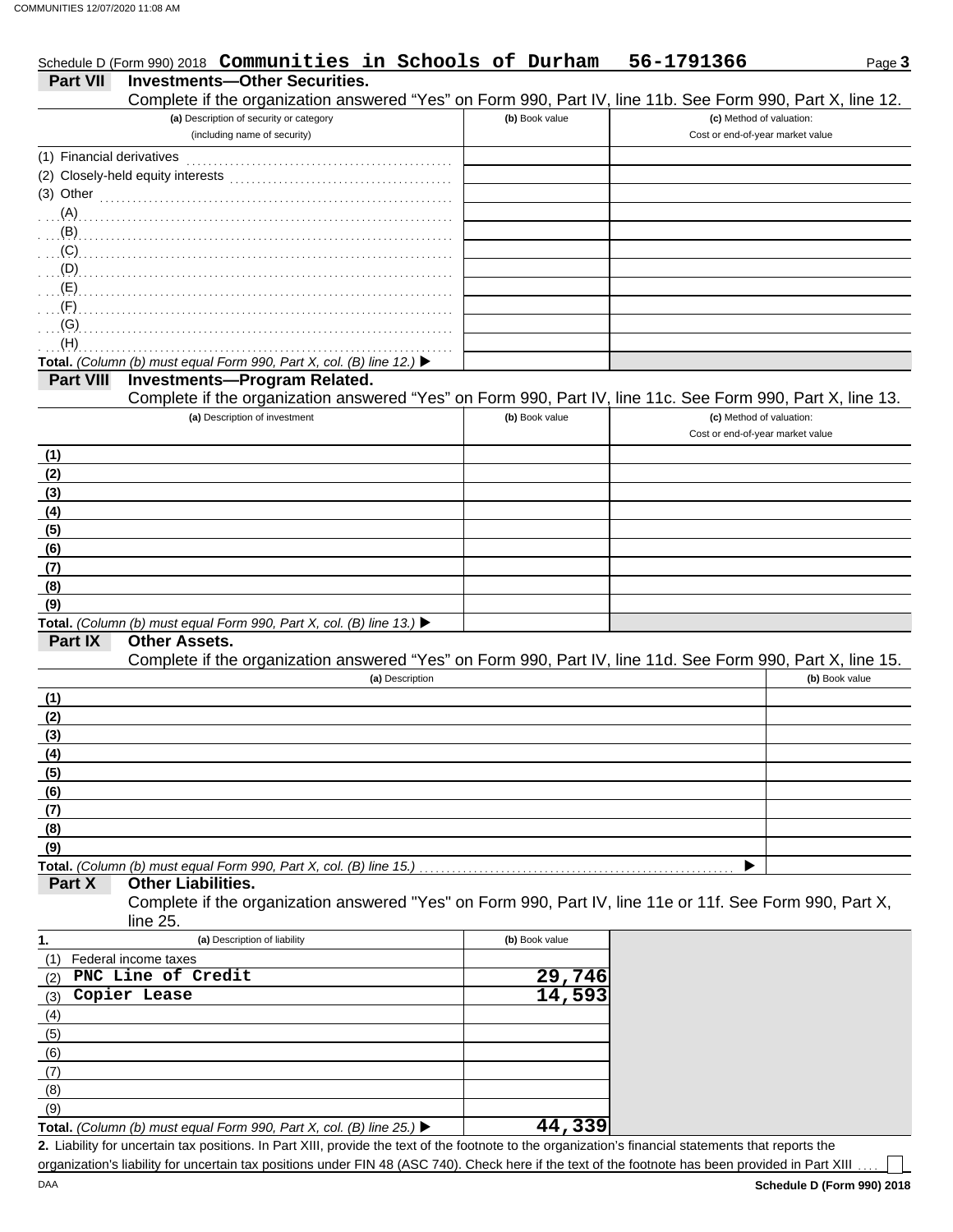| Schedule D (Form 990) 2018 Communities in Schools of Durham 56-1791366<br>Reconciliation of Revenue per Audited Financial Statements With Revenue per Return.<br><b>Part XI</b>                                                         |                |    | Page 4 |
|-----------------------------------------------------------------------------------------------------------------------------------------------------------------------------------------------------------------------------------------|----------------|----|--------|
| Complete if the organization answered "Yes" on Form 990, Part IV, line 12a.                                                                                                                                                             |                |    |        |
| 1 Total revenue, gains, and other support per audited financial statements [111] Total revenues contract to the                                                                                                                         |                | 1. |        |
| Amounts included on line 1 but not on Form 990, Part VIII, line 12:<br>$\mathbf{2}$                                                                                                                                                     |                |    |        |
|                                                                                                                                                                                                                                         | 2a             |    |        |
|                                                                                                                                                                                                                                         | 2 <sub>b</sub> |    |        |
|                                                                                                                                                                                                                                         | 2c             |    |        |
|                                                                                                                                                                                                                                         | 2d             |    |        |
| Add lines 2a through 2d [[11] And The Lines are the Lines and The Lines and The Lines 2a through 2d [11] And The Lines and The Lines and The Lines and The Lines and The Lines and The Lines and The Lines and The Lines and T<br>е     |                | 2e |        |
| З                                                                                                                                                                                                                                       |                | 3  |        |
| Amounts included on Form 990, Part VIII, line 12, but not on line 1:<br>4                                                                                                                                                               |                |    |        |
|                                                                                                                                                                                                                                         | 4a             |    |        |
|                                                                                                                                                                                                                                         | 4b             |    |        |
|                                                                                                                                                                                                                                         |                | 4c |        |
| c Add lines 4a and 4b <b>contract and 4b</b> and 4b and 4b and 4b and 4b and 4b and 4b and 4b and 4b and 4b and 4b and 4b and 4b and 4b and 4b and 4b and 4b and 4b and 4b and 4b and 4b and 4b and 4b and 4b and 4b and 4b and 4b<br>5 |                | 5  |        |
| Reconciliation of Expenses per Audited Financial Statements With Expenses per Return.<br><b>Part XII</b>                                                                                                                                |                |    |        |
| Complete if the organization answered "Yes" on Form 990, Part IV, line 12a.                                                                                                                                                             |                |    |        |
| 1.                                                                                                                                                                                                                                      |                | 1  |        |
| Amounts included on line 1 but not on Form 990, Part IX, line 25:                                                                                                                                                                       |                |    |        |
| $\mathbf{2}$                                                                                                                                                                                                                            |                |    |        |
|                                                                                                                                                                                                                                         | 2a             |    |        |
|                                                                                                                                                                                                                                         | 2 <sub>b</sub> |    |        |
|                                                                                                                                                                                                                                         | 2c             |    |        |
|                                                                                                                                                                                                                                         | 2d             |    |        |
| е                                                                                                                                                                                                                                       |                | 2e |        |
| З                                                                                                                                                                                                                                       |                | 3  |        |
| Amounts included on Form 990, Part IX, line 25, but not on line 1:<br>4                                                                                                                                                                 |                |    |        |
| a Investment expenses not included on Form 990, Part VIII, line 7b                                                                                                                                                                      |                |    |        |
|                                                                                                                                                                                                                                         |                |    |        |
| c Add lines 4a and 4b                                                                                                                                                                                                                   |                | 4c |        |
|                                                                                                                                                                                                                                         |                | 5  |        |
| Part XIII Supplemental Information.                                                                                                                                                                                                     |                |    |        |
| Provide the descriptions required for Part II, lines 3, 5, and 9; Part III, lines 1a and 4; Part IV, lines 1b and 2b; Part V, line 4; Part X, line                                                                                      |                |    |        |
| 2; Part XI, lines 2d and 4b; and Part XII, lines 2d and 4b. Also complete this part to provide any additional information.                                                                                                              |                |    |        |
|                                                                                                                                                                                                                                         |                |    |        |
|                                                                                                                                                                                                                                         |                |    |        |
|                                                                                                                                                                                                                                         |                |    |        |
|                                                                                                                                                                                                                                         |                |    |        |
|                                                                                                                                                                                                                                         |                |    |        |
|                                                                                                                                                                                                                                         |                |    |        |
|                                                                                                                                                                                                                                         |                |    |        |
|                                                                                                                                                                                                                                         |                |    |        |
|                                                                                                                                                                                                                                         |                |    |        |
|                                                                                                                                                                                                                                         |                |    |        |
|                                                                                                                                                                                                                                         |                |    |        |
|                                                                                                                                                                                                                                         |                |    |        |
|                                                                                                                                                                                                                                         |                |    |        |
|                                                                                                                                                                                                                                         |                |    |        |
|                                                                                                                                                                                                                                         |                |    |        |
|                                                                                                                                                                                                                                         |                |    |        |
|                                                                                                                                                                                                                                         |                |    |        |
|                                                                                                                                                                                                                                         |                |    |        |
|                                                                                                                                                                                                                                         |                |    |        |
|                                                                                                                                                                                                                                         |                |    |        |
|                                                                                                                                                                                                                                         |                |    |        |
|                                                                                                                                                                                                                                         |                |    |        |
|                                                                                                                                                                                                                                         |                |    |        |
|                                                                                                                                                                                                                                         |                |    |        |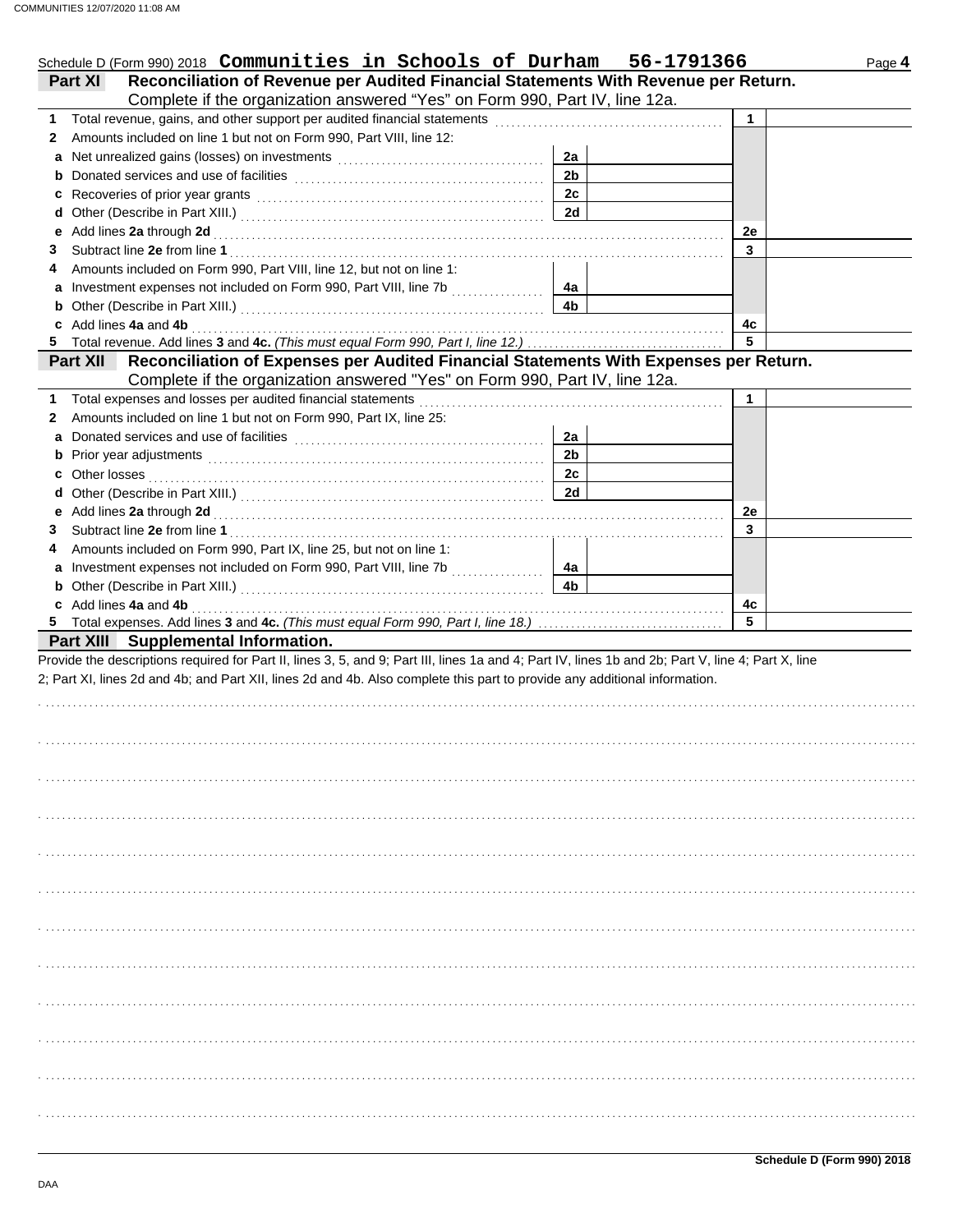| <b>SCHEDULE O</b><br>(Form 990 or 990-EZ)<br>Department of the Treasury<br>Internal Revenue Service | Supplemental Information to Form 990 or 990-EZ<br>Complete to provide information for responses to specific questions on<br>Form 990 or 990-EZ or to provide any additional information.<br>Attach to Form 990 or 990-EZ.<br>Go to www.irs.gov/Form990 for the latest information. |                                       |  |  |
|-----------------------------------------------------------------------------------------------------|------------------------------------------------------------------------------------------------------------------------------------------------------------------------------------------------------------------------------------------------------------------------------------|---------------------------------------|--|--|
|                                                                                                     | Name of the organization Communities in Schools of Durham                                                                                                                                                                                                                          | <b>Employer identification number</b> |  |  |
| Inc                                                                                                 |                                                                                                                                                                                                                                                                                    | 56-1791366                            |  |  |
|                                                                                                     | Form 990 - Organization's Mission<br>Communities in Schools of Durham Inc has a bold mission to surround                                                                                                                                                                           |                                       |  |  |
|                                                                                                     | students with a community of support, empowering them to succeed in school,                                                                                                                                                                                                        |                                       |  |  |
|                                                                                                     | and achieve in life our proven model of integrated school support ensures                                                                                                                                                                                                          |                                       |  |  |
|                                                                                                     | that students at risk of dropping out of school receive the tools,                                                                                                                                                                                                                 |                                       |  |  |
|                                                                                                     | resources, training, and support they need to overcome obstacles and                                                                                                                                                                                                               |                                       |  |  |
|                                                                                                     | graduate on time with a plan for achieving life goals.                                                                                                                                                                                                                             |                                       |  |  |
|                                                                                                     |                                                                                                                                                                                                                                                                                    |                                       |  |  |
|                                                                                                     | Form 990, Part VI, Line 11b - Organization's Process to Review Form 990                                                                                                                                                                                                            |                                       |  |  |
|                                                                                                     | The form 990 is prepared by an independent CPA firm. The form 990 is                                                                                                                                                                                                               |                                       |  |  |
|                                                                                                     | reviewed by the executive director, board treasurer, and board chair before                                                                                                                                                                                                        |                                       |  |  |
| submission.                                                                                         |                                                                                                                                                                                                                                                                                    |                                       |  |  |
|                                                                                                     |                                                                                                                                                                                                                                                                                    |                                       |  |  |
|                                                                                                     | Form 990, Part VI, Line 12c - Enforcement of Conflicts Policy                                                                                                                                                                                                                      |                                       |  |  |
|                                                                                                     | All staff, officers, and board members must sign a copy of the conflict of                                                                                                                                                                                                         |                                       |  |  |
|                                                                                                     | interest policy upon commencement of such person's relationship with CIS of                                                                                                                                                                                                        |                                       |  |  |
|                                                                                                     | Durham, Inc and again at the beginning of each fiscal year. Signed copies                                                                                                                                                                                                          |                                       |  |  |
|                                                                                                     | are kept on file in the administrative office.                                                                                                                                                                                                                                     |                                       |  |  |
|                                                                                                     |                                                                                                                                                                                                                                                                                    |                                       |  |  |
|                                                                                                     | Form 990, Part VI, Line 15a - Compensation Process for Top Official                                                                                                                                                                                                                |                                       |  |  |
|                                                                                                     | The chair of the board of directors reviews a study by the NC Center for                                                                                                                                                                                                           |                                       |  |  |
|                                                                                                     | Nonprofits and another one by CIS of North Carolina on salary levels for                                                                                                                                                                                                           |                                       |  |  |
|                                                                                                     | nonprofit executive directors compared to the size of the budgets of their                                                                                                                                                                                                         |                                       |  |  |
|                                                                                                     | organizations. Executive director compensation is commensurate with                                                                                                                                                                                                                |                                       |  |  |
|                                                                                                     | experience and abilities reflective of salary levels in nonprofit                                                                                                                                                                                                                  |                                       |  |  |
|                                                                                                     |                                                                                                                                                                                                                                                                                    |                                       |  |  |